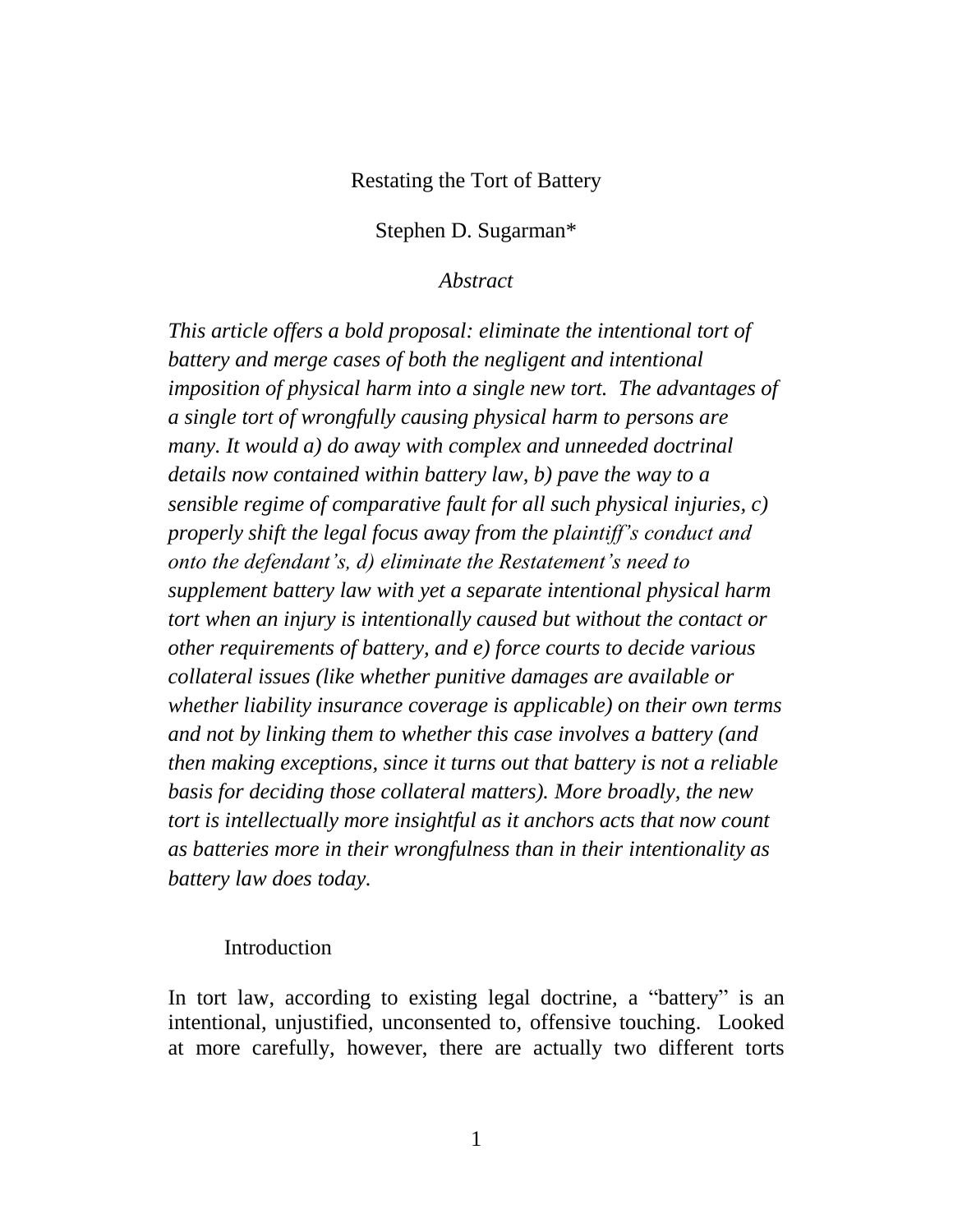embedded in the law of battery. One is (only) a dignitary tort – an "offensive" touching. If I spit in your face, I probably have committed an offensive battery. These sorts of injuries are not my focus here. Batteries that result in physical harm are what concern me at this point. If I punch you in the face and break your nose, I probably have committed the sort of battery I explore in this article.

The American Law Institute ("ALI") is currently in the process of Restating the Law of Intentional Torts to Persons, and the able Reporters and their Advisers have completed much of the work on the topic of battery.<sup>1</sup> There is no question that the actual law today, as announced and followed by U.S. courts across the country, is that there is (and has long been) a tort of battery, and that the law of battery contains a range of doctrinal details that let us know when an actionable injury has occurred. This article is not primarily a challenge to what the law is now (only a little bit).

It is (primarily) instead a challenge to the way we have long stated it. I propose separating battery into its two parts, and in a subsequent article I will discuss how I think we should deal with dignitaryoffending batteries going forward. *In this article, I propose that we eliminate the physical harm battery as a separate tort, and instead embrace a tort of wrongful physical harm to persons. This tort would include both what we now call battery and what we now call physical injuries to persons caused by negligence.*

I. The Broader Principle that joins Battery and Negligence Law: Wrongful Conduct that Physically Harms People is Tortious

The central point I make in this part is that both negligence law and battery rest on a common fault principle. Before discussing how the fault principle determines when something like a punch in the nose currently is and is not a battery, however, I want first to discuss tort law's treatment of physical harm to the person outside of the law of battery.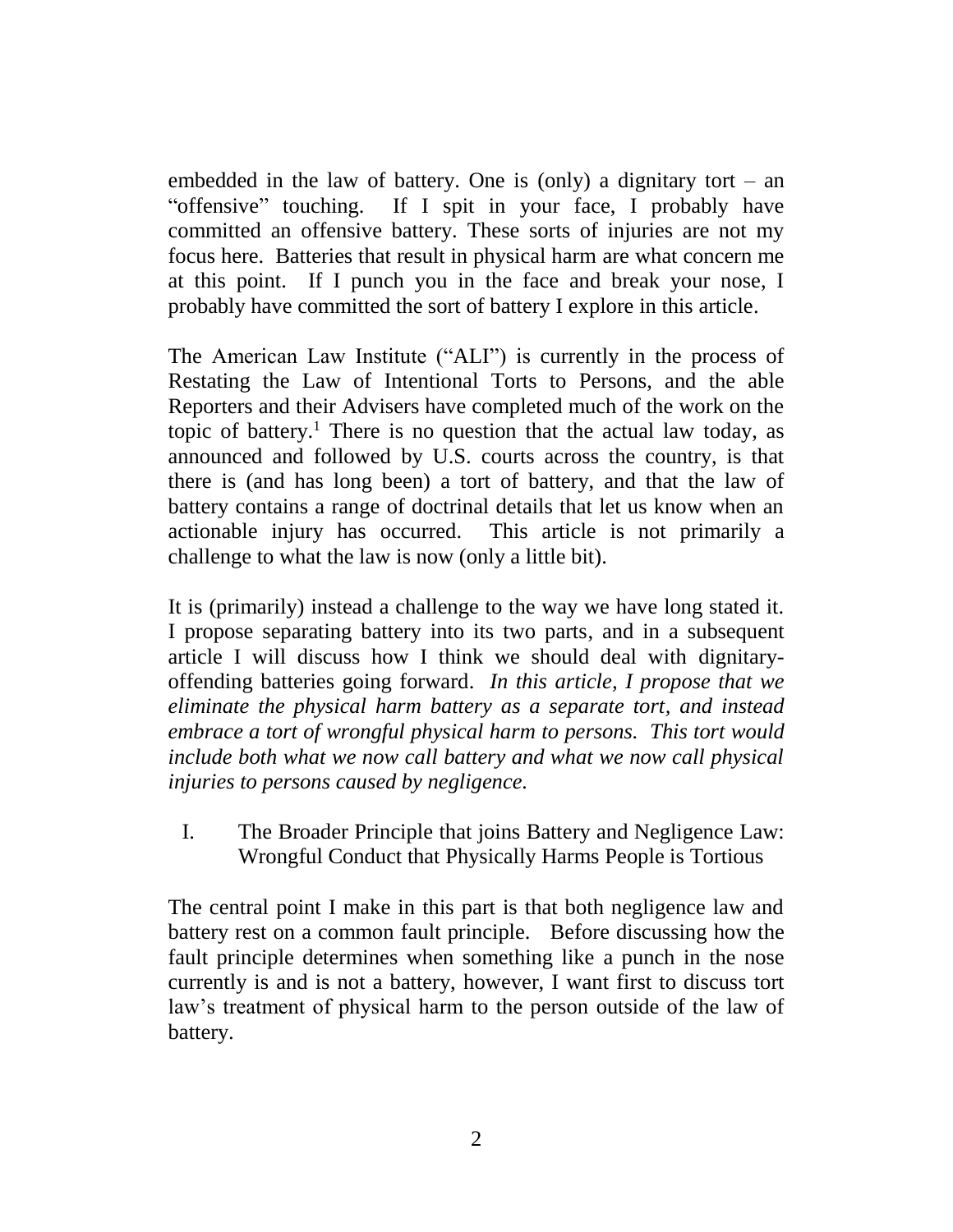A fairly simple doctrinal regime governs what is typically called negligence law. Assuming a duty to exercise due care (to which I will return), if you unreasonably act (or fail to act) in a way that results in physical harm to another that would not have resulted had you acted reasonably (i.e., if you had acted as a reasonable person would have acted), then you are liable in tort for the damage you caused. $2$  In such a case, your victim's bodily integrity has been harmfully invaded by your careless conduct. A simple example of this would be where I am carelessly riding my bicycle not watching where I am going and I run into you (say, a pedestrian) from behind and knock you to the ground, thereby breaking your nose.

If we remove the negligence-specific language and tone of this last paragraph, the more general principle becomes: *my wrongful behavior has physically harmed you (the victim) giving you a right to recover money damages from me in tort*. And, here, as I will next show, is my central point: this proposed general principle easily encompasses both negligence law for personal injuries and what is covered by the part of battery law on which I will be focusing. That is, if I break your nose through an intentional, unconsented to, and unjustified act (the punch in the face example), I have wrongfully physically harmed you just as I have in the careless bike-riding example. And to me, tort law would be better served if we treated both of these injuries under the same tort – that of wrongful physically injuring another.

a. Negligent injuries and batteries are at most different in degree rather than in kind

To be sure, there are often what I would concede to be *degrees of difference* between negligence cases and battery cases. First, the intentionality of the act may well make the likelihood of the harm coming about substantially more certain (100% or nearly that versus a lesser probability). Second, the intentionality of the act generally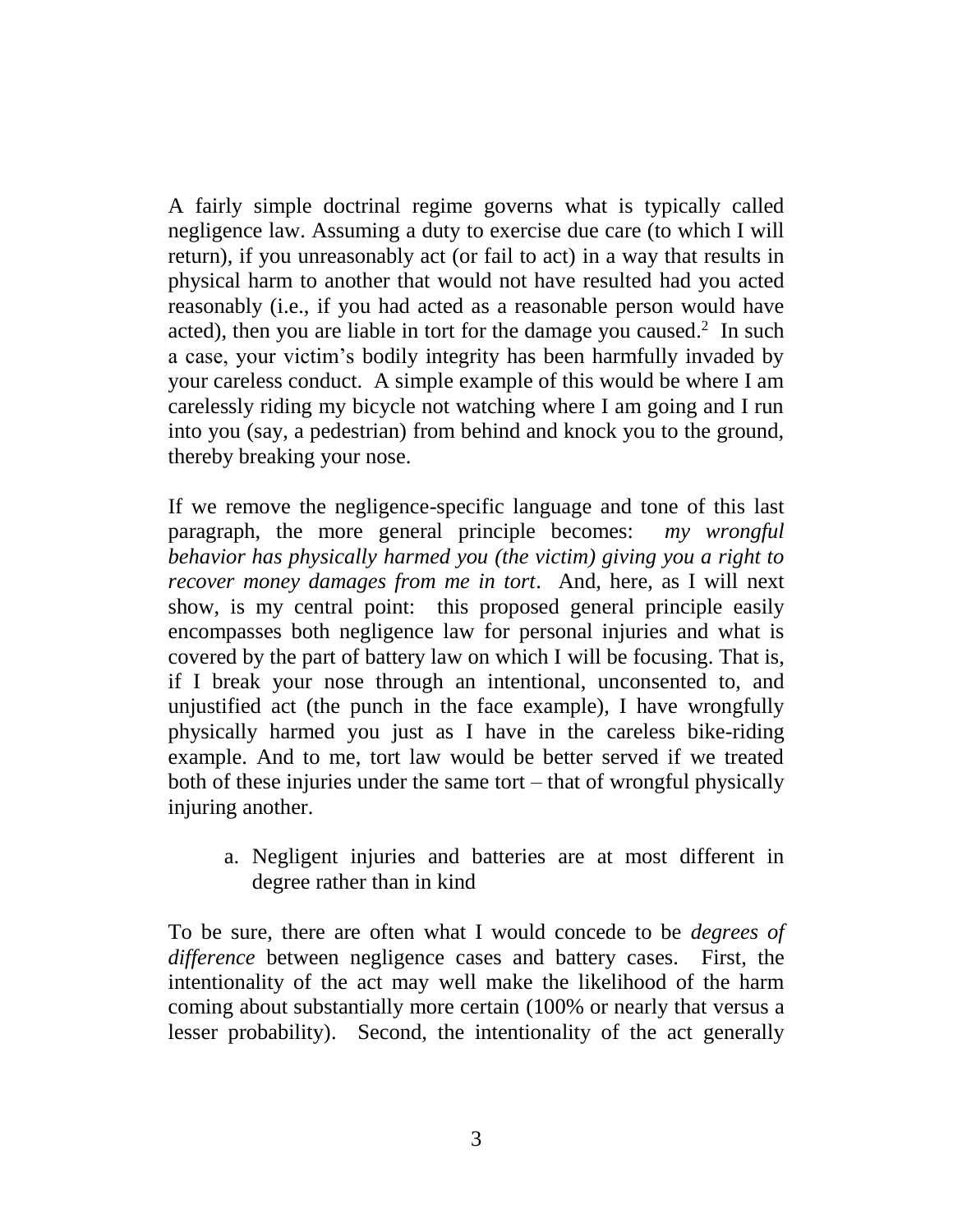means that the actor is clearly aware of the harm-creating risk being taken. By contrast, negligence liability may lie when the actor should have been aware of the risk taken, but was not – although frequently negligence claims arise from acts of knowing negligence. Third, those who intentionally harm others may desire to impose the harmful outcome, whereas negligent actors may be oblivious to the likely harmful outcome, or even may be hoping that, despite their irresponsible behavior, no harm will result.

The dangerousness of one's act, one's awareness of the risks of one's conduct, and one's objectives in so acting together may make it morally *more* wrongful in the eyes of many to intentionally and wrongfully break my nose than to have done so through an act that we would term "ordinary negligence" – compare the deliberate punch in the nose with the careless bike-riding example. But so what?

For now I will note that, at the core of tort law, victims of negligently caused harms and victims of battery are all (generally) entitled to *the same legal remedy* -- full monetary compensation for their injuries. That is, they are all entitled to recovery for their lost income (and/or earning power), the expenses incurred in connection with their injuries (typically, primarily medical expenses), and a non-economic loss award for the pain and suffering endured. And juries are not supposed to award different amounts of compensatory damages based on their assessment of the degree of fault of the injurer.

To be sure, some tort victims are additionally entitled to punitive damages – a matter addressed more fully below – but it should be noted already here that the line between when those damages are and are not awarded is not drawn at the point that the act becomes a battery.<sup>3</sup> Other (arguable or claimed) differences between the existing legal treatment of victims of battery and victims of negligence will also be discussed below.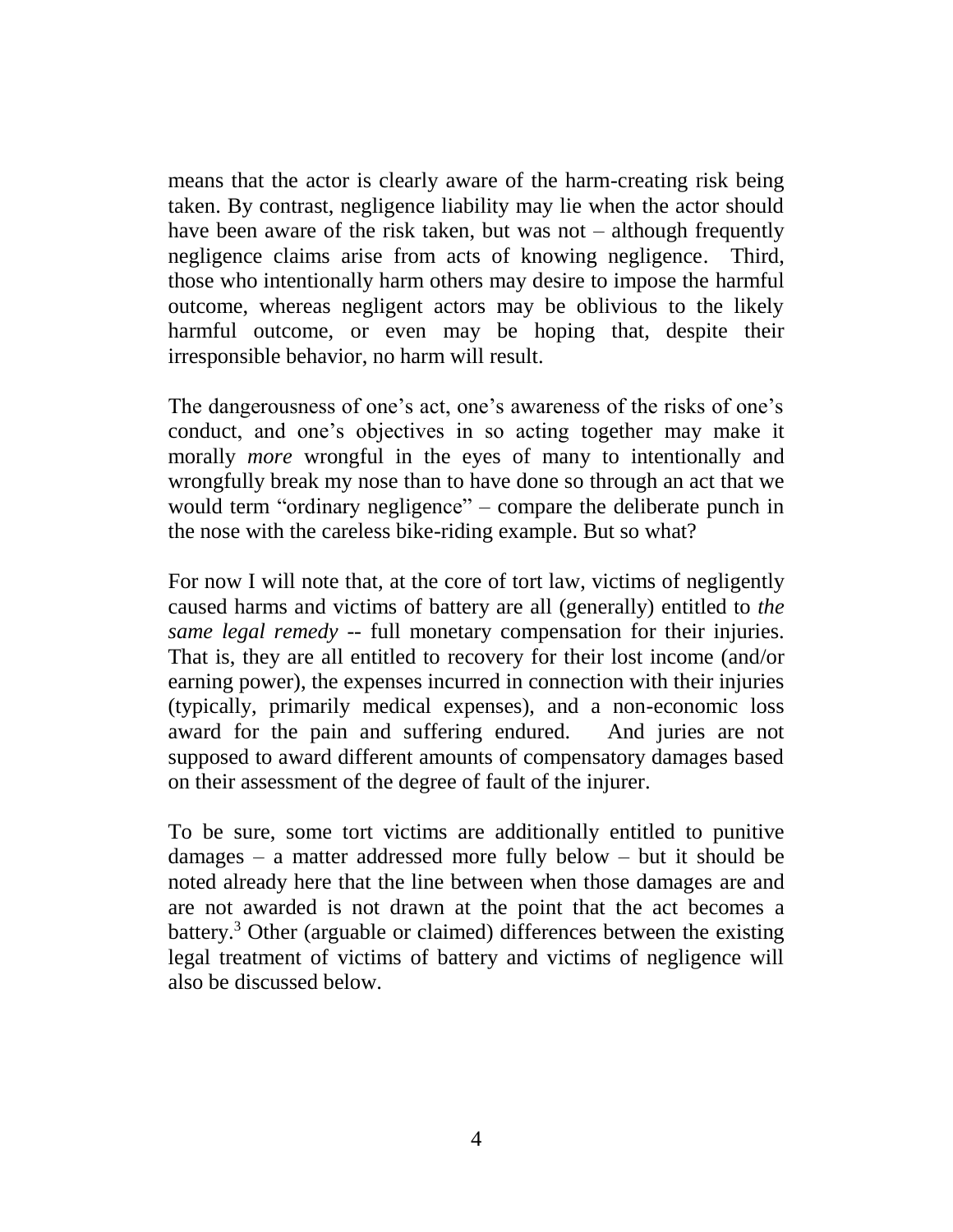So far, I have been comparing intentionally wrongful behavior with what is often termed "ordinary" or "mere" negligence. But tort law is more subtle than that. Sometimes an actor's misconduct is labeled things like "gross negligence" or "willful and/or wanton negligence" or "reckless" -- behaviors that are typically understood in some sense to fall in-between ordinary negligence and intentional wrongdoing in terms of their wrongfulness. These "in-between" behaviors are often characterized by an increased awareness of the dangerousness of the act by the actor and/or an increased likelihood that the act will cause harm and/or an increased indifference to the consequences of the act to others and/or an increased gap between the harm caused and the burden of preventing the harm. But, as with acts at both ends of this spectrum, the basic tort remedy in U.S. law is the same – full monetary compensation.

Negligence, in all of its degrees, contains a wrongful connotation in its very expression. To act negligently is to act as one should not have acted.<sup>4</sup> One might think of a ruler that measures increasing wrongfulness. Although in reality the extent of one's fault is a continuum, there are marks on the ruler indicating points at which higher degrees of fault are designated – gross, reckless, wanton, etc. These points are important because certain legal consequences in tort law can indeed sometimes turn on where on this continuum one's negligent conduct is placed (as will be noted below).

A next crucial point to notice is that to act intentionally does not itself connote acting wrongfully. Hence intentionality is not actually the proper designation for the end of the ruler. In turn, and therefore unsurprisingly, to have committed a battery it is not sufficient that I simply have intentionally punched you in the nose. There are other doctrinal requirements for the tort of battery, and they exist, as I will shortly illustrate, in order to be sure that the act was indeed wrongful. As a matter of "black letter law" if the contact was justified, nonoffensive, or consented to, then it is permissible and not actionable. 5 Put differently, these elements all go to making the intentional striking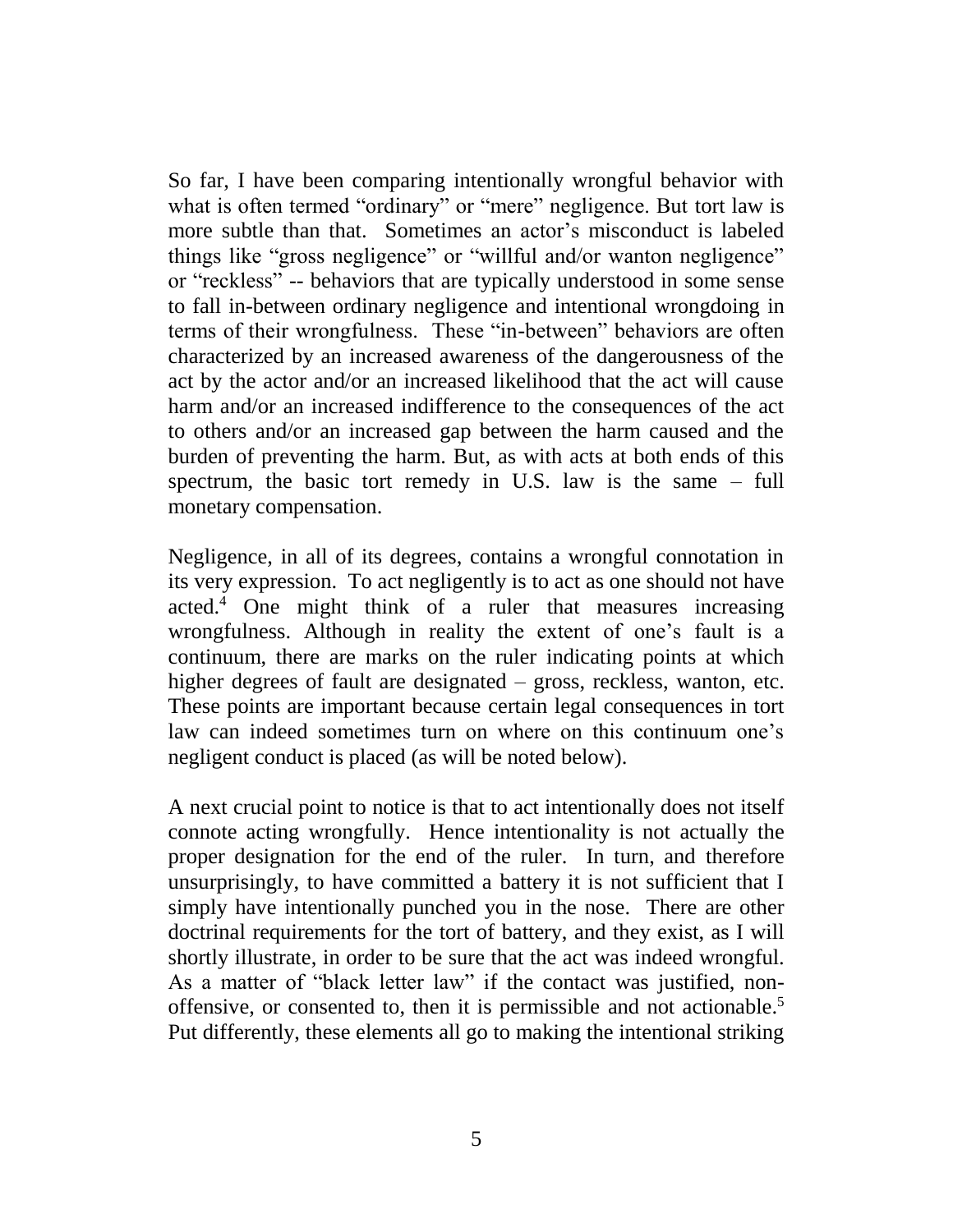non-wrongful. Or, looked at the other way, the fully fleshed-out legal doctrine shows that battery liability for physical harms is not a matter of "strict liability" in tort for intentionally caused injury, but tort liability based on "fault."

The upshot for me then is that what perhaps should be designated at or toward the far end of the ruler is not "intentional injury" but "intentional wrongfulness" or "deliberate wrongfulness" and even that section of the ruler might have more than one designation, say, "deliberate wrongfulness" and, say, "despicably deliberate wrongfulness."

b. Understanding the fault-based nature of battery: when the intentional but socially acceptable harming of another is *not*  a battery

In this section, by considering some paradigm cases, I will show in some detail that battery is indeed about wrongful conduct and that merely intentionally causing harm is not enough.

For example, if for no good reason you physically attack me and threaten me with serious bodily injury, and, in order to prevent your harming my body, I respond by punching you in the face and break your nose, I am not liable to you for breaking your nose even though I intentionally did so.

Notice that what is going on here is that tort law allows the use of self-help in these settings. I don't have to submit to your attack and then seek a remedy for money damages in court by suing you for committing a battery on me. I am entitled to use reasonable force to fend off your attack. Under the law of battery, we call my injuring you in the course of my "self-defense" the exercise of a legal "privilege."<sup>6</sup> As one might say in the criminal law, my conduct was "justified."<sup>7</sup> Note well that just as my intentionally harming you in this instance is not a battery, it also does not satisfy my proposed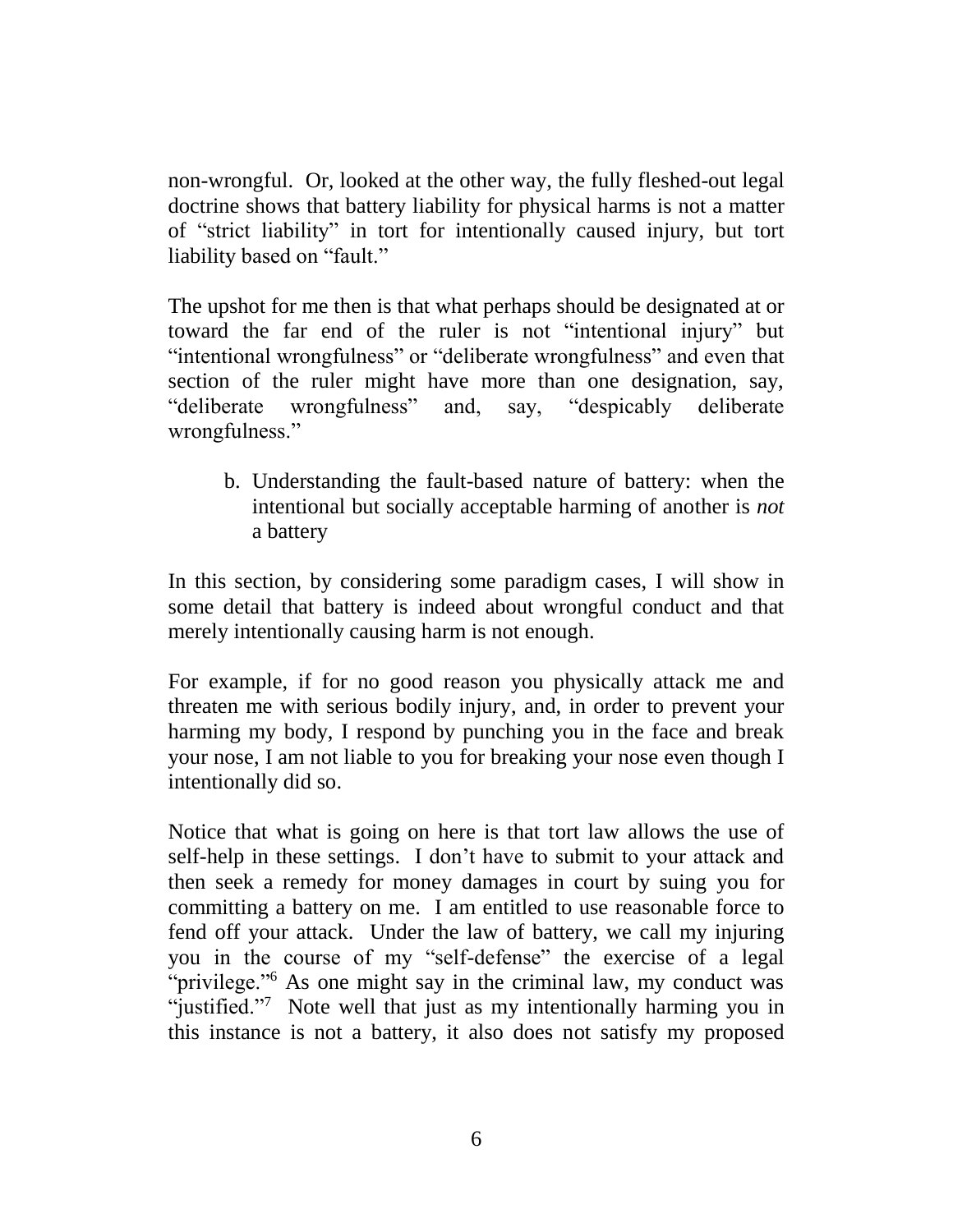general principle for tort liability – I did not wrongfully cause you physical harm.

Indeed, if I reasonably (but incorrectly) believe that you are about to attack me and acting in what I believe to be self-defense I intentionally engage in a reasonable act that physically harms you, I won't be liable to you for battery either. This is because the selfdefense privilege applies *even when I make (a reasonable) mistake*. The classic case here involves someone who was under siege and reasonably believed that the plaintiff was part of the attack group when in fact he was coming to help the defendant.<sup>8</sup>

What I what to emphasize once more is that in such a situation, although my conduct was intentional, because my mistake was reasonable my conduct is not considered wrongful, and I am not liable in battery just as I would not be liable under my proposed general principle. In this example, the victim (you, the misperceived rescuer) was innocent, and I intentionally harmed you for what I reasonably thought was my own benefit. But because battery law does not impose strict liability (liability without fault) on those who deliberately cause harm to others for their own benefit, the loss remains where it fell. It is treated as an unfortunate result of an encounter between two innocent parties.

In the conventional self-defense case, where you were at fault as the initial attacker, that alone might make some people (but not me) conclude that you are not entitled to seek relief in court from me (your injurer) when I have harmed you by breaking your nose in selfdefense. But that explanation cannot get us to the "no liability" result in the case where I reasonably believe you are attacking me but you are not (and there is nothing to suggest that you are at fault for creating my reasonable mis-perception). For me to escape liability in that setting the focus has to be, not on you, but on me and my lack of fault.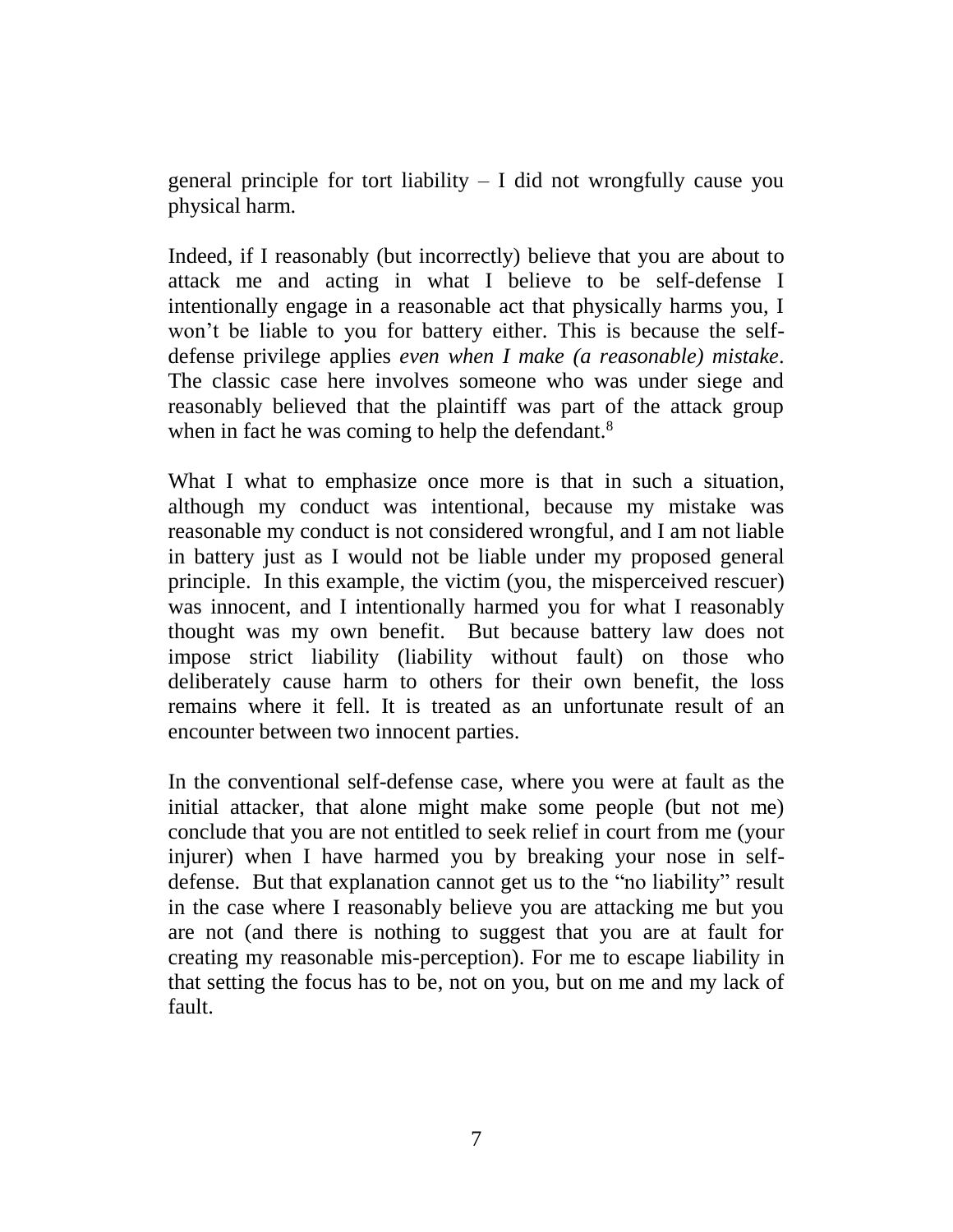Consider next the removal of your leg by a doctor, an act that is viewed as necessary to prevent gangrene that might well kill you. Assume that you and the doctor discussed this in advance, you were told of the potential benefits and risks of this treatment, as well as alternative treatments and non-treatment, and that you agreed to this procedure. Afterwards you now have only one leg. Assuming for now that the doctor removed the leg properly, you have no claim for battery even though the doctor intentionally cut off your leg. Battery law doctrine typically treats this as matter of *consent*. 9 Recall that under current doctrine it can only be a battery if the touching was unconsented to. What I want to emphasize once more, however, is that if we focus on the doctor's conduct we see that, although it was intentional, it was not wrongful (there was no malpractice here); and so too the doctor would not be liable to you under my proposed general principle.

Next consider the properly-supervised prize fight. Suppose that in the course of the fight, in keeping with the rules of the sport, I intentionally punch you in the face and this punch breaks your nose. This is not a tort. Battery law doctrine typically treats this too as matter of consent. I have always found the use of the "consent" label a bit awkward in this setting because during the course of the fight you were trying as hard as possible to prevent me from landing a nose-breaking blow to your face. But we can understand the more general idea here that by engaging in a legitimate prize fight both fighters in effect consent in advance to be punched in the face during the course of the fight assuming that is permitted by the rules of the sport. What I what to emphasize once more, however, is that under that assumption my conduct was intentional and for my own benefit yet not wrongful; and that is why I am not and should not be liable to you. Under my proposed general principle and focusing on my behavior, it is not that your "consent" gives me a defense or a privilege; rather your "consent" is what makes my conduct socially acceptable.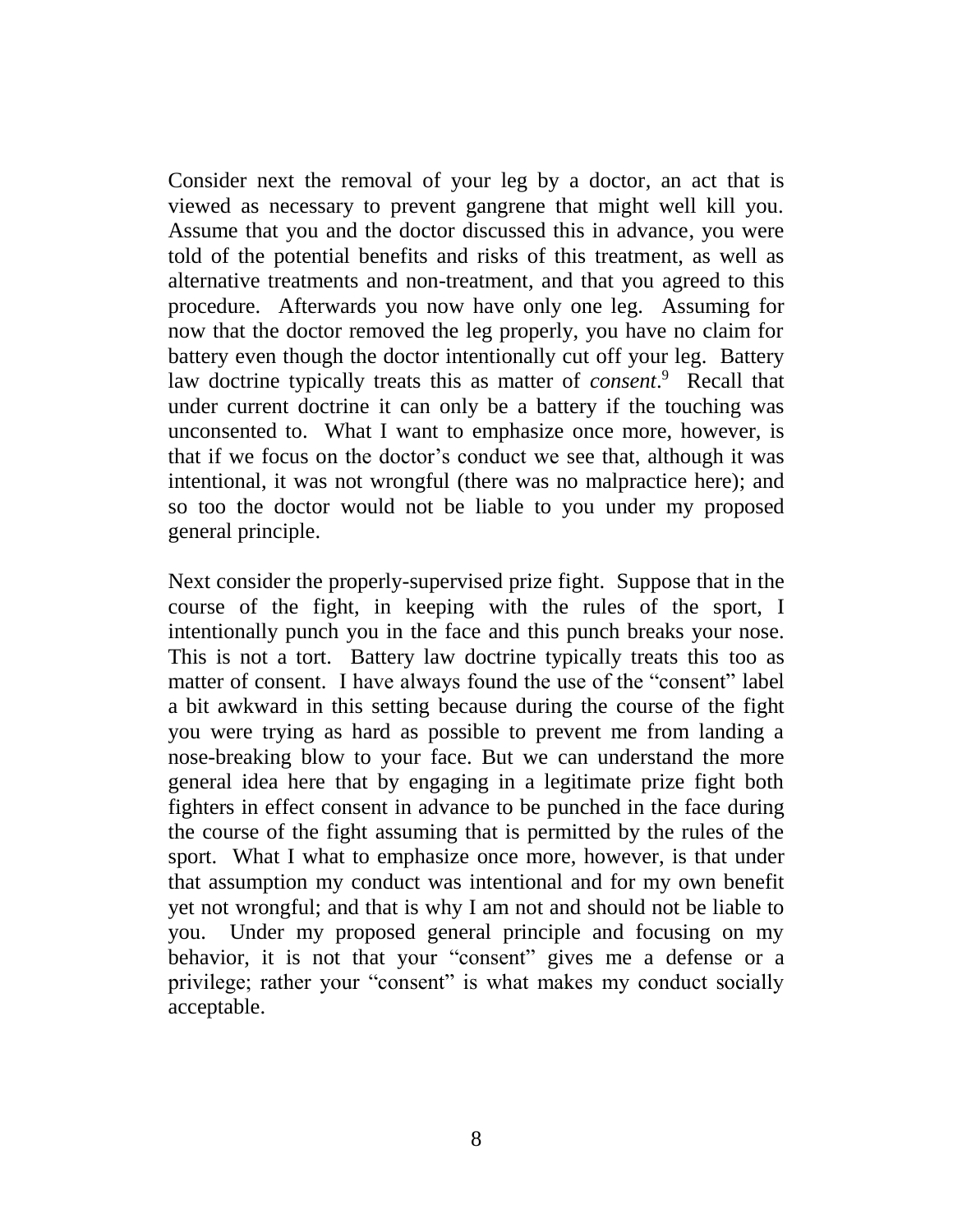Taking stock of what has been covered so far, these examples nicely demonstrate how several paradigm cases of intentional invasions of your bodily integrity that are not "battery" can easily be described as harms that were not wrongfully caused – just as with accidental (nonintentional) injuries that were not the product of negligence. That is, for these paradigm intentional harm cases we get to the right result by focusing on the defendant's conduct and asking whether or not it violated the community standards of how people should behave under the circumstances of the case. This, of course, is exactly how negligence is evaluated.<sup>10</sup>

c. Intentional physical harms that are batteries

Now let's explore some further classic examples of intentional harm. Suppose in the surgery hypothetical discussed above, we change the facts and the doctor carelessly removes the wrong leg. Under current tort law this is often treated as a battery, as it was an unconsented to intentional harm.<sup>11</sup> This is also readily seen to be medical malpractice, which is part of the law of negligence. My point is that under my proposed general principle this is wrongful misconduct for which the doctor should be liable.<sup>12</sup>

Next, reconsider the ordinary situation in which you attack me and I reasonably respond in self-defense. As before, suppose I punch you in the face. But assume now that this knocks you out, rendering you altogether unable to subject me to further harm. At that point I could easily call for the police or other help or simply safely leave. So far, my conduct is not wrongful, and although I have intentionally caused you harm I have not committed a battery (and I have not violated my proposed general principle). But now suppose that with you lying helpless on the ground, I then kick you in the head, causing you additional harm. This is a battery. Battery law gets to this result through the "excessive beating" doctrine which is viewed as an "abuse" of the privilege of self-defense.<sup>13</sup> Put more simply in my terms, however, kicking a helpless person (even if earlier a wrongful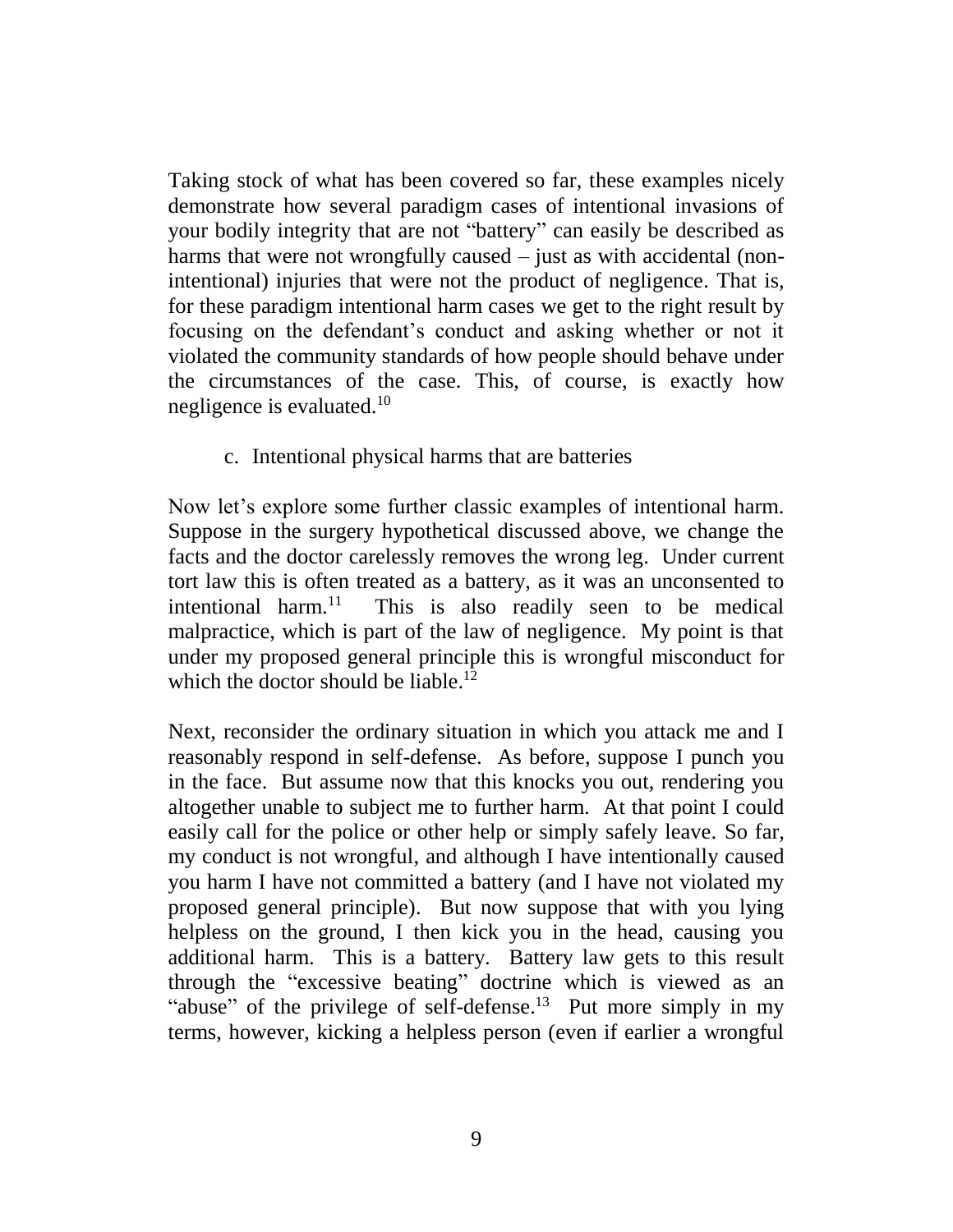attacker) is wrongful conduct for which I am appropriately liable. Moreover, again by focusing on the conduct of the injurer we avoid the troubling matter raised earlier that somehow by initially attacking me you might fully forfeit your right to sue me.<sup>14</sup>

Assume next that, for no justified reason, I intentionally fire a gun at Jones, seeking to harm her, but the bullet instead strikes innocent you who had been standing next to Jones. Even though I did not intend to cause you physical harm, this is a battery. This result is accomplished in battery law by the creative doctrine of "transferred intent" that deems my wrongful conduct towards Jones as wrongful towards you.<sup>15</sup> In negligence terms, I have unreasonably harmed you by unreasonably firing a gun in your direction. In my terms, I have engaged in a wrongful act, and my conduct has injured you. Under my proposed general principle, the fancy legal move of "transferred intent" is not needed to impose liability on me for my misconduct.

Now assume that I intentionally fire a gun at Jones in the reasonable exercise of self-defense (say, Jones was shooting at me, my life was clearly in danger, and there was nothing feasible for me to do but to fire back). But, assume further, alas, that one of my bullets strikes you (although there is no suggestion that I was careless in how I fired at Jones). The transferred-intent rules are said not to apply in this setting, and I would not be liable to you in battery law.<sup>16</sup> That result follows from negligence law and from my proposed general principle as well – my conduct harmed you when I acted deliberately for my own benefit, but I was not acting wrongfully.

d. Some harder cases

Consider this difficult example. A young child is riding with me on the back of my bicycle. A tiger is chasing us and about to knock over the bicycle rendering us both helpless. If I simply keep trying to flee, the tiger will surely kill and eat us both. There is no way for me to sacrifice my own life to save the child because if I jump off and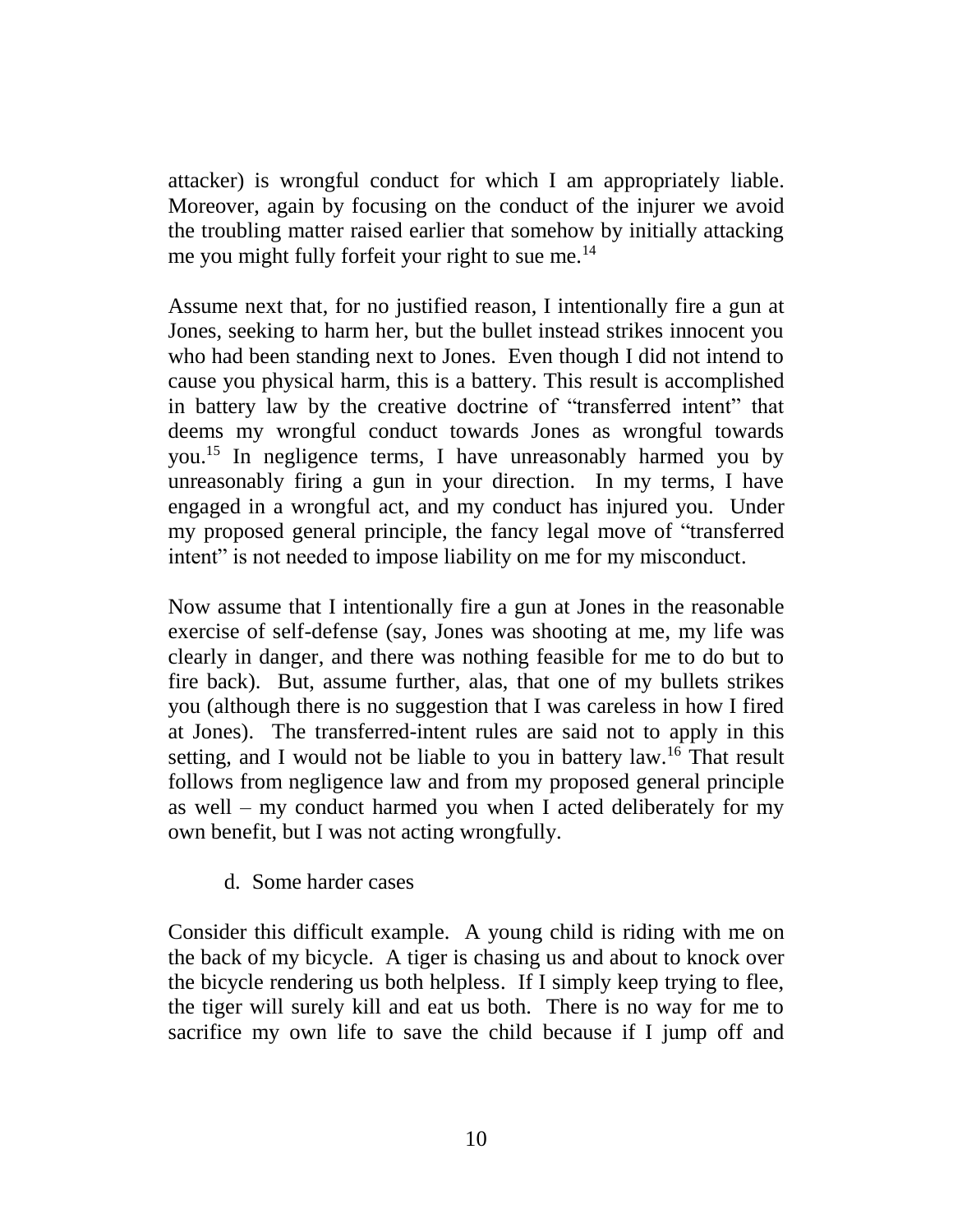surrender to the tiger, I will be eaten first and then the tiger will eat the child who will be altogether unable to escape (assume it is implausible that I will satiate the tiger's hunger). But if I push the child off the bicycle, there is a good chance that the tiger will stop to eat the child and I will escape with my life. Suppose I do that and I am saved. Here I have engaged in an intentional act for my own benefit by knowingly and deliberately causing physical harm (in this case death) to the child. This could well be deemed a battery and the Restatement (Second) says it is.<sup>17</sup> Should it be?

The *doctrinal* issue here in battery law, as I see it, is whether there should in this case be a privilege to save myself arising out the "necessity" of the situation (a kind of self-defense against nature or the tiger).

One view is that I should be liable (to the child's surviving family members) because I should have no right (i.e., no privilege) to sacrifice another person's life to save my own life. This is the Restatement's position. The competing view is that I should have a privilege to so act and not be liable under these terrible circumstances (assuming there was nothing irresponsible about my getting the child and me into this dangerous circumstance in the first place). In either event, to me the right way to approach this issue once more is to focus on me the injurer and to ask whether we consider my conduct to be wrongful. Was it socially unacceptable under the circumstances?

Notwithstanding the Restatement's view, some people may well feel differently about this. I am certain that I would in many respects feel awful about what I did, but what sort of false heroism would it have been to have acted differently with the result that both of us died? (It also seems that my conduct caused the child no harm that would not have occurred had I not so acted; hence tort recovery on behalf of the child seems problematical in any event, possible punitive damages aside.)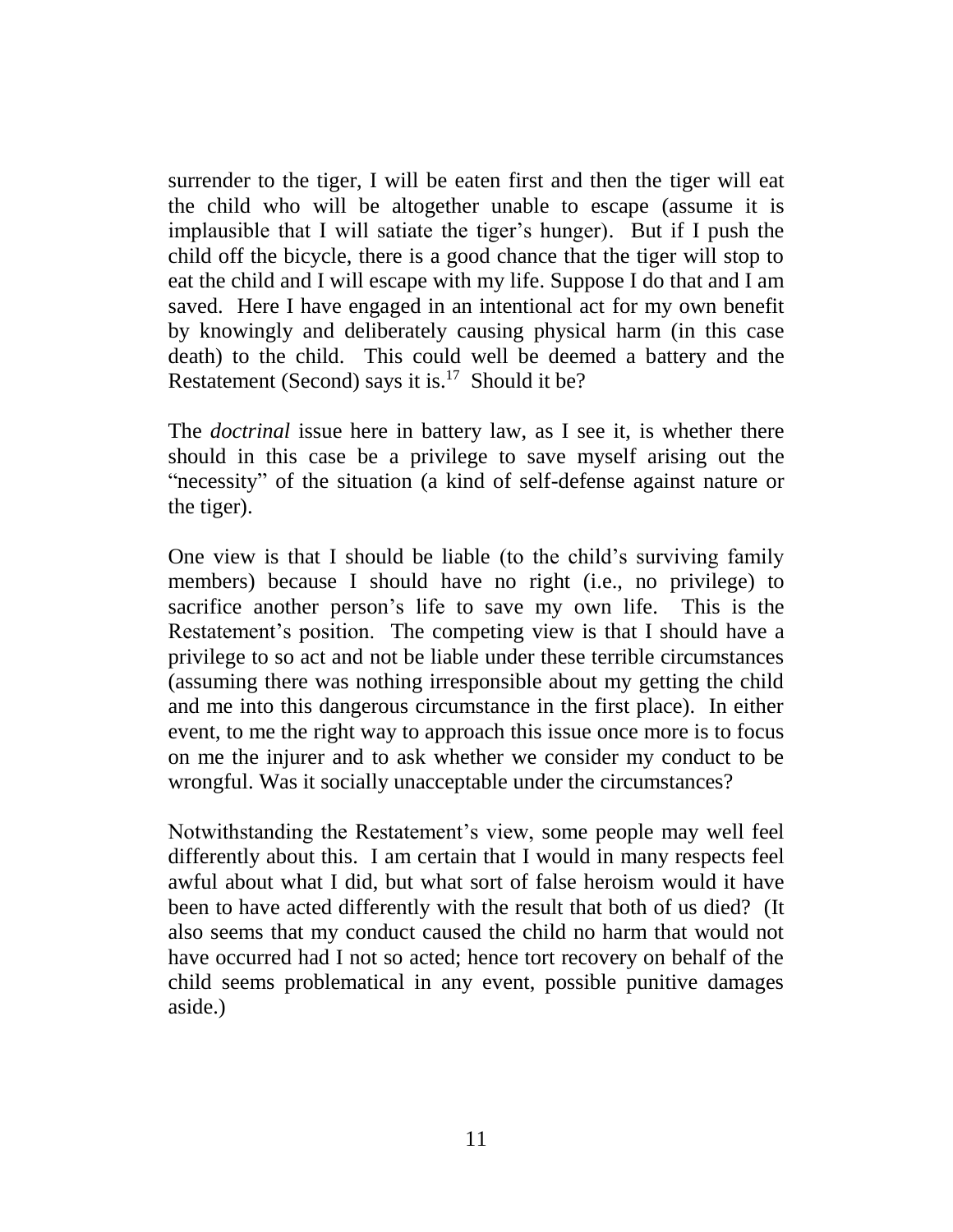To be sure, as no one else was there, the child's parents may be skeptical about the actual tradeoff facing me at the time and may worry that people like me will make pretended claims of "necessity" that are false. Hence, a strong showing that both the child and I would have died had I acted otherwise might well be required.

My broader point here is that, to be consistent with the rest of tort law in this area that I have so far described, this excruciating case should be resolved by determining not whether I deliberately harmed the child, but whether I wrongfully harmed the child  $-$  i.e., by applying my proposed general principle. I can imagine parents of the child feeling in two radically different ways about what happened. Some might be outraged that I dared to act like God and sacrifice their child to remain alive, believing it would be better had we both died. Others might be pleased that their child, who would have died anyway, was able to save my life.

A variation on this example arises if X puts a knife at my throat and clearly threatens to kill me unless I fire a pistol at you that X places in my hand. You are an innocent bystander so far as I am concerned, but you are the intended victim of X. I am decidedly under duress. Suppose I pull the trigger in order to save my life, and you are killed (after which X runs away, leaving me alive). Of course X should be liable in tort for your death but what about me? Many would say that it is not socially acceptable for me to kill a stranger in this situation in order to save my own life, particularly when you, the stranger, may well have lived had I not so fired my gun. Maybe I am a much better shot than X and that is why X used me to achieve X's goal. Generally speaking battery law (and the Restatement Second) would hold me liable for your death even though I acted under duress,<sup>18</sup> and it does so on the understanding that my conduct is viewed as socially unacceptable/wrongful (even if I would otherwise almost surely have been killed by X). If we accept this social evaluation, the same result follows from my proposed general principle: I wrongfully killed you. I don't resist this result.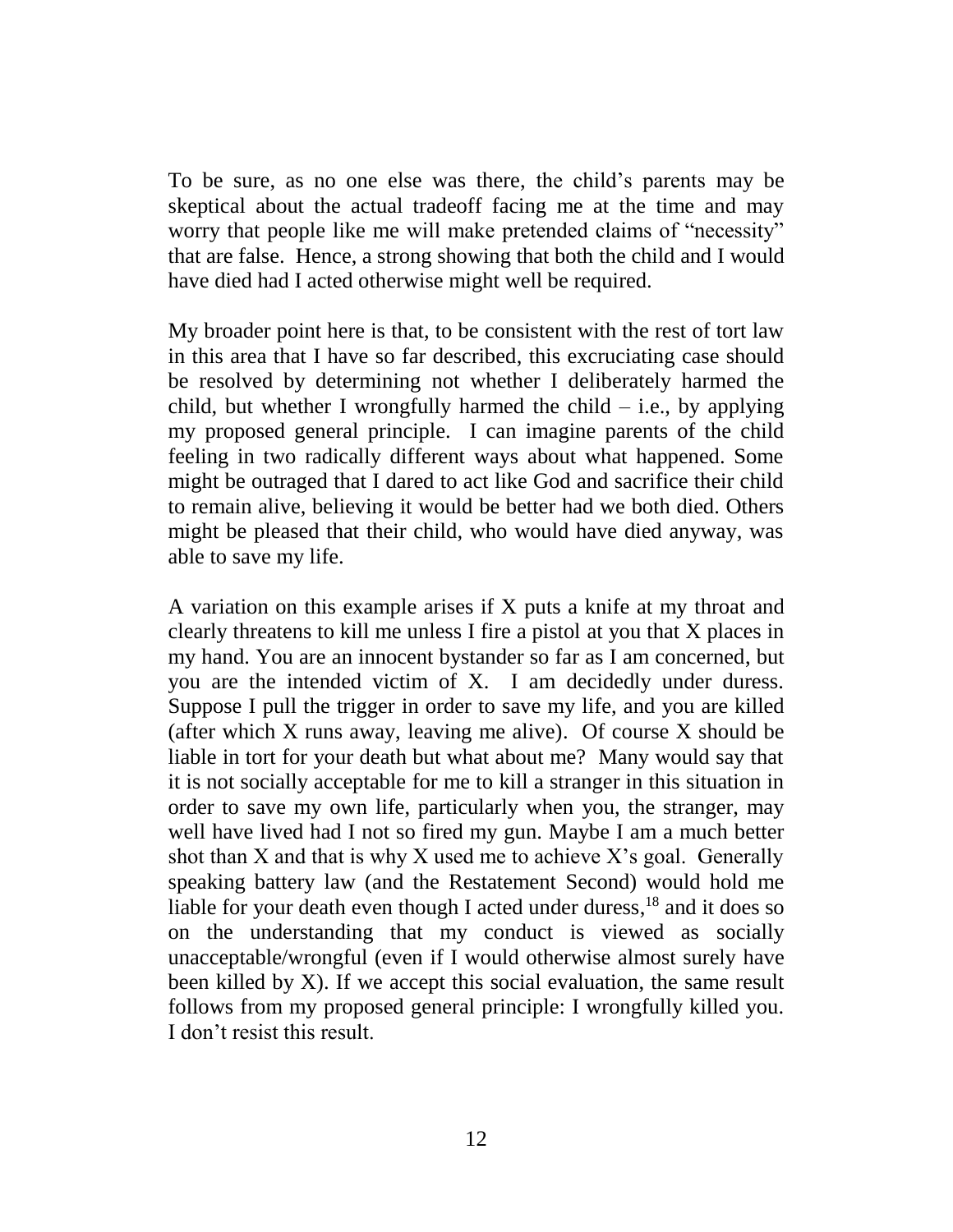But notice how the chasing-tiger case is harder because there, unlike the case where I fired the gun under threat to my own life, it is stipulated that the child would have definitely died in any event, making it more plausible that some/more people would find my conduct not to be wrongful in that setting.

Next, go back to the properly-supervised boxing match example but change it to a street brawl. Two gangs of young people decide to go at it, and as part of that mutually criminal battle, and in order to prevent you from slugging me, I punch you in the nose and knock you out. The Restatement's view is that I am not liable to you under the normal operation of the "consent" principle.<sup>19</sup> If participating in a street brawl is a crime, then maybe we should both go to jail. But according to this view I am not liable to you in tort. I am troubled by this outcome.

Courts in some jurisdictions are also troubled and have concluded that I am liable to you in battery, and they get to that result by terming your injury as "unconsented to" on the ground that "one cannot consent to a crime."<sup>20</sup> Were this the desired result (and it is the one I favor) this result is better reached, in my view, not by focusing on the victim's consent or lack thereof, but by focusing on the injurer – me – and concluding that what I did was wrongful because engaging in a street brawl is not something I should have done. And because my wrongful act harmed you, I am liable to you in tort (putting aside for now how much money you should recover -- a matter I will address below on the topic of what to do when both parties have acted wrongfully).

The Restatement provides a narrow exception to the rule that consent is to be given effect even when the conduct was criminal -- when the purpose of the law was to provide protection of a class of actors including the victim.<sup>21</sup> One example involves unauthorized boxing matches such as those put on in the old days by traveling carnivals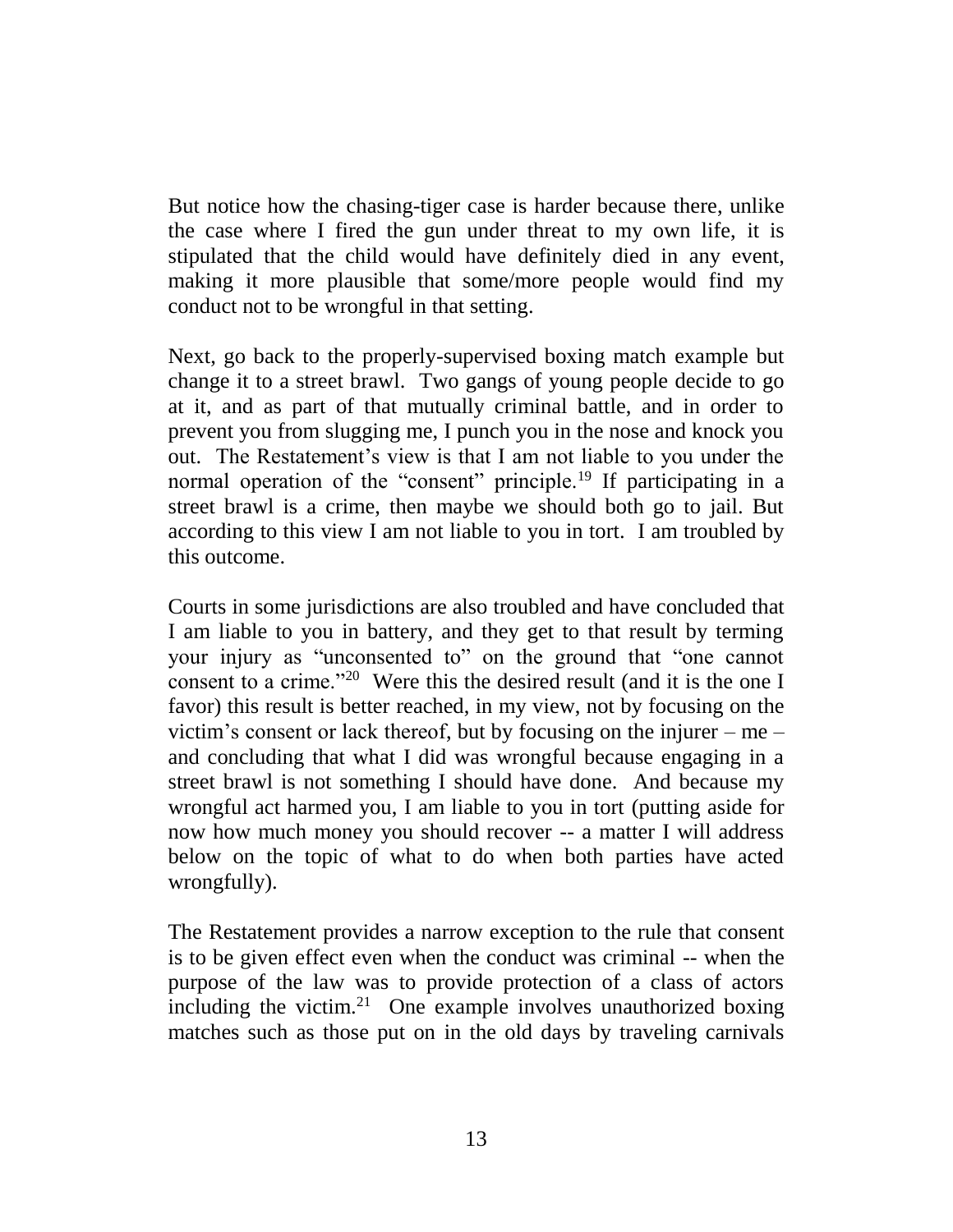where local foolish young men are badly injured by expert carnivalemployed boxers they challenge in order to try to impress their girlfriends.<sup>22</sup> My view is that the carnival and its boxers are engaging in socially unacceptable conduct and should be liable (at least in part) for the harm done. To me, this is much like the street brawl. They are examples of the sorts of fighting we are eager to discourage, and the actions of the carnival-boxers would be torts under my proposed general principle.

Sometimes people deliberately injure others in order to protect, not their own bodies, but their property. Unsurprisingly, I favor the approach I have been advancing here: focus on my conduct and decide whether or not it was wrongful, and impose tort liability only when it was.

For example, if you discover a trespasser on your land you may use mild force to expel the trespasser so long as you have first asked the trespasser to leave (and she does not) and you reasonably believe that the trespasser will not leave unless force is used.<sup>23</sup> However, you may not use force that is intended or likely to cause death or serious bodily harm.<sup>24</sup> The point is that under current law, it is wrongful to use force likely to cause a serious injury to the trespasser – and liability would be imposed in such cases both under battery law today and under my proposed general principle.<sup>25</sup>

In such settings, if the mild use of force will not suffice, tort law takes the position that the property owner must instead ask the police for help and/or sue the trespasser for invading his property. Of course, if the property owner also reasonably fears for her own life or serious bodily injury to herself, then greater force may be used against the trespasser.<sup>26</sup> Hence it is not surprising that when X is in the process of robbing a grocer with a weapon, and the grocer pulls out her own gun and shoots the robber, the grocer will likely claim she feared for her own life and was not shooting merely to prevent her property from being stolen – a claim that a jury may well perhaps too quickly accept.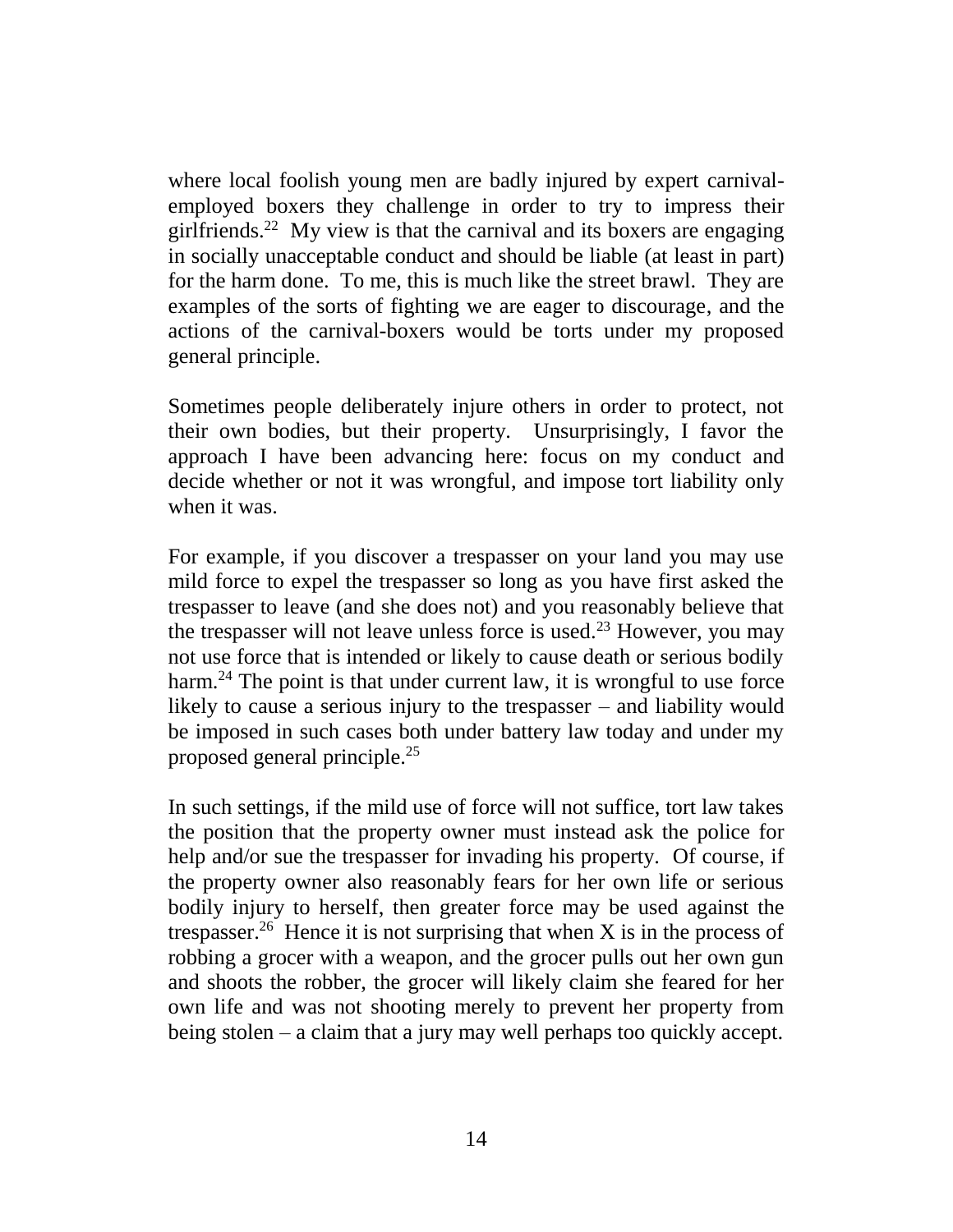The "privilege" of "defense of property," in short, is not the same at the privilege of self-defense – and properly so since it is socially understood that preventing physical harm to yourself is more important than preventing entry onto (or even harm to) your property. But, in the end, the current details of the battery doctrine come down to the same thing – "under the facts was the force you used wrongful?" -- just as would be asked under my proposed general principle.

Over the years a number of cases have arisen in which trespassers have been injured by materials that have been placed on the property in order to discourage or if need be injure the trespassers. They tend to fall into two groups. One group is illustrated by barbed wires, sharp glass embedded in walls, and sharp metal spikes. Generally speaking these defensive measures are visible to trespassers and unlikely to cause serious bodily harm even if the trespasser tries to enter the property anyway. Property owners deploying such devices typically will not be held liable to a trespasser who is injured by them, and the Restatement Second, Torts so specifically provides.<sup>27</sup> The Intentional Tort Restatement Reporters support this result, but as they point out, a lawsuit by the trespasser against the property owner will normally not properly sound in battery in any event because the victim will be unable to demonstrate the requisite intent on the part of the property owner.<sup>28</sup> Rather, as the Reporters explain, these cases are better understood as negligence cases, and have been at least implicitly so viewed by the courts; and the property owners, in the end, are typically found to have acted reasonably and hence are not liable.<sup>29</sup>

In the second set of cases, often termed the "spring-gun" cases, the property owners, often out of frustration from repeated break-ins, have set devices like shotguns to be triggered when a trespasser enters. $30<sup>30</sup>$  Shotguns can of course cause serious bodily harm, and property owners in such cases have been held liable to their victims.<sup>31</sup> Once more, while the Second Restatement locates this result in a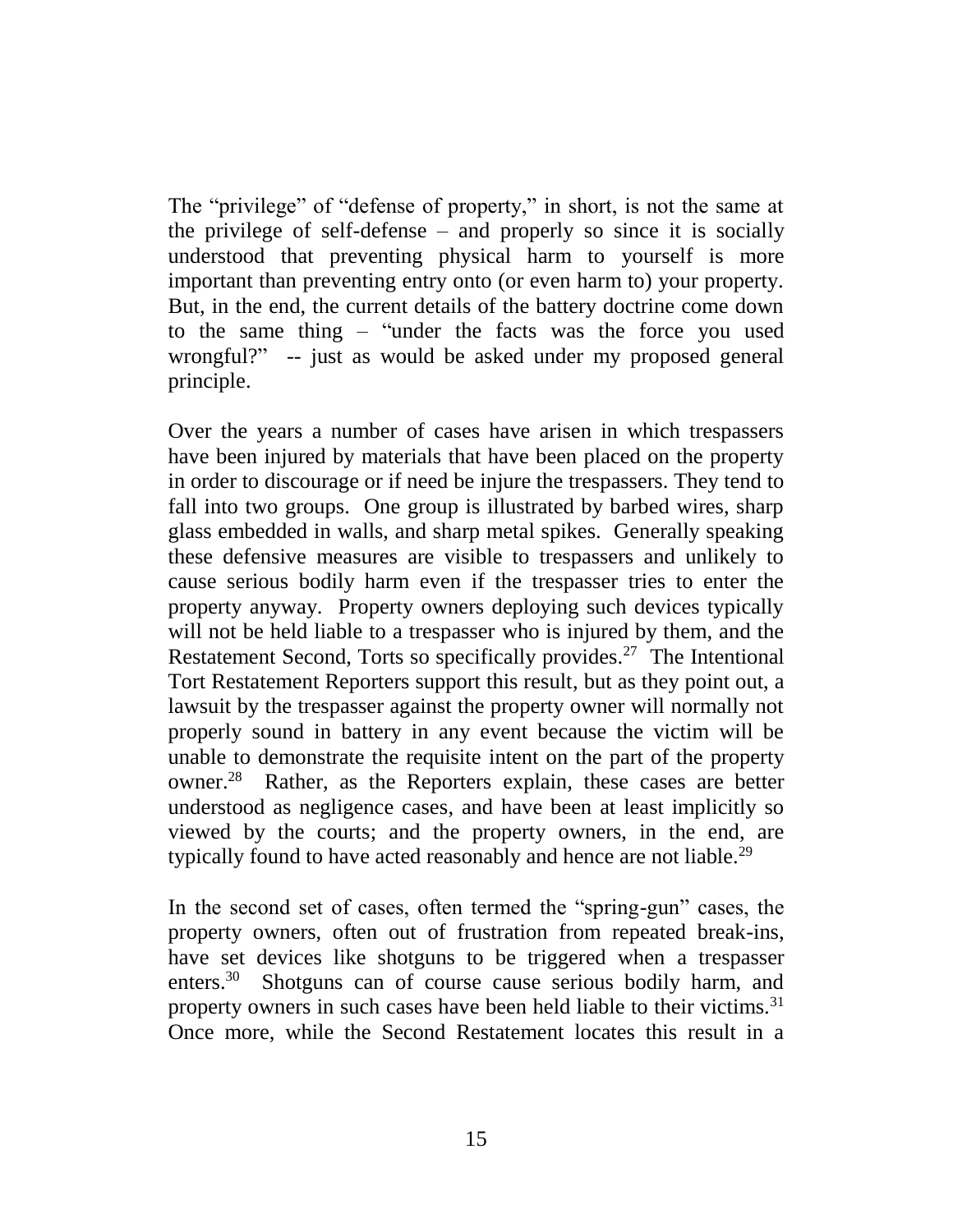provision about the abuse of the privilege of defending one's property,<sup>32</sup> the current Reporters' analysis just discussed shows that this behavior by the property owner is not properly seen as a battery because the owner probably did not know who was going to break in or when, and so the intent aspect of battery law is not met. Instead, here is a case in which the property owner is once again properly held liable in negligence (perhaps even properly found to have engaged in gross, reckless or wanton negligence). I support this result, and what I want to point out is that the confusion of whether it is battery or negligence is nicely eliminated under my proposal: such conduct by the property owner would be the wrongful causing of physical harm

e. Conclusion to this part

What I have tried to demonstrate so far is that both negligent harm to the person and battery law leading to physical injury are both explained by (or contained within) the general principle that wrongful conduct that physically harms people is tortuous – even if there can be some dispute as to whether certain conduct is wrongful or not.

This is why, at least at first blush, it seems indeed that we could readily eliminate battery as a separate tort and combine the two situations under my proposed broader principle of tort liability for wrongfully physically harming another. But would that be wise? What about other respects in which the law, some claim, treats intentional torts differently from negligence?

- II. Special Rules Inside Tort Law
	- a. Punitive damages

Some might argue that we need to maintain a clean difference between intentional torts and those caused by negligence because this tells us when punitive damages are awarded (or awardable) and not.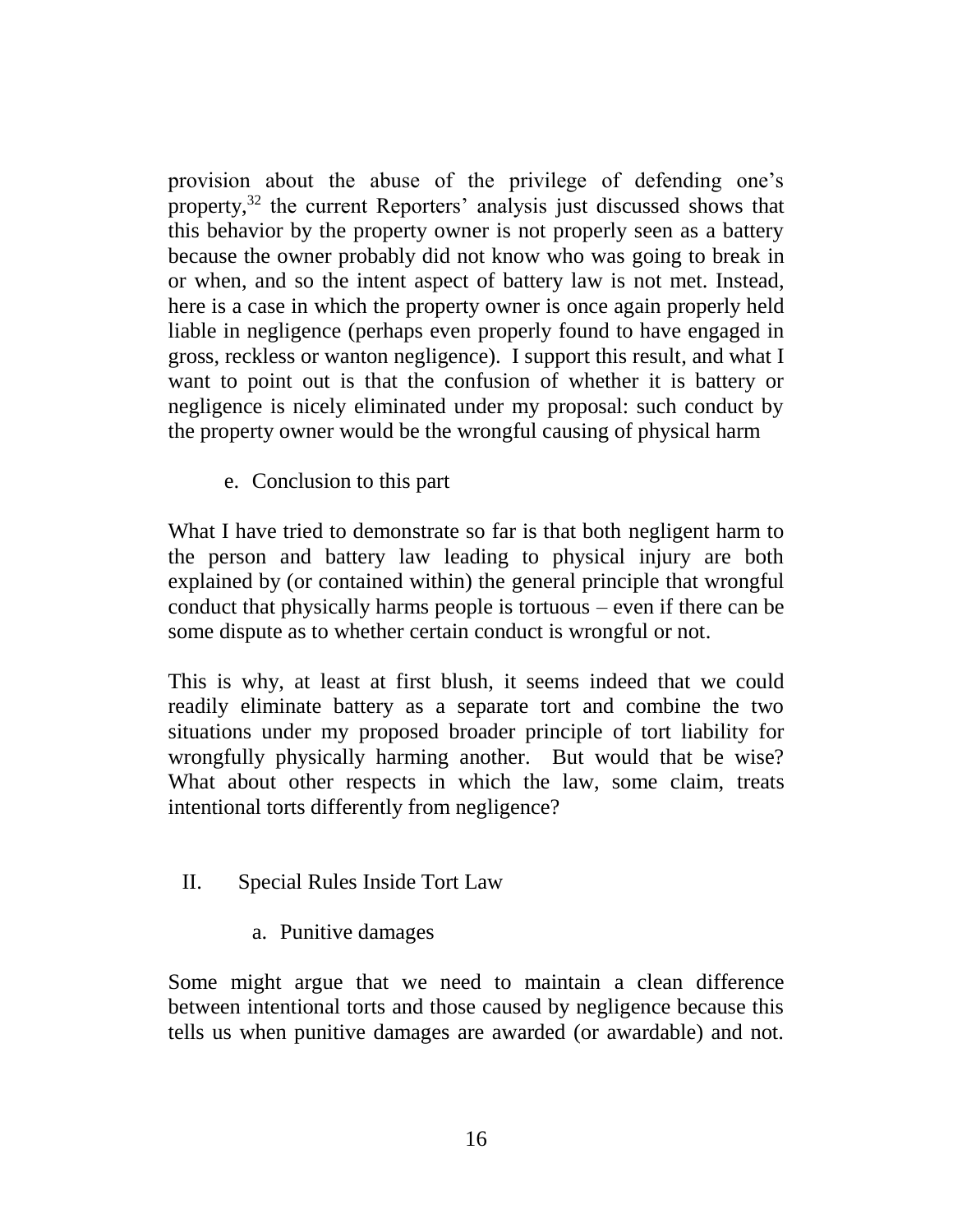But that is an incorrect statement of the law. Some acts that are thought despicable but not battery can give rise to punitive damages and not all batteries give rise to punitive damages.<sup>33</sup>

So, for example, in some states someone who knowingly and repeatedly drives while drunk may be subject to punitive damages to those they injure,  $34$  as may an enterprise that adopted a deliberate policy of misconduct that created a large risk of harm to many even if there was no intention to harm anybody.<sup>35</sup> These are not batteries.

By contrast if a very young child deliberately trips someone reasonably expecting only that the person will fall down and not be hurt, but in fact the person is physically injured, this may well be a battery but I am doubtful that punitive damages would be (or should be) awarded.

As the Reporters for the Restatement of Intentional Torts to persons clearly acknowledge, the question of whether or not punitive damages lie in any specific case today is generally a matter of statutory interpretation, and in most or all jurisdictions when physical harm has occurred it would be quite inappropriate to blindly resolve the question by asking whether or not "battery" had taken place.<sup>36</sup>

Some states disallow punitive damages altogether $37$  and punitive damages are typically barred under Tort Claims Acts where suits are brought against governmental agencies for the misconduct of employees.<sup>38</sup> In states where punitive damages are allowed, the criteria differ.

What is perhaps most important to emphasize is that in today's world conduct that falls short of being a battery can well give rise to punitive damage award (especially if persistently engaged in by enterprises). It is generally conduct somewhere along that continuum from negligence to battery – perhaps wanton conduct well captures it in some settings.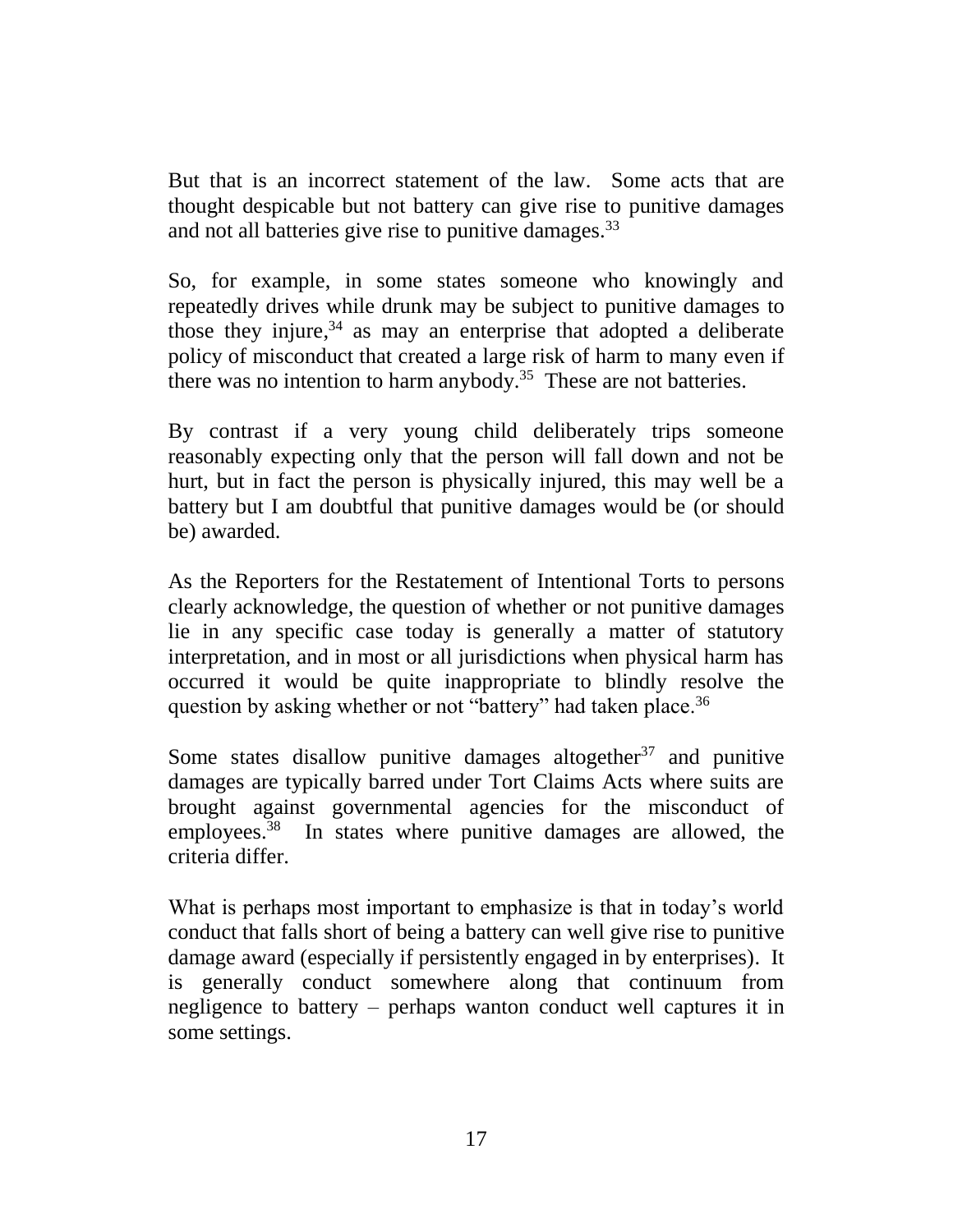Hence, under my proposal to merge battery law and negligence law, whether or not punitive damages would lie would properly remain a separate question to be decided on its own merits given the facts of the case and the law of the jurisdiction.

b. Both actors at-fault

I want to return here to instances in which both parties to the lawsuit were at fault. First, consider the negligence context. If you are carelessly jaywalking in the road and I am not paying attention to where I am driving and run you down, negligence law considers us both at fault and both responsible for your injury (assuming both of us could have avoided the crash by acting reasonably).

Traditionally, your lawsuit against me would probably have failed (putting aside here the possible application of the "last clear chance" doctrine)<sup>39</sup> because at the common law "contributory negligence" was a complete defense to negligence.<sup>40</sup> In short, someone who could have prevented his or her own injury by having acted as a reasonable person should have acted was precluded from trying to shift the loss onto someone else who also should have avoided the accident.

But this rule has now been overwhelmingly rejected across the common law world and by the Restatement of Torts in favor of a regime of comparative fault.<sup>41</sup>

Today, under negligence law, your fault and mine are compared and, in so-called "pure" comparative fault jurisdictions, you are entitled to recover from me the proportion of your loss that reflects my proportion of the fault. So, if you were deemed 25% at fault and me 75% at fault, I would be liable for 75% of your harm; and if our fault was thought equal, I would be liable for 50% of your harm; and if I was deemed 25% at fault and you 75% at fault, I would be liable for a quarter of your harm, and so on.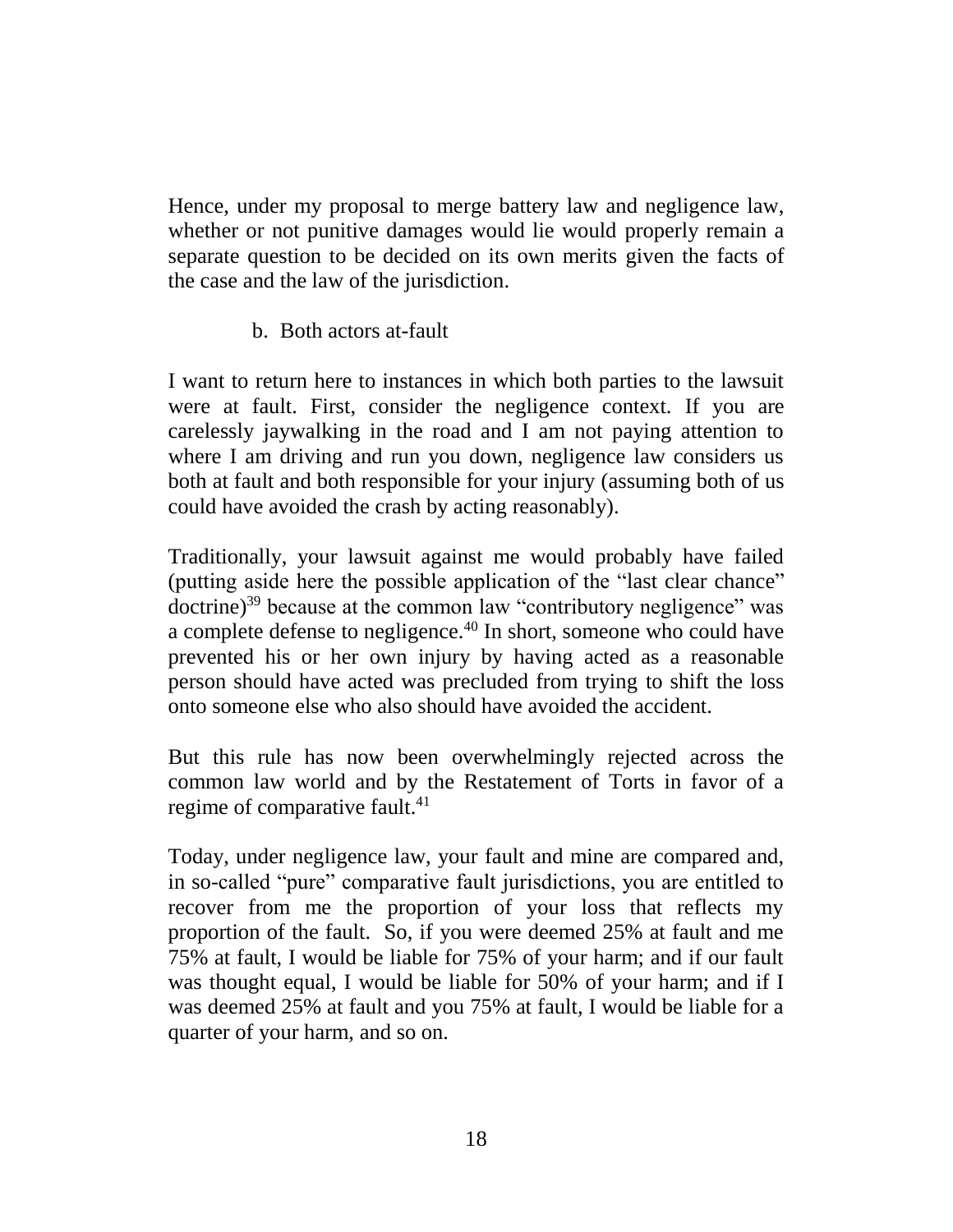Most U.S. jurisdictions have not actually embraced the "pure" form of comparative fault – having opted instead, by statute, for what is termed "modified" comparative fault.<sup>42</sup> What this means is that if you the victim were more at fault than I was, you still will recover zero – as at common law. But if I was more at fault than you, I would be liable for a share of your harm equivalent to my share of the fault (as under the "pure" form). If we are deemed equally at fault, then modified comparative negligence jurisdictions differ – some denying you recovery altogether, others holding me liable for half of your injury.<sup>43</sup>

I believe that comparative negligence is better than the common law rule, and nearly all states clearly agree at least when the defendant is more at fault than the victim. After all, why should the worse-acting injurer completely escape liability, leaving the victim to bear both the physical misfortune and all the financial consequences of the encounter? The idea that tort law must yield an "all or nothing" result is not logically required, even though it was traditionally the regime. To be sure, determining precisely what percentage each party was at fault is somewhat arbitrary and contestable. Yet most now think that engaging in this comparative fault evaluation at least gets the legal system closer to the fairer result.

It is also important to make clear that this contemporary approach to comparative fault does not award you full damages just because my conduct was worse than yours. You, the victim, who was also at fault obtain but a partial recovery.

I believe that the same approach should apply to situations that currently fall under the battery regime. Recall the excessive beating example given earlier in which you were at fault for attacking me in the first place and I was at fault for kicking you in the head after I had already rendered you unable to continue your attack on me by knocking you out. In your lawsuit against me for the harm I caused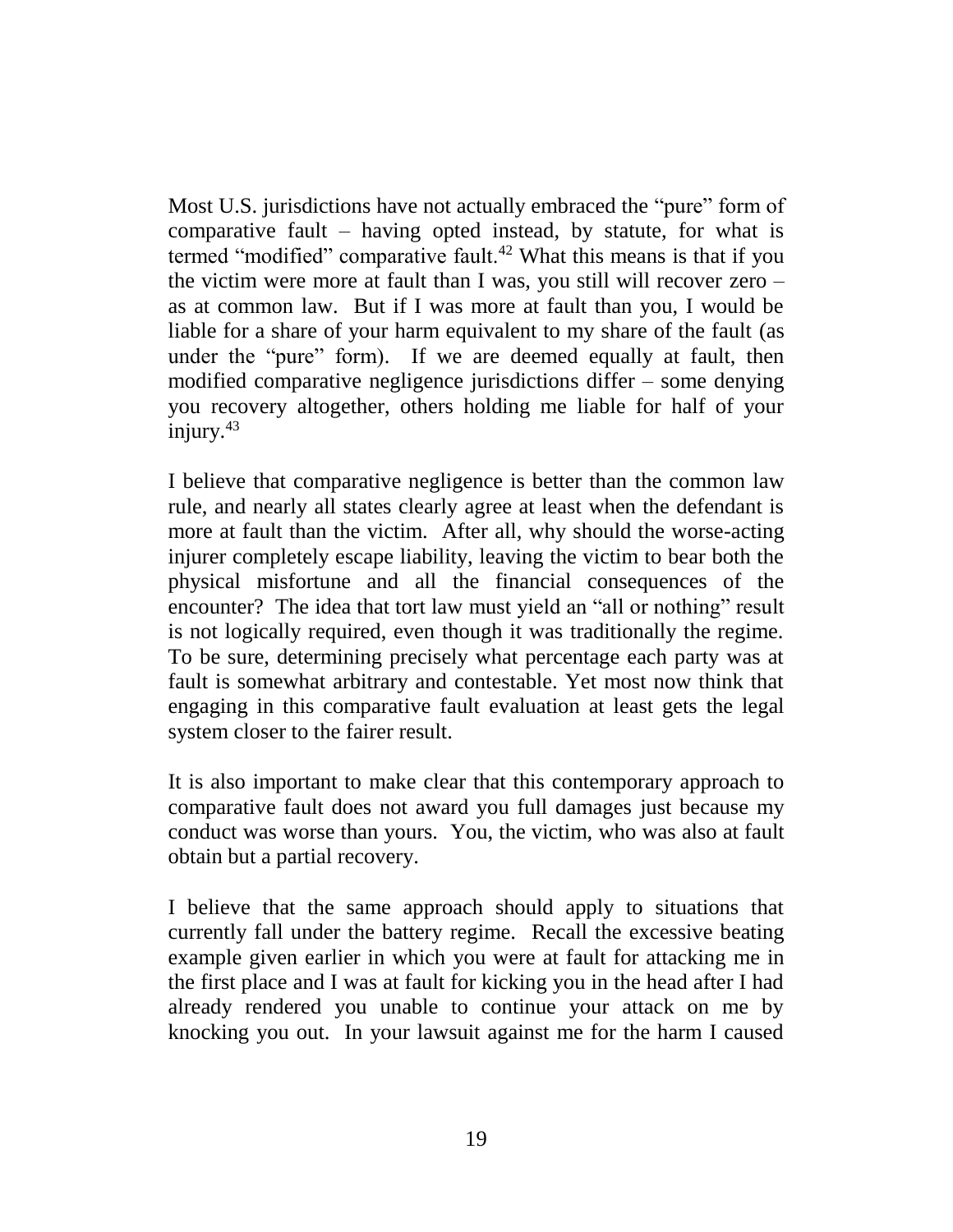you, I think your recovery should be reduced by a proportion of your loss that is attributed to your fault as compared to my fault. Just what percentage applies to each of us should depend on the specific facts of the case. The general rule in battery law today, however, is that you can recover in full from me for the harm caused by my kicking you.<sup>44</sup>

It is as though the law of intentional torts treats our encounter as involving two transactions. In the first, you attacked me and in selfdefense I successfully resisted. In the second, I kicked a helpless person and for that I am liable. To be sure, today, in response to your suit against me in battery for the second event, I can counter-sue you for the separate tort of your initial battery on me. But assume it turns out that you caused me only nominal harm and I caused you grave harm. Punitive damages aside, I would be liable for a huge sum and you for very little. It seems to me that a fairer result would be for you to be able to recover somewhat less from me given that you were the initial attacker.

Put in terms of my principle, both of us were wrongful actors engaged in a physical encounter. You ended up being badly injured. Your recovery, like the jaywalking pedestrian hit by the inattentive driver, should (as I see it) be proportionate to my overall share of the fault. Deciding what share of the fault is mine as compared with yours is difficult to determine with a precision that all would agree with, but that is equally true, as we have seen, in the jaywalker injury case. So, here is an important situation (albeit fairly uncommon) in which I believe that traditional battery law currently yields the wrong result, an outcome that would be corrected if both negligence law and battery law were reconceived as the law of wrongfully physically harming another and comparative fault were applied.

If we apply my way of thinking to the street brawl setting, then again we are not stuck with having to adopt an all or nothing solution as is the general rule in battery law today. I would view both of us at fault for engaging in the street brawl and after looking more closely at how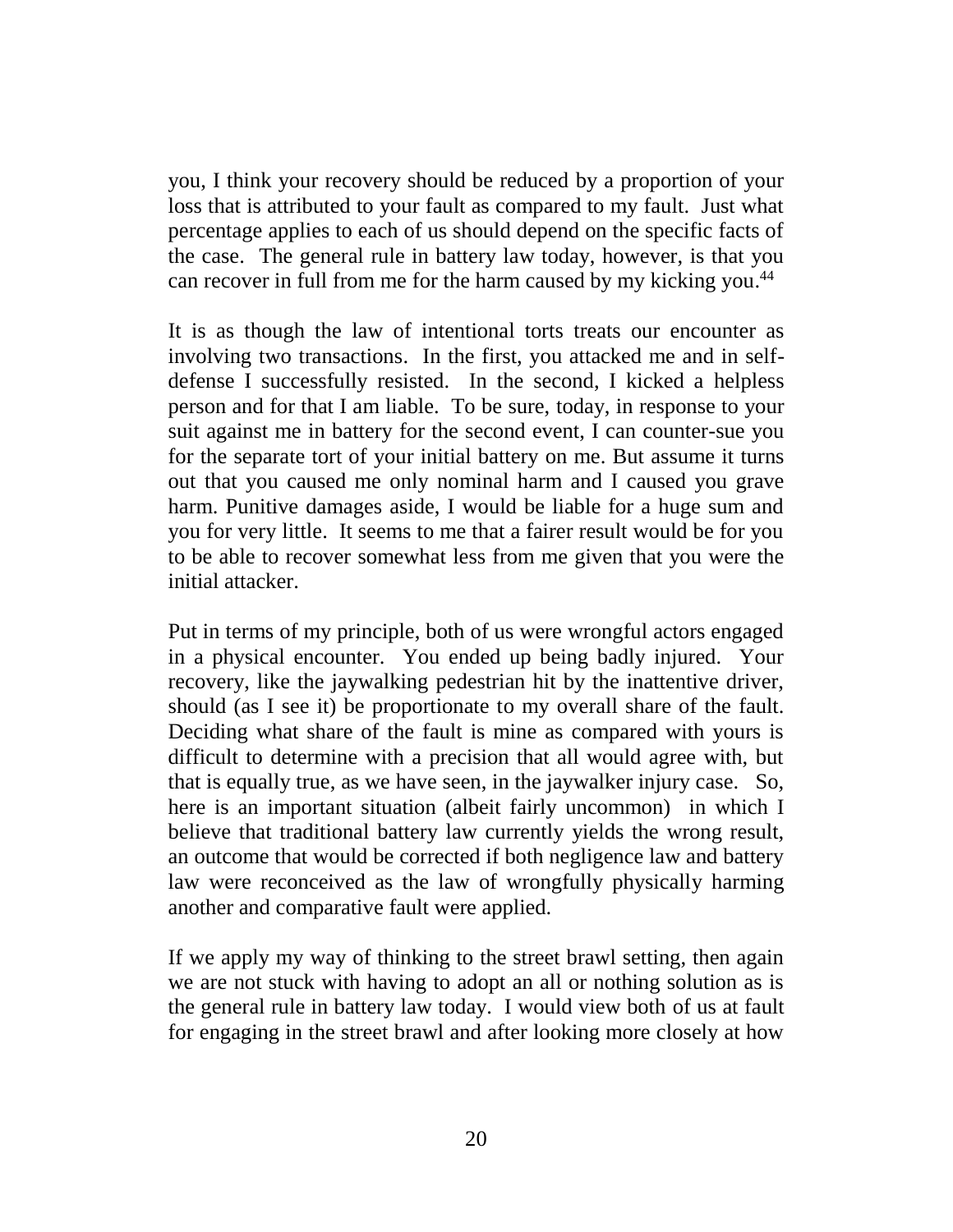we both behaved, I would be liable for a share of your injury to the extent of my share of the overall wrongdoing. And if I were also injured, my recovery from you would be partial based on our same relative shares of fault.

In short, here is a difference between battery and negligence that would be appropriately eliminated, in my view, were the two torts merged into a single tort of wrongfully physically harming a person.<sup>45</sup>

There are situations that arise under current law in which both parties are at fault but one has committed an intentional tort and the other was negligent. Suppose you are inebriated and weaving your car in and out of your lane and I, driving along behind you, in an act of "road rage" deliberately slam my car into yours. Today, your negligence is disregarded in your lawsuit against me for battery, and so you would recover in full for the harm I caused you. I frankly do not see why this all-or-nothing result should follow. While I was arguably very much at fault, why not then assign most, but not all of, the share of the overall fault to me? Maybe you should recover, say, 80% of your losses, but assuming that had you been careful you would not have been injured at all, why do I have no defense at all? It is perhaps understandable that under the common law where contributory negligence was a complete bar in cases involving negligence by both parties, your fault might be ignored in this situation of my deliberately harming negligent you, but why now? If we apply my principle, I wrongfully caused you physical injury but you also wrongfully brought about your own injury and the general principle of comparative fault would be (and I think should be) applied.

If there still are to be occasions under a regime of comparative fault where both parties are at fault but the fault of one will be ignored, then let's group those cases together and try to sort out what they stand for. What we see is that battery will not suffice to do the sorting. After all, even within negligence law in jurisdictions that have generally adopted the principle of comparative fault there some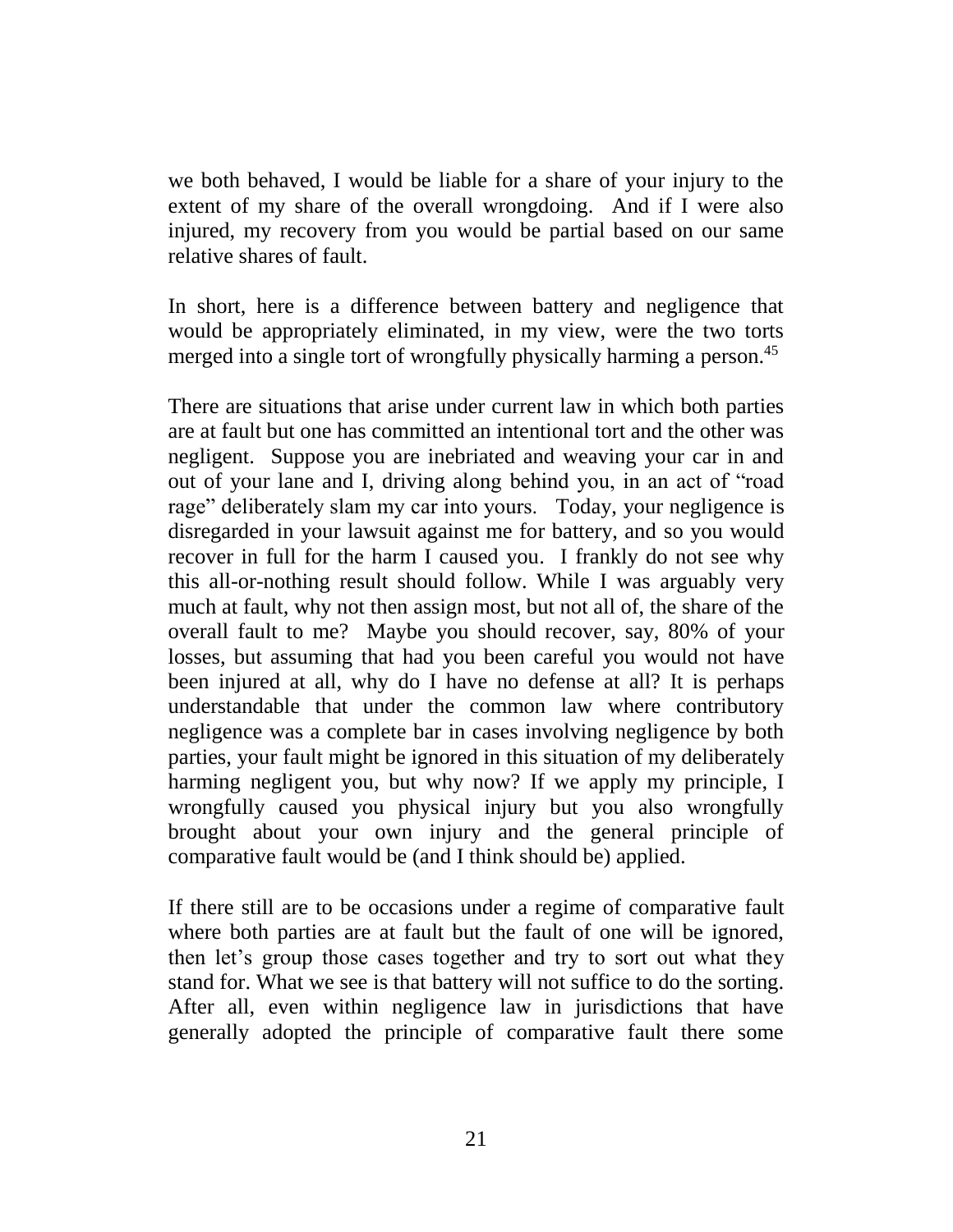instances in which both parties have been at fault but the result of the case is either full recovery or no recovery.

For example if you carelessly injure yourself making medical attention necessary and I, the doctor who treats you, commit malpractice, your initial fault will probably be ignored.<sup>46</sup> This result is seemingly applied on the principle that as a professional rescuer I owe a full duty of care to my patients regardless of the reason for their need for my services. (Your careless harm to yourself and my misconduct are treated as two different transactions.) Or suppose a school bus driver carelessly lets schoolchildren off the bus on the wrong side of the road, knowing that the children are likely to carelessly dash across the road in front of the bus where they might well be hit by oncoming vehicles – and that happens. In a lawsuit by a child against the bus driver, the child's contributory negligence may well be ignored because that was the very carelessness that the driver's conduct was meant to preclude.<sup>47</sup> My point here is that if there are settings in which one party's intentional wrongdoing were thought fairly to impose the complete loss on that party, notwithstanding that another party's misconduct was also a cause of the harm, judges could sensibly deal with that on a case by case basis under my liability for "wrongful misconduct" principle, making it unnecessary (and unhelpful) to retain a separate tort of battery.

c. Burden of proof

As noted already, in negligence cases the victim generally has to prove fault whereas in battery cases it is the defendant who has to prove any claimed privilege. To be sure, the "black letter" law traditionally has been that victims of battery have to prove the lack of consent (even though it is often defendants who are urging that there was consent). Still, on the surface it may initially seem that there is a real difference here between the world of negligence and the world of intentional torts.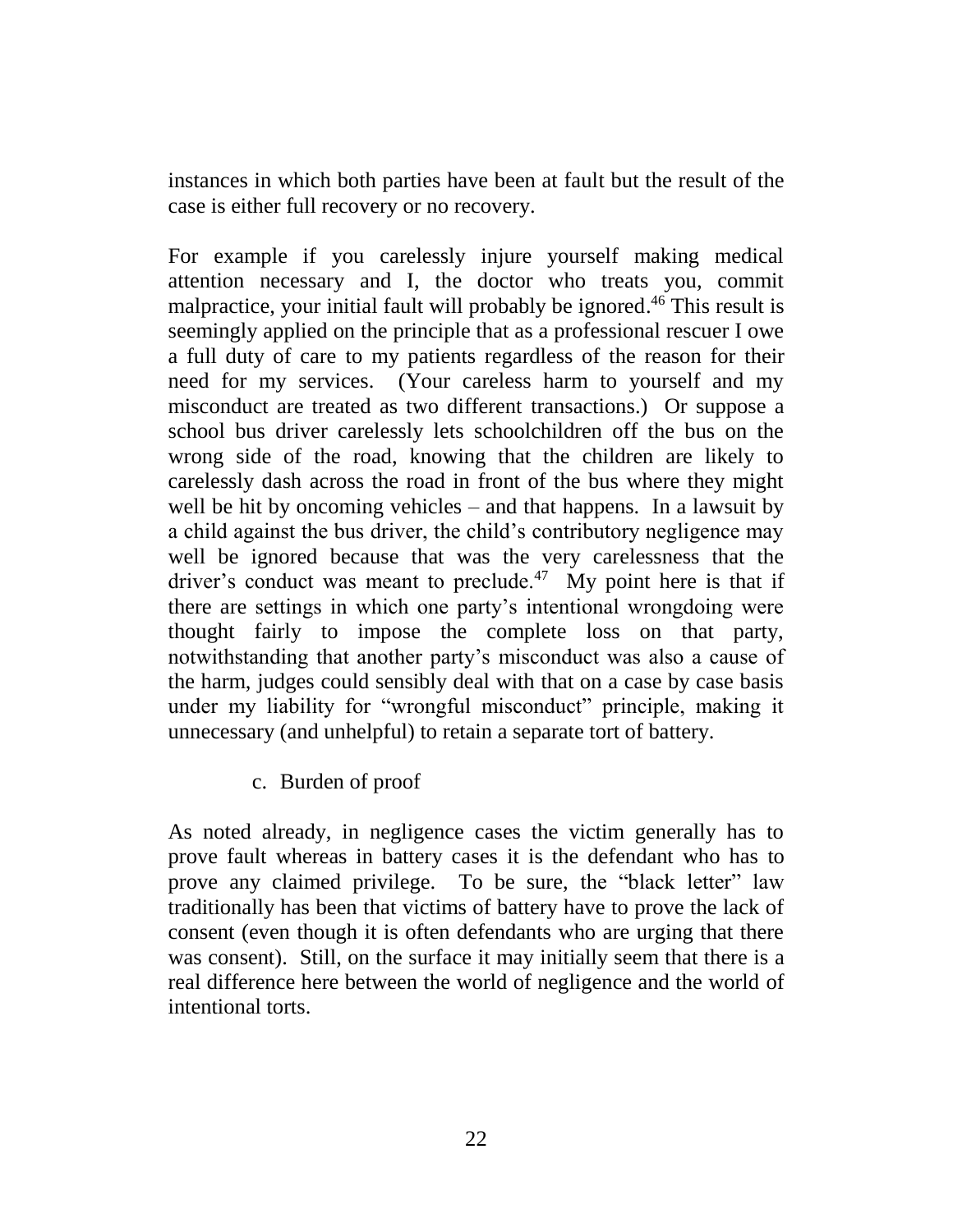Yet, negligence law is very familiar with shifting of the burden in cases where on the face of it one might well think that the defendant had been negligent. This is done via the "res ipsa loquitur" doctrine that forces the defendant to come forward and show that, in fact, he or she did not act unreasonably (or at least offer evidence to that effect). 48

So, it seems to me, this is exactly what is going on in battery law with privileges. Normally if I punch you in the face and break your nose, our common experience is that I have acted wrongfully. But if I can show that I acted in reasonable self-defense, I overcome that assumption.

My point here, then, is that under my proposed general principle of liability for wrongfully physically harming another, there is plenty of room to put some cases in the category in which the victim must prove wrongful conduct and others in which the defendant must show his or her conduct was not wrongful. And some of the cases now procedurally handled by the "privilege" doctrine could as readily be dealt with in a sensible way via the application of a broader regime of burden-shifting.

In practice, we want to shift the burden in a variety of settings in which the defendant is in a much better position to present the evidence as to why what happened was not the result of wrongful conduct on his or her part. Thinking about those settings as a group is likely to prove more enlightening than separating out intentional unconsented to physical harms and putting them in a doctrinally altogether separate category (as we do today).

# d. Scope of liability

Some physical harms to the person that are caused by wrongful behavior are thought sufficiently unforeseeable that the defendant should be relieved of his or her tort liability.<sup>49</sup> Traditionally in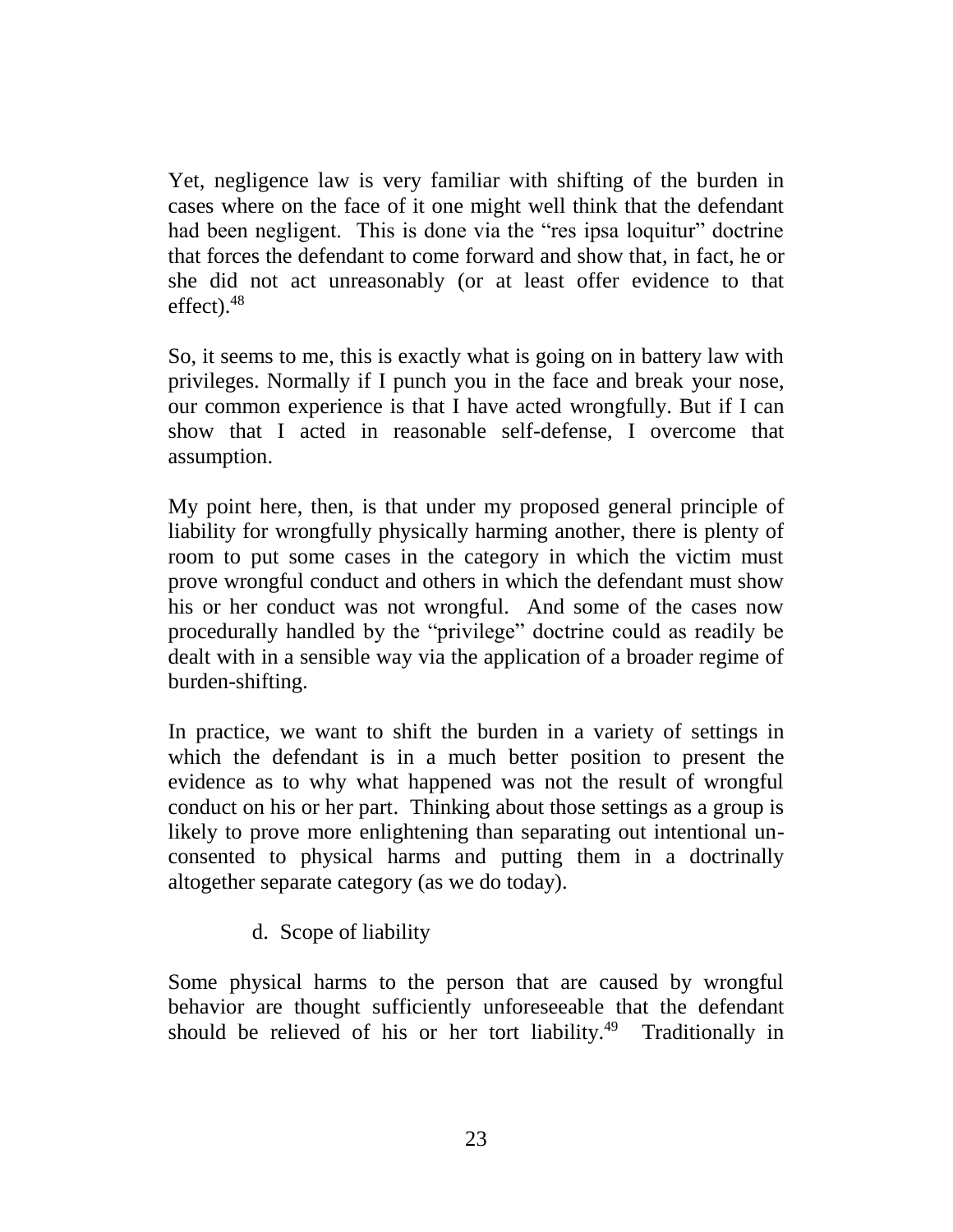negligence law this idea was captured by the "proximate cause" requirement. The Restatement Torts, Third has renamed this concept since it is not about "cause" in the "but for" or "physical causation" sense. Now the language used is the "scope of liability."<sup>50</sup>

The underlying principle here is that even though the defendant wrongfully caused the victim's harm, the special oddity of the situation sometimes makes it seem unfair for the defendant to be liable after all. For example, in the famous *Polemis* case, the defendant's employee carelessly dropped a plank into the hold of a ship.<sup>51</sup> The risk created by this was that someone or some property in the hold would be harmed by the plank falling on him or it. Instead, rather mysteriously, the plank caused a fire to start and the fire caused the harm complained of in the litigation. The general view today, it seems, is that because the fire was not the *type* of harm foreseen by the wrongful conduct, the defendant should not be liable for its consequences (under the realization, among other things, that the fire could well yield far more harm than could plausibly have been caused by a direct hit on someone or thing of the falling plank).<sup>52</sup> Put simply, the fire damage is outside the scope of the negligent party's liability.

It is frequently said that for intentional harms the scope of liability (proximate cause) may be more broadly drawn than for acts of negligence; i.e., it might be thought fair for the defendant to be liable for injuries that it might have been unfair to hold a merely negligent actor liable for.<sup>53</sup> I don't object to this outcome as a general matter. But it does not mean that the scope of liability doctrine is completely inapplicable to intentional torts.

Even under battery law after all, some injuries are thought to be outside "scope of the risk" taken and for them the defendant will not be liable. In the draft Restatement Third, Torts the Reporters give two examples.<sup>54</sup> Suppose a doctor commits a battery by wrongly providing medical services for which the patient has not consented and the patient loses a leg. If the patient then commits suicide in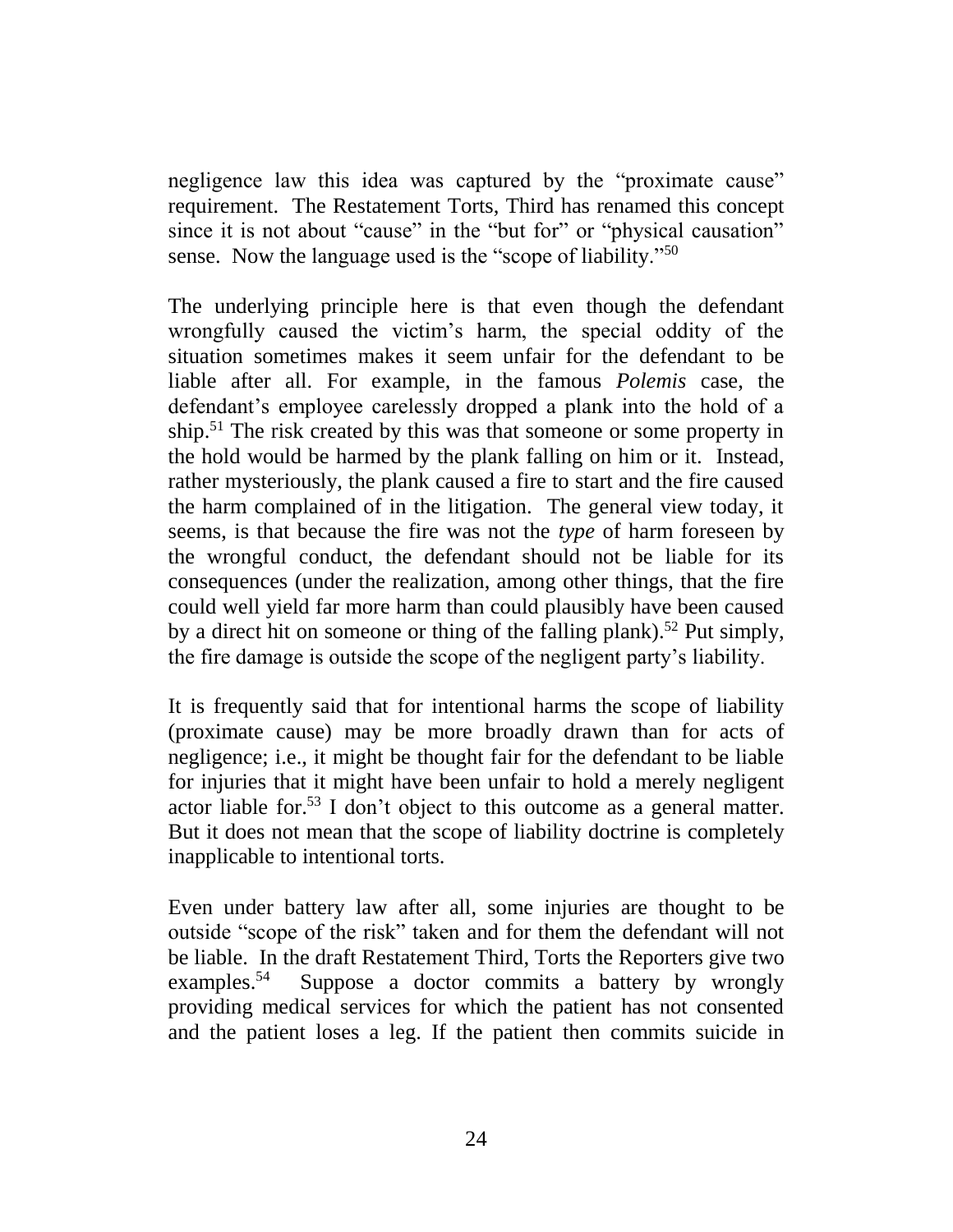response, the suicide may well be viewed as not the doctor's responsibility. (By contrast, if a malicious person were to cut off someone's leg and in response the victim committed suicide, then that suicide may well be viewed as within the scope of the actor's responsibility.) Or suppose someone attacks another (and commits a battery) and the victim flees and is unexpectedly struck by lightning. The original tortfeasor will probably be viewed as not fairly responsible for the lightning damage (since the initial wrong in no way increased the risk of the victim being stuck by lightning).

For me, tort law should apply the general fairness features of "scope of liability" to all physical harm cases. After all, even in negligence cases when a person has been physically harmed we sometimes see a very wide application of the scope of the liability rule. For example, under the notion that defendants must take victims as they find them (what is sometimes said to be the "eggshell skull rule") merely negligent actors are fully liable for any completely unforeseen physical injuries the victim suffered from the contact.<sup>55</sup> That is, fairness considerations in that setting do not now serve to cut off an unforeseen extent of harm or even an unforeseen type of harm so long as it is still physical harm to the person endangered.

The intentional harm cases, in my view, are simply applications of this approach. So-called transferred intent cases might be thought to well illustrate this. If I carelessly shoot a gun at X but the bullet, to everyone's amazement hits a completely *unforeseeable* person Y, then perhaps Y will be viewed as outside the scope of the risk taken and I will not be liable to  $Y$ ; but if I intentionally shoot at  $X$  and the same thing happens perhaps I will be liable to Y because the fairness of the matter is seen differently.

In sum, under my principle of tort liability for wrongfully causing physical injury, the general scope of liability limit could be readily and reasonably consistently applied to what today are both negligence and battery cases.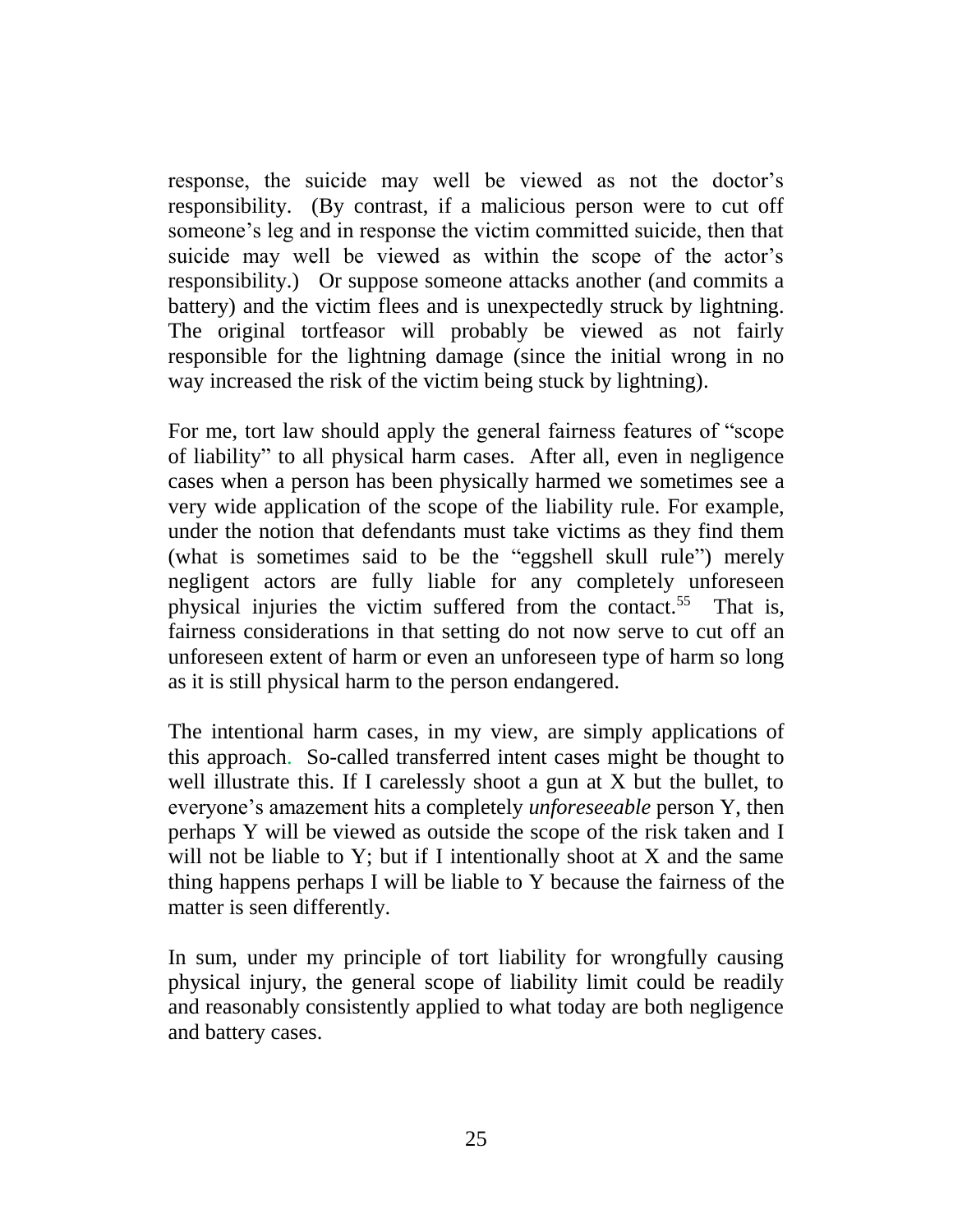## e. No duty/limited duty

Sometimes a person can unreasonably impose quite foreseeable physical harm on another and yet is not liable in tort. Under the negligence regime these instances are generally understood to be cases of "no legal duty" (or what some call "limited duty").<sup>56</sup>

For example, in most states a landowner is not liable to a trespasser for negligently causing harm to the trespasser (or under the Restatement (Third) the landowner is not liable for negligently harming a so-called "flagrant" trespasser, like someone who was on the property stealing something from the owner). <sup>57</sup> As another example, in most states if two people are simultaneously engaging in recreational activities and one negligently harms another there is no tort liability.<sup>58</sup> And as a further example, people who ignore others who are in great distress are not held liable even if the rescue could have been carried out almost effortlessly but was not and the victim dies.<sup>59</sup> On the other hand, by statute, many who do come to the rescue of others are not held liable even if they carelessly injure the person they tried to help.<sup>60</sup> There are different reasons for these results in which unreasonable conduct fails to generate tort liability because "no duty" can be justified on a variety of grounds.<sup>61</sup>

But the point for my purposes here is that, as with punitive damages, the line between duty and no duty (or limited duty) is not properly said to be drawn at battery. Rather, it is frequently the rule that although there may be no duty and hence no liability for mere negligence (as illustrated by several of the examples in the prior paragraph), liability may well attach to the consequences of gross negligence (and worse). This is indeed the rule as note above as to flagrant trespasser injuries, recreational sports injuries, and voluntary rescuers, for example. So, once more we see how it is within negligence law that important lines are drawn, not between negligence and battery.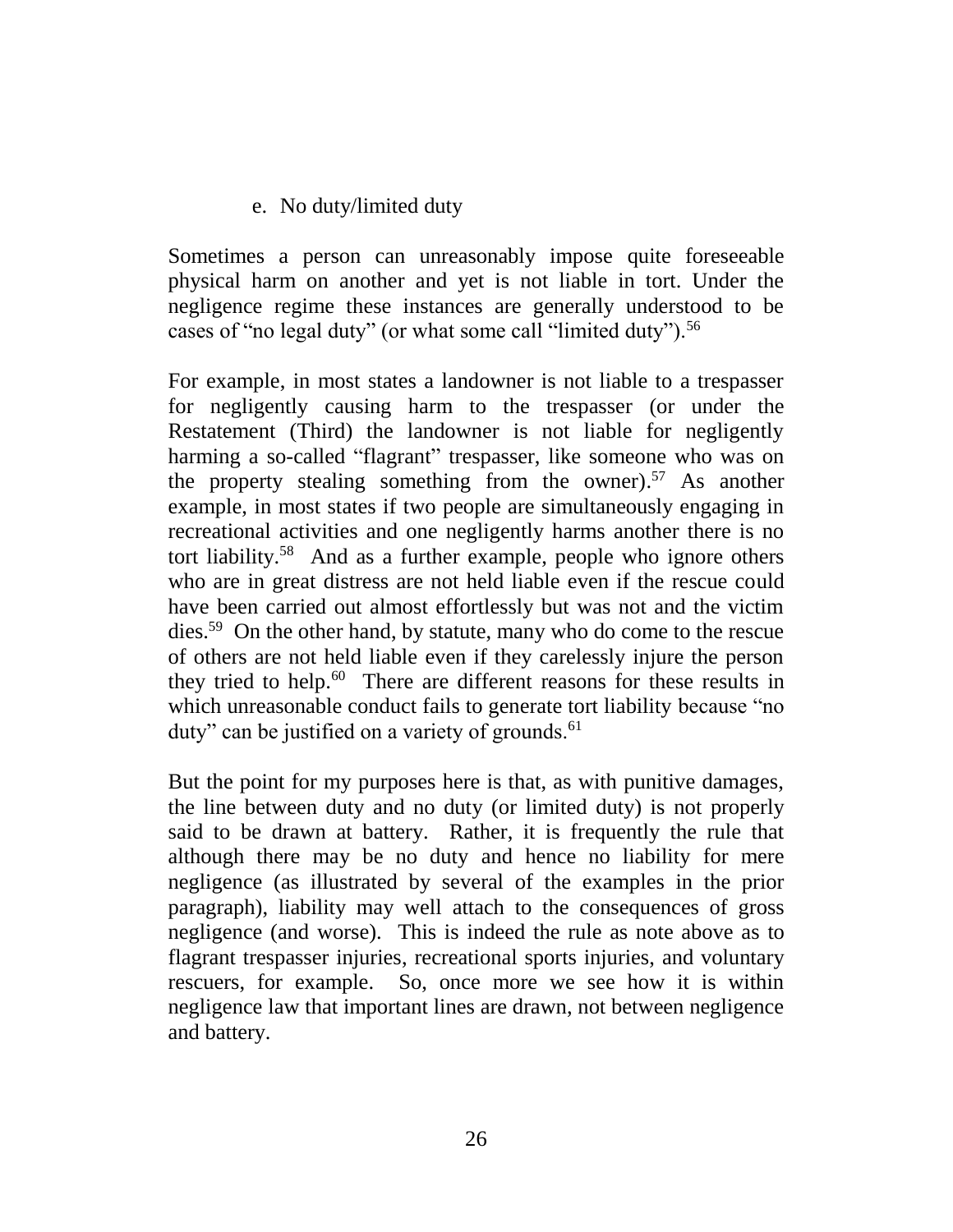The liability of children for their conduct is a confused area of the law. Sometimes it is said that young children are incapable of being negligent but capable of battery.<sup>62</sup> Some states have rather wooden age-based rules about this. $63$  Some might term these limits a restriction on the "duty" of children. If battery and negligent physical harms were merged into a single tort of wrongful physical harm, then the question that would be sensibly addressed in cases of child defendants would be whether this is the sort of conduct for which we think children can be fairly held accountable (or whether under these facts this specific child may fairly be so held accountable). That broader way of looking at things, I believe, would make the law more consistent on an overall basis.

The current draft version of the Restatement (Third) of Torts on battery does not contain any no-duty limits on battery. That does not undermine my proposal (even if it were correct) because, presumably, no-duty based arguments would fail when applied to the nature of the wrongfulness that occurred in those settings.

With respect to professional athletes who injure each other in the course of play, we might well conclude that it should normally be left to the leagues (and the players' unions) to work out what conduct is out of bounds, and what increasing penalties should apply as the behavior becomes more transgressive.

Think about soccer: when is a tackle OK, when does it give the other team the ball or even a free kick on goal, when does it yield a yellow warning card, when does it yield a red card that excludes the player from the game, when does it yield a substantial fine after the game, etc. Similar examples could be provided for baseball, football, and so on. These matters are generally viewed as outside of tort law's concern, and lawsuits by those injured in the course of play will generally not lie even when penalties are imposed.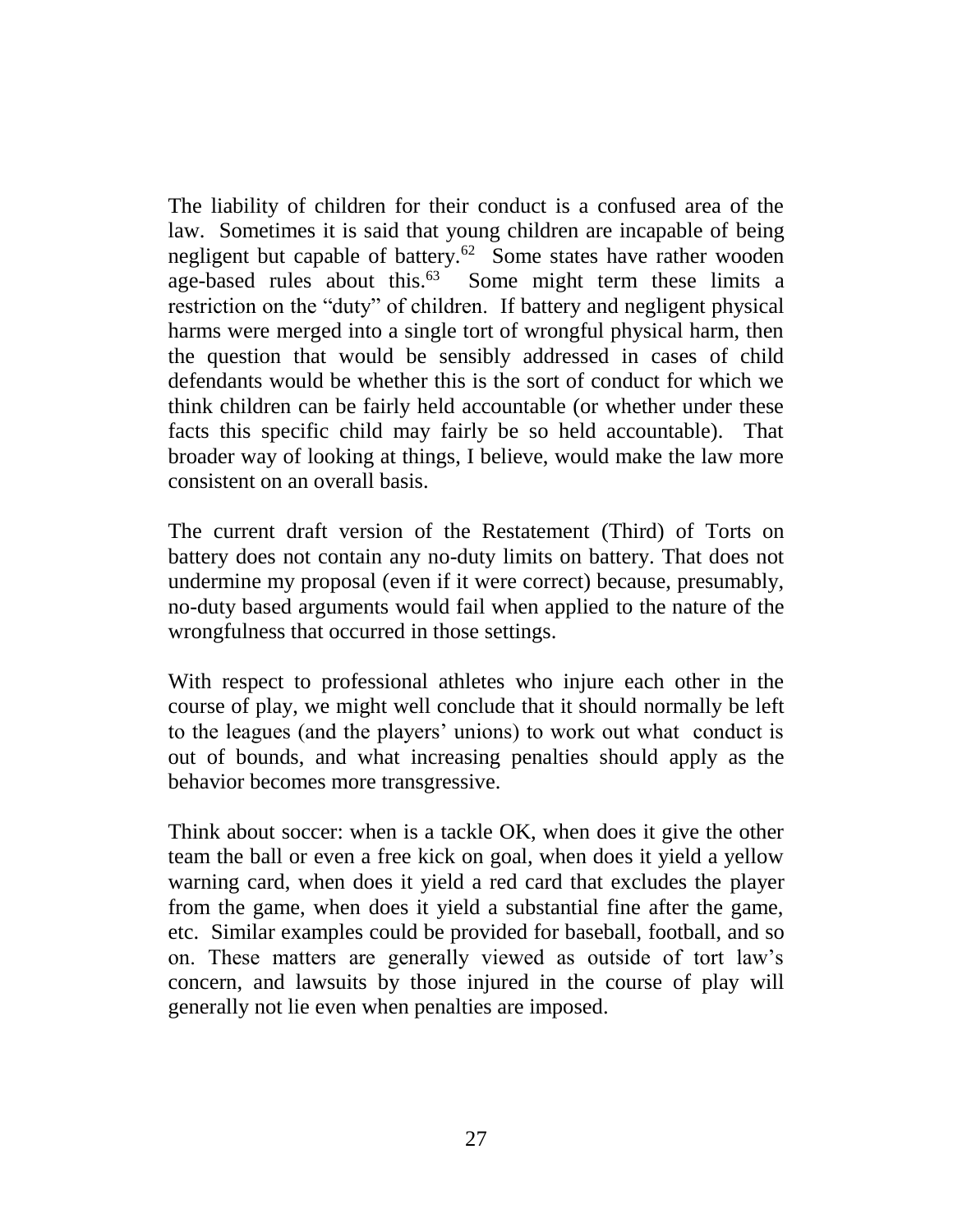But if , for example, during a hockey game, a player goes so far as to deliberately smash a hockey stick over the head of another and causes serious physical harm, then perhaps we are no longer willing to leave the victim with only what the league rules (and private insurance) provide. If so, then the duty not to act so badly has been violated and tort law can offer a remedy (as might criminal law as well). One might be tempted to say that this shows the importance of keeping battery law separate because the hockey stick example just given involves a battery. Yet, in fact, with respect to professional athletes it appears that the line as to when the no-duty regime ends and liability begins is not narrowly drawn at when a battery occurs but earlier when the negligent misconduct is gross or wanton.<sup>64</sup>

In any event, it might not be correct to say that there are not any "no duty" situations in the law of battery. Consider a recent California Supreme Court case in which a husband employed someone from an agency to care for his demented wife at home under circumstances in which it was understood that the wife might physically attack the caregiver who, supposedly, was trained to deal with this sort of circumstance.<sup>65</sup> Sure enough the wife did attack her caregiver who was physically injured by the attack and brought a battery action (among other claims). California has a statute that reflects the traditional common law position that mentally ill defendants are not to be excused for their torts because of their condition.<sup>66</sup> Clearly, had the demented woman not been ill her conduct would have been a battery (although presumably she would not have so acted). This harsh rule reflects what I believe is an ancient fear or hatred of the mentally ill that, one would have hoped, would have been overcome in more recent times (although the California statute remains in place). Put differently, just as the law does not expect a blind person to see in the same way that a fully sighted person can, so too it seems to me harsh to hold this demented woman responsible for her behavior. The California Supreme Court seemingly agreed with me, but in light of the statute there was no obvious way for it to get to what it viewed was the fairer result.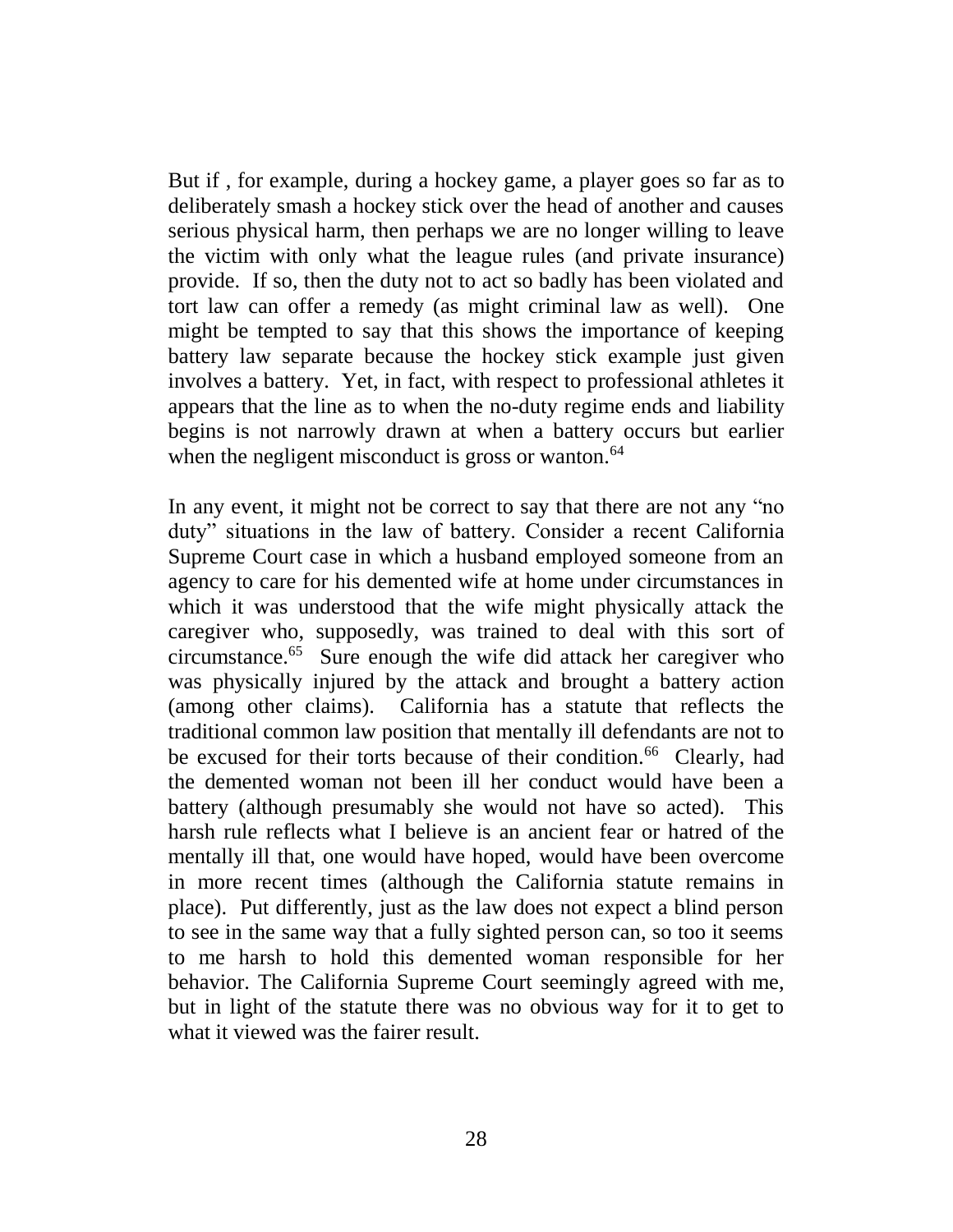So, instead, it decided that the statute only applied if there was a legal "duty" in this situation, and then it concluded there was not.<sup>67</sup> It relied here on the way negligence law treats professional rescuers. If a veterinarian is called in to treat a dog that bites, or an electrician is called in to fix a sparking wire that the homeowner carelessly crossed, or a firefighter is called in to put out a blaze the property owner carelessly set, the usual response of tort law is that a sensible warning of the danger is sufficient and the rescuer is entitled to no more. (That is, professional rescuers do not recover for harms caused by risks they are trained and paid to confront even when those risks are carelessly caused by those calling for help – harms that innocent third parties could successfully sue for in tort if they were injured by, say, the fire, or the dog, or the electrical sparks.) This is how the Court saw the caregiver situation when the agency had been warned and the caregiver trained to deal with potentially violent people with serious dementia.

Just as the court reached the result it favored here by analyzing it as a professional rescue matter where negligence law applies, that approach would be even further facilitated if battery were not a separate tort but simply part of the tort of wrongful misconduct causing physical harm.

III. Rules Outside Tort law

I turn in this next part to further situations in which some might think that maintaining a separate tort of battery is important – not to the outcome of tort claims but to resolve other legal questions. My general view here is that, to the contrary, maintaining a separate category of intentional torts has a negative effect and can mis-focus the proper attention that should be given to the issue at hand.

a. Liability insurance coverage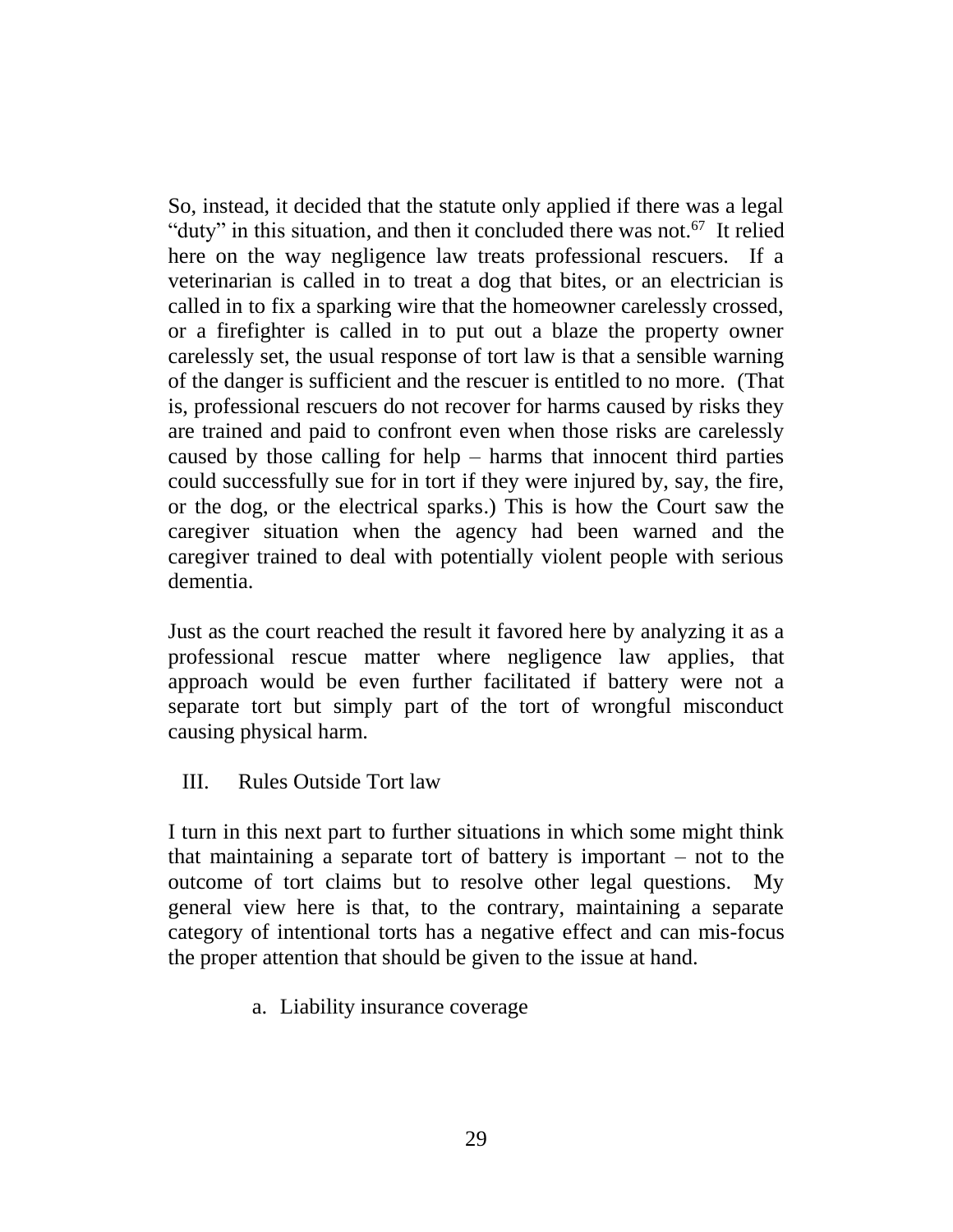If you are seeking recovery from me but realistically to obtain compensation you need to access my liability insurance, then you may well lose if the harm I caused you was not accidental, that is, if your injury did not arise out of an accident. The reason for this outcome is that standard liability insurance contracts only provide me with insurance coverage (and hence only can provide cash to my tort victims) in accidental injury situations. Frequently this is achieved through contract law by including the policy a provision that excludes coverage for damage that is "expected or intended" by the insured.<sup>68</sup> Hence the right way to think about this problem is as a matter of contract law: what is the appropriate interpretation of this phrase in my insurance policy?

It turns out that if I have committed what we today call a battery, it may well be that your damage will be viewed as "expected or intended" and coverage will be denied. We can readily see why my insurance should not be available to pay my tort obligation when I have decided to beat you up for no good reason and do so and then you sue me. The whole notion of insurance is grounded in the idea of spreading the risk. My house might burn down; I might die this year; I might need expensive medical care; my car might be stolen. All of these are genuine risks which the insured hopes won't happen but worries about financial solvency if they do. Hence, if a lot of us buy insurance, we spread the cost among ourselves, and the one who happens to be the victim can draw on the pool of premiums.

But if I know one of these things is about to happen  $-$  say, because I am about to cause it – then paying the low premium that others are paying but then claiming full recovery does not seem right. While I might like to get the financial benefit of having others pay for my loss, this is hardly a situation that makes insurance appropriate. More generally, there is here what is commonly called the "moral hazard" problem in which insurance gives people the wrong incentive to act in destructive ways. So to prevent this result insurers routinely write limitations into their policy documents; e.g., your fire insurance won't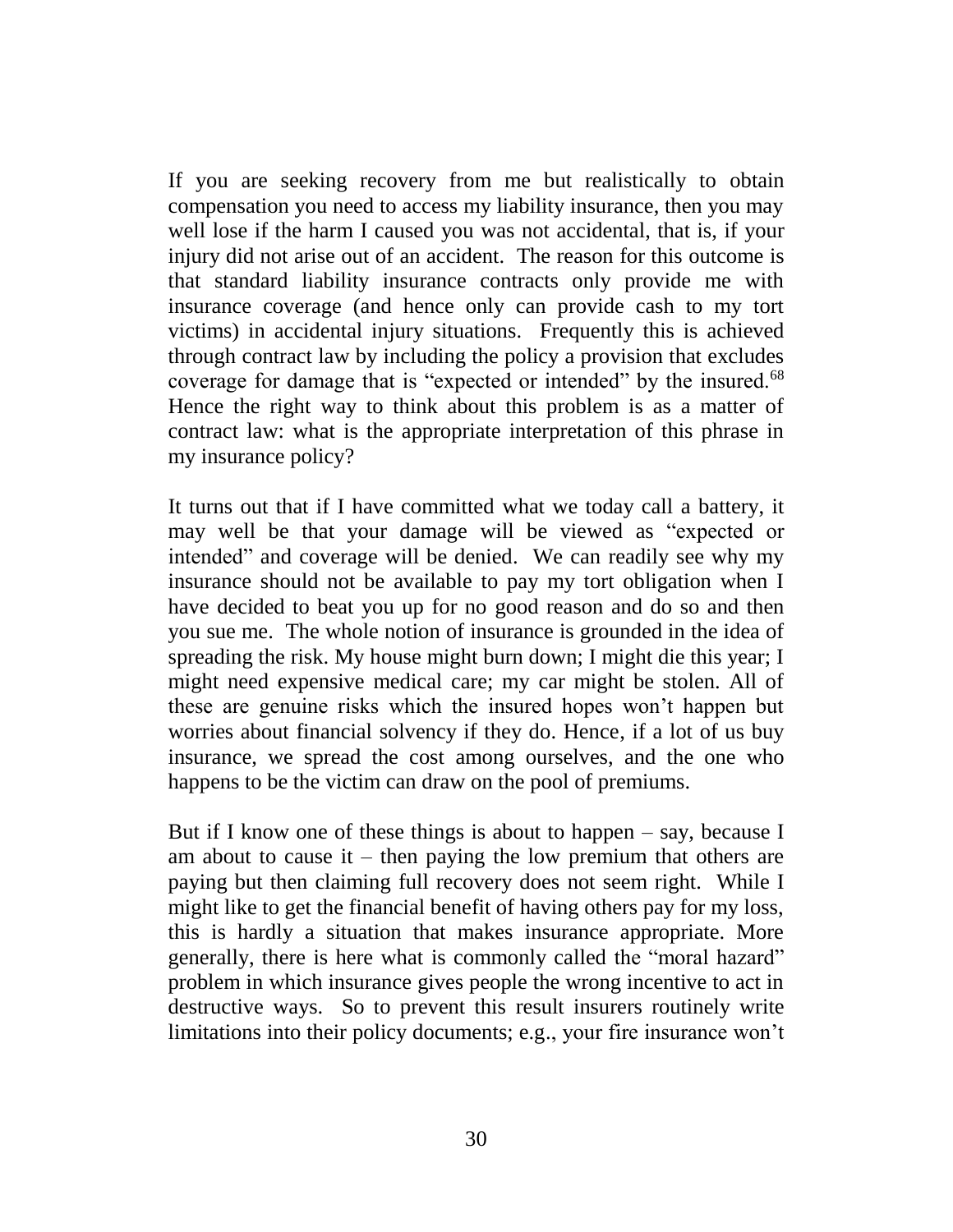pay off if you engage in arson and burn your house down. And so it is as well with liability insurance: if your liability is brought about by your deliberate act, this is an event that the company does not want to insure and other insureds don't want to contribute premiums toward.

But, and here is the thing to emphasize, the line here is not exactly the same line as between battery and negligence, even though this line is often pointed to in these insurance coverage cases.<sup>69</sup> This makes tort law a distraction to the appropriate interpretation of the insurance contract. Indeed, if terming your act a battery automatically makes liability insurance automatically unavailable, sometimes the wrong result may be reached under the contract. As the Reporters for the Intentional Torts to Persons project illustrate, $70$  if a mentally disabled person commits a battery by striking you causing you physical harm, tort law, as we saw earlier, typically disregards the fact that the defendant may well not have realized what she was doing. But for liability insurance purposes, this act could readily be characterized as neither expected nor intended from the perspective of the actor, thereby making the insurance available to compensate the victim.

So, once again, since deciding whether or not the act amounted to a battery is not determinative, having a separate tort of battery turns out to be not necessary (and perhaps misleading) to the appropriate interpretation of the insurance contract.

b. Vicarious liability for employee misconduct

Employers are vicariously liable for the torts of their employees committed in the course of their employment. This is a crucial principle of tort law because without it either a) a great number of tort victims would never have anyone from whom they could realistically recover their tort damages or b) employees would have to routinely start buying liability insurance for torts they may wind up committing in the course of their jobs.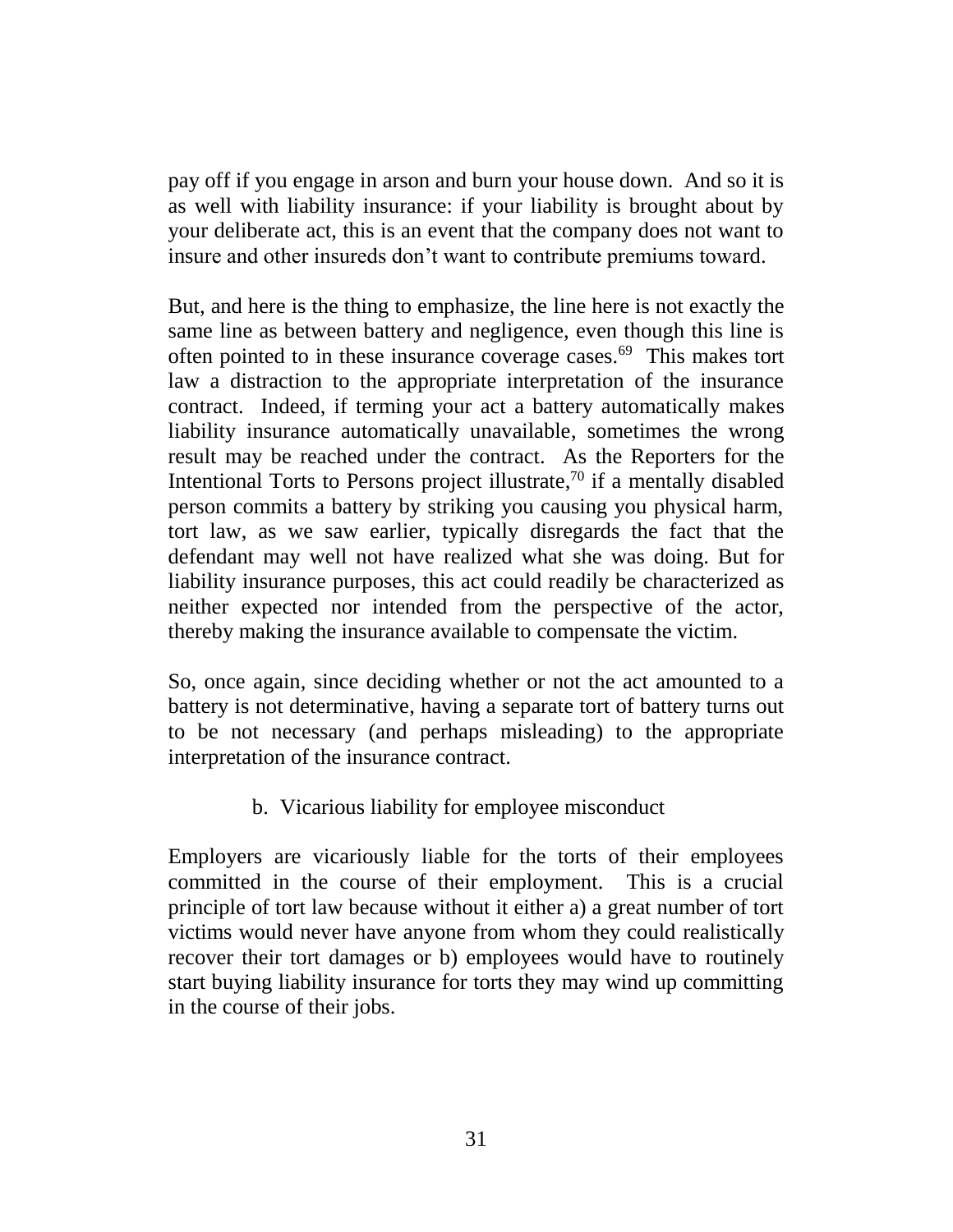So, while employees are not supposed to act wrongfully while doing their work – like speeding or not paying attention to the road while driving a truck filled with their employers' goods – employers are liable for this misconduct even though it was not the sort of behavior that the employer wanted from its employees. Indeed, it might have been conduct that the employer tried mightily to prevent through worker selection, training, and supervision. At the opposite extreme if the employee truck driver takes the truck out of the yard at night on an unapproved basis and uses the truck to run over his or her boyfriend or girlfriend who the employee is trying to kill, the employer would not be liable for that act.

Where is the line drawn? The important answer here again is that it is not drawn precisely between battery and negligence. To be sure, there are many batteries that would not generate vicarious liability and routine negligence will typically create vicarious liability. But in the close cases, sometimes there will be vicarious liability for intentional wrongdoing (batteries) and some negligent conduct by employees (even if using employer equipment, or during work time, or on work premises) will be viewed as outside the scope of employment and vicarious liability will not be imposed.

A case well illustrating the point involved a caregiver in the defendant's childcare facility. While watching over a baby, the caregiver banged the baby's head against a hard surface when the child would not stop crying. This harm to the child was a battery, but the employer was held vicariously liable because it was seen to have occurred in the course of the caregiver's employment.<sup>71</sup> As another example, if two workers(A and B) at a construction site (employed by separate sub-contractors) are angrily arguing over how to carry out some work task they are jointly engaged in and one then slugs the other, that is a battery, but it is an act for which the injurer's employer is likely to be held vicariously liable. By contrast, if those same two workers at the same construction site are both in love with X who works elsewhere and, as an act of jealously, while at the work site A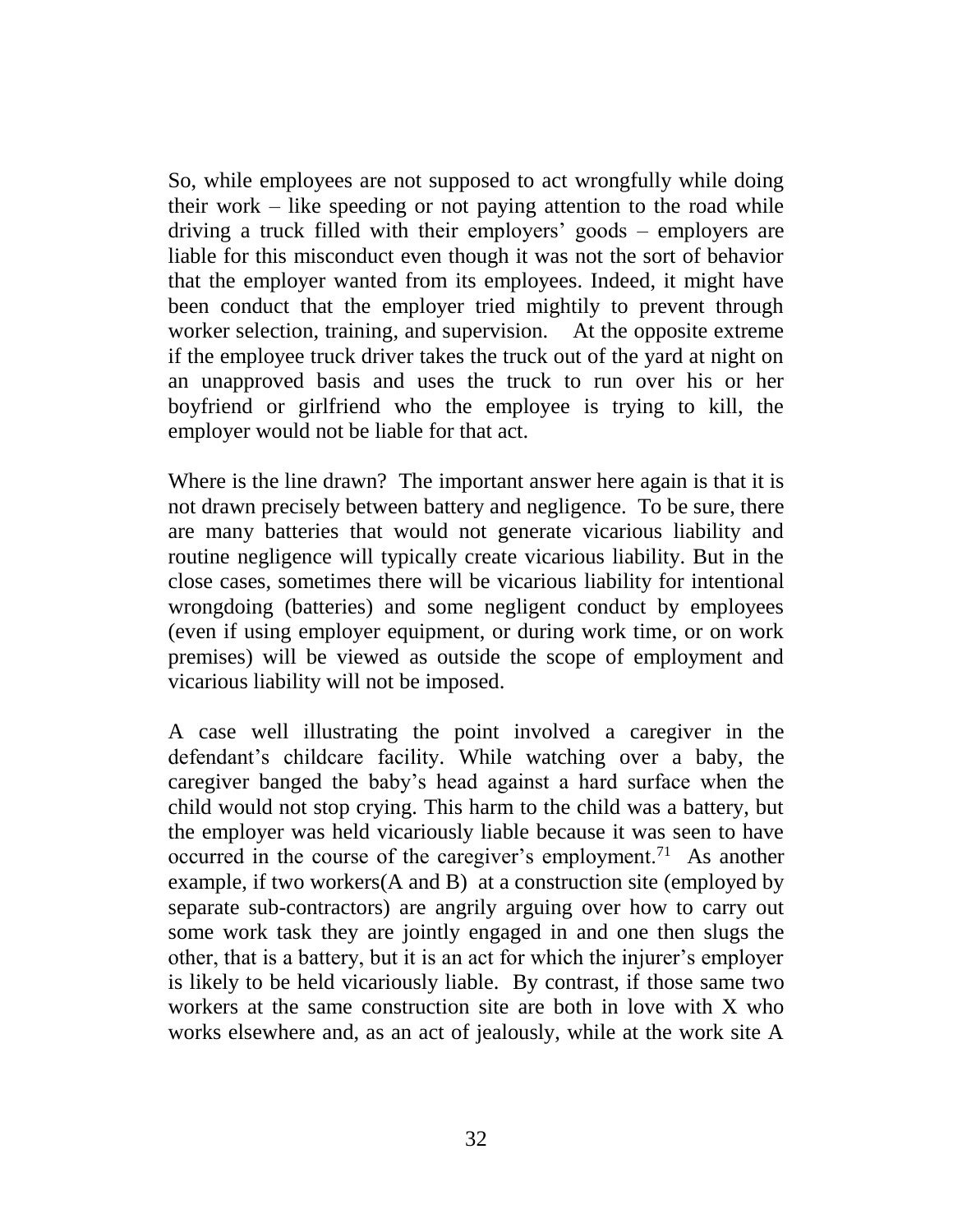fails to attach B's safety latch and B then is injured, then perhaps A's act will be viewed as outside the scope of employment with the result that A's employer would not be vicariously liable to B.

The overall main point here is that because battery law is not determinative of when something is or is not within the scope of employment, the focus should be on the purposes of vicarious liability and the reasons why it should or should not apply in the specific situation; and not centrally on whether the act was intentional or not (or a battery or not).<sup>72</sup>

# c. Workers' compensation claims

Under state workers' compensation laws, the general rule is that employees are not permitted to sue their employers in tort. That is a right they give up, under the relevant statutes, in return for assured nofault based compensation for work injuries and diseases.

But there are state law exceptions to this that do allow employees to either increased workers' compensation benefits and/or to sue their employers in tort. While it is true that certain batteries committed by employers on employees are paradigm cases for where the tort claim is still allowed in many states, maintaining this exception to the "exclusive remedy" principle does not require tort law to maintain the separate tort of battery. Indeed, having the separate tort may sometimes cloud (or inappropriately oversimplify) the judicial analysis of the workers' compensation question. This is because, like with punitive damages, the relevant legal question here is the interpretation of the workers' compensation statute.

California, for example, allows the employee to sue the employer in tort for deliberate conduct that shows a "wanton and reckless disregard of its possible consequences..."<sup>73</sup> This is more than gross negligence, but it need not be a battery.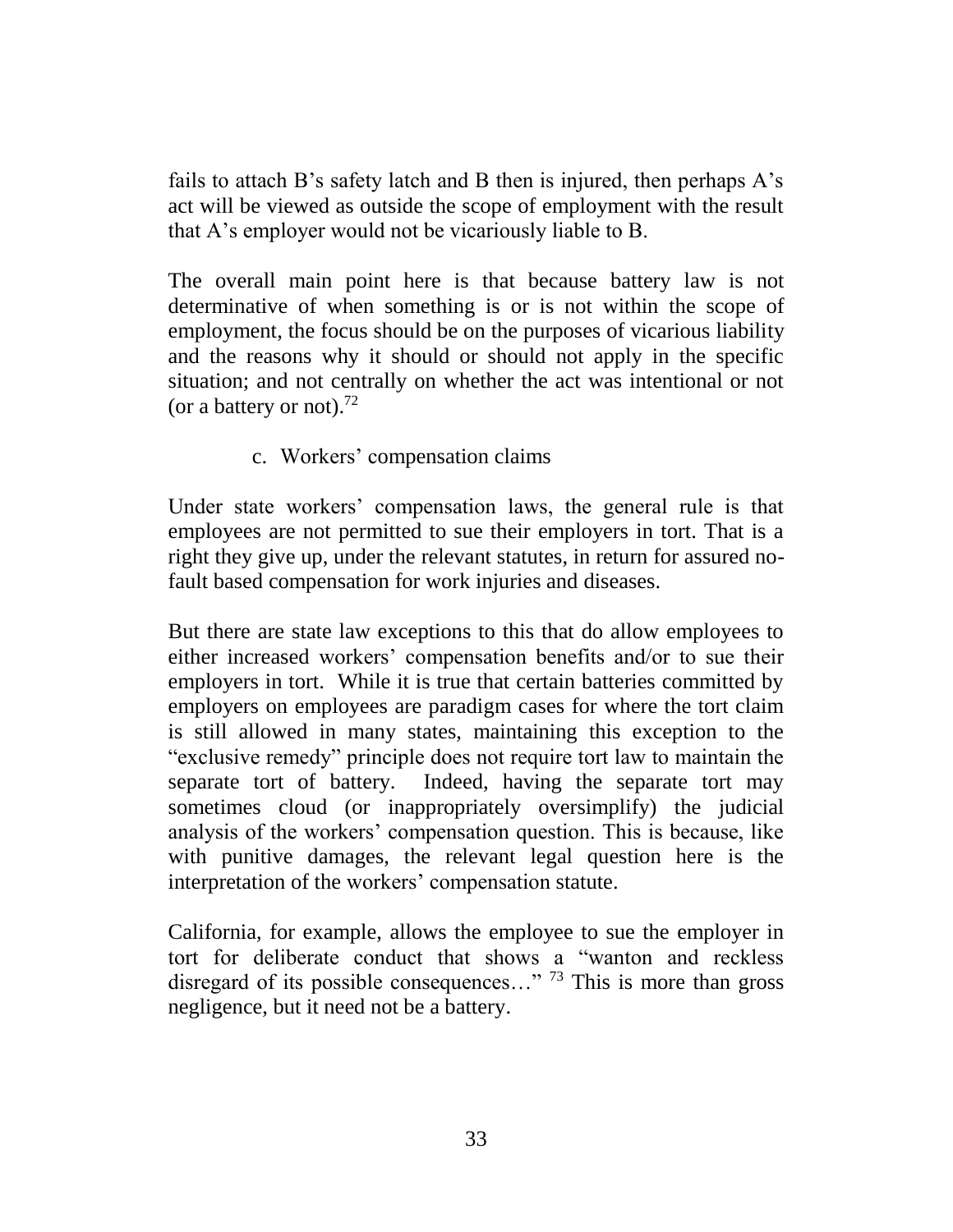On the other side, sometimes the behavior of the employee is sufficiently wrongful that the employee is denied workers' compensation benefits even for a job-related injury. But these employer defenses do not necessarily require a showing that is the equivalent of that required to prove a battery. For example, it is common for those employees who are intoxicated when injured are denied recovery (or have their recovery reduced). Also common are defenses against employees who unreasonably fail to observe safety rules or use safety devices.<sup>74</sup> These behaviors often amount to negligence of one sort or another.

d. Stuck in procedural history

The distinction between intentional torts causing physical harm and physical harms caused by negligence is in some respects a historical product of the ancient *writ* system which required plaintiffs to plead their tort claim in either "trespass" or in "case."<sup>75</sup> In the paradigm settings, "case" captured *indirect* harms normally caused by negligence. "Trespass" was for *direct* harms, and a battery was the cleanest example.

Nonetheless, some negligently caused direct harms were appropriately brought with the trespass writ,<sup>76</sup> so that the two writs were not cleanly separated into intentional torts and negligent torts.

But, more importantly, for procedural purposes, we have long abandoned the writ system and simplified pleading no longer requires this sort of distinction. Eliminating the two categories for substantive tort law would be consistent with the long-ago procedural change.

IV. Adjusting the Restatement of Torts to Embrace the Principle of Wrongful Physical Harm to Another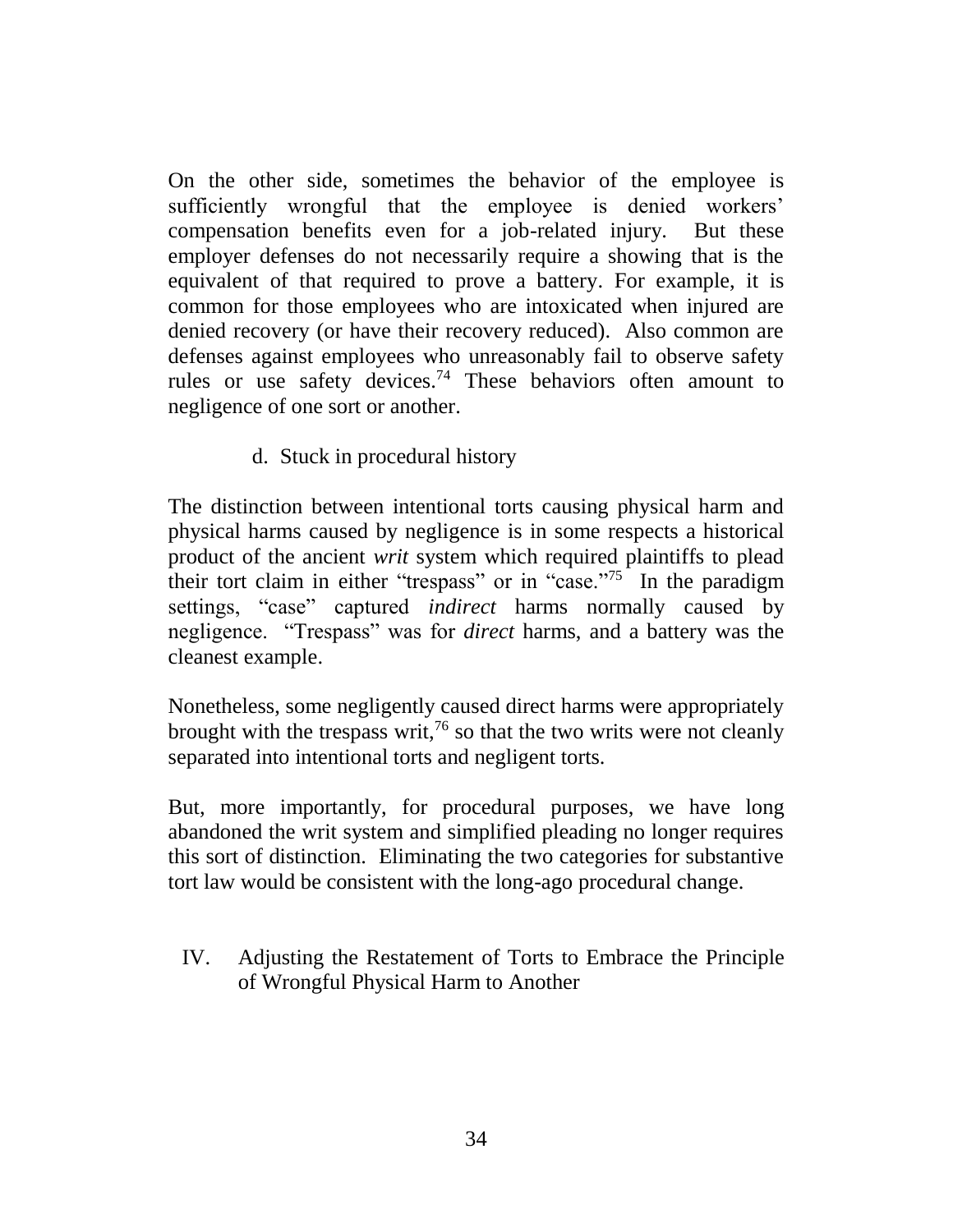In this part I show what changes could be made to the Restatement Torts, Third: Liability for Physical and Emotional Harm to reflect the merger of battery claims for physical harm to the person with negligently caused physical injuries into a new tort of wrongful physical harm to another.

> a. Physical and Emotional Harm Restatement Sections 5 and 6

The Restatement Torts, Third: Liability for Physical and Emotional Harm deals with the current regime in a complex but ultimately clear enough way. Sections 5 and 6 state the basic principles for liability for physical harm caused by intentional and negligent conduct.

Section 6 provides that "An actor whose negligence is a factual cause of physical harm is subject to liability for any such harm within the scope of liability, unless the court determines that the ordinary duty of reasonable care is inapplicable."<sup>77</sup>

Notice that this pithy statement setting out tort liability for physical harms arising from negligent conduct also includes the "cause in fact" requirement, the "scope of liability" (formerly "proximate cause") requirement, and the requirement that there is a duty to exercise due care (i.e., to act non-negligently) in the first place – all of which are spelled out in more detail in later Restatement sections. As explained in the comments, the "subject to liability" phrase is meant, among other things, to acknowledge that the defense of contributory fault on the part of the victim is dealt with elsewhere.<sup>78</sup>

Section 5 provides "An actor who intentionally causes physical harm is subject to liability for that harm."<sup>79</sup> As with Section 6, the comment to this section makes clear that the language "subject to liability" is meant to acknowledge various liability-limiting doctrines  $-$  e.g., the consent of the victim and the privilege of self-defense.<sup>80</sup> The potential "scope of liability" and "duty" limits on liability for intentional acts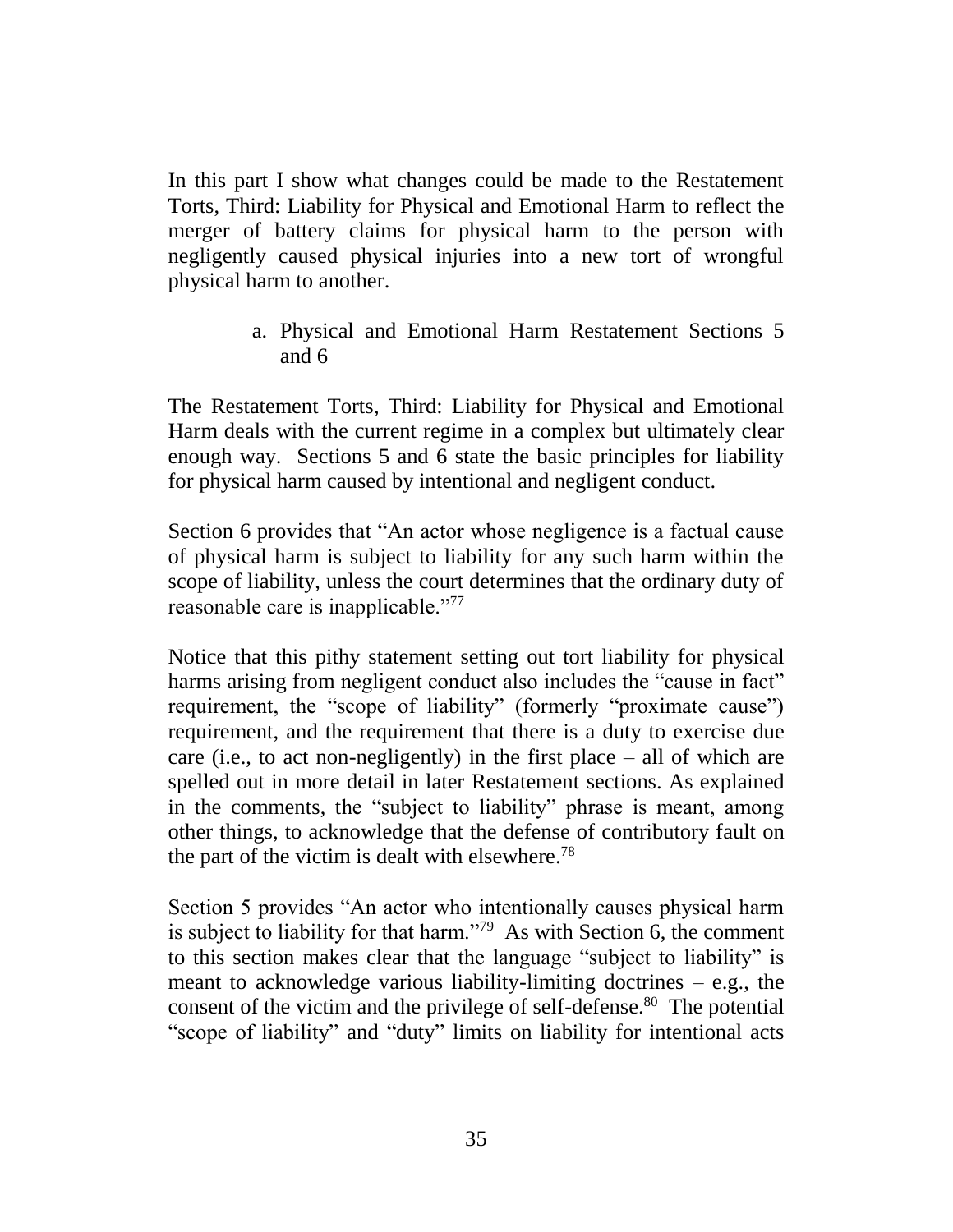are ignored here. Perhaps the best explanation for this somewhat incomplete and arguably inaccurate provision is that Section 5 was adopted by the ALI as a placeholder for liability for intentional conduct at a time when the ALI was focusing its attention on liability for negligence through its project on Liability for Physical and Emotional Harm. Elaboration of Section 5's meaning in the battery setting is now being spelled out through different sections in the current ALI project on Intentional Torts to Persons.

### b. Intentional Torts Restatement Sections 1 and 4

As applied to the aspect of battery before us now (i.e., physical harm to persons), the in-progress Restatement on Intentional Torts to Persons now actually offers two somewhat overlapping sections.

The section said to reflect the common law of battery is Section 1. With respect to the focus of this article, it provides "An actor is subject to liability to another for battery if: (a) the actor intends to cause a contact with the person of the other… (b) the actor's affirmative conduct causes such a contact… (c) the contact (i) causes bodily harm to the other… and (d) the other does not effectively consent to the otherwise tortious conduct of the actor....."<sup>81</sup>

This partially parallels Section 6 (on negligence in the Physical and Emotional Harm Restatement) by its inclusion of the "causation" requirement. Note further that, unlike Section 5 of the Physical and Emotional Harm Restatement, Section 1 of the Intentional Harm Restatement includes the limitation on liability that the contact be unconsented to. As with Sections 5 and 6 of the Physical and Emotional Harm Restatement, it does not address the privileges/defenses which are meant to be referenced by the "subject to liability" language.

Most importantly, in addition to Section 1, the Intentional Torts Restatement also includes Section 4 which provides "An actor is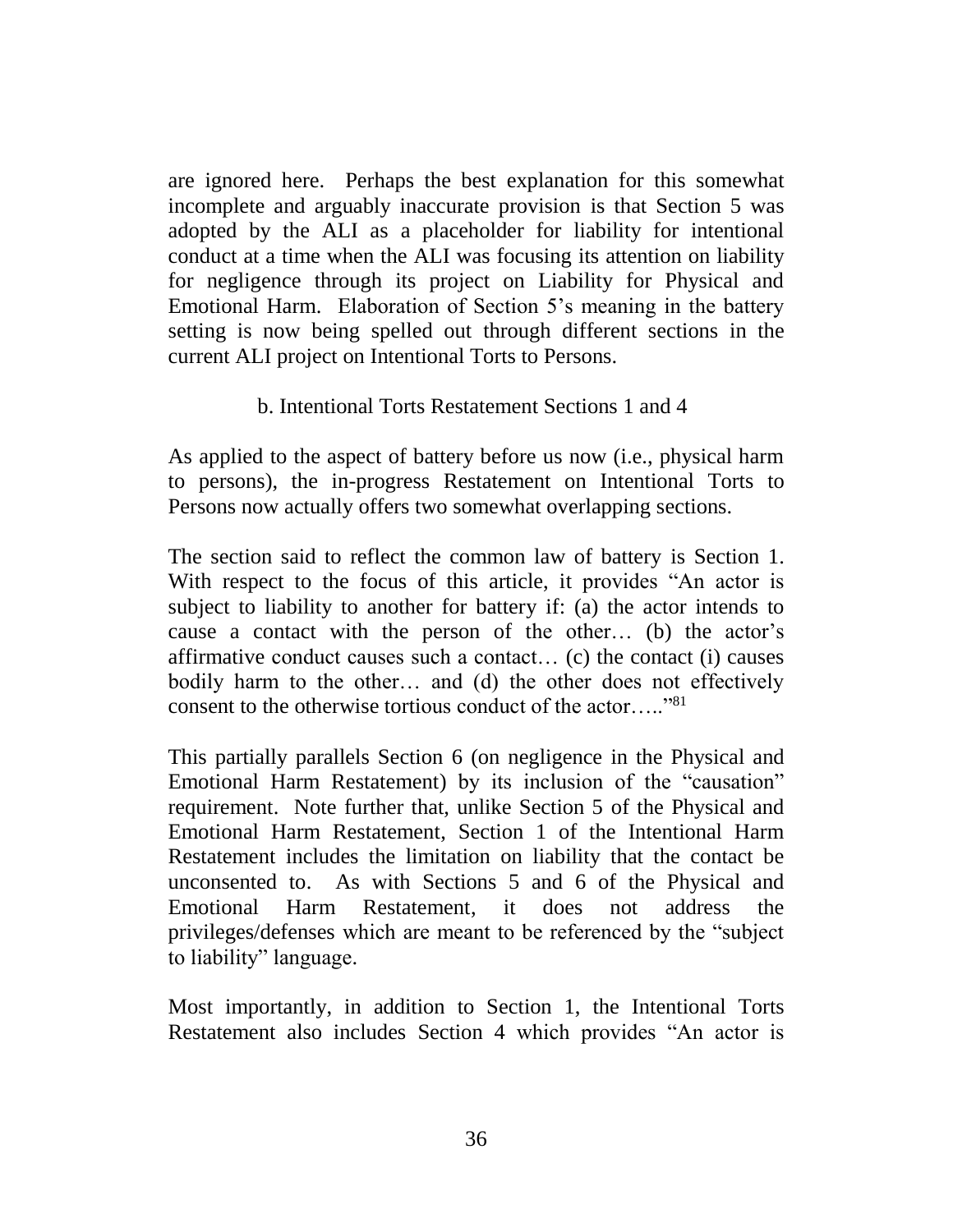subject to liability to another for purposeful infliction of bodily harm if: (a) the actor purposely causes bodily harm to the other, either by the actor's affirmative conduct or by the actor's failure to prevent bodily harm when the actor has a duty to prevent such harm; and (b) the other does not effectively consent...."82

These two provisions are later followed, among other things, by mutually applicable sections elaborating the meaning of consent, the doctrine of transferred intent, and the privileges (like self-defense).

As with the Liability for Physical and Emotional Harm Restatement Section 5 (but again unlike Section 6) the potential "scope of liability" and "duty" limits on liability for intentional acts remain ignored in the black letter. However, the scope of liability issue for both Sections 1 and 4 of the Intentional Torts Restatement is dealt with via comments to the relevant sections. The duty requirement is seemingly assumed to be met for affirmative intentional acts under Section 1, but is made clear as a requirement for failure to act cases under Section 4. 83 Although the black letter is not quite parallel, this structure with respect to the "duty" issue is not sharply different from that relating to physical harm caused by negligence in the Physical and Emotional Harm Restatement where there are also separate sections on affirmative duties to protect others from harm (compare Section 7 on a general duty of due care with Sections 38-44 on affirmative duties). 84

> c. Why do we need both Section 1 and Section 4 in the Intentional Torts Restatement?

One might wonder why Section 4 is needed if Section 1 restates the law of battery, or why Section 1 is still needed after the inclusion of Section 4. The answer, it seems, is that each is under-inclusive in the view of the Reporters.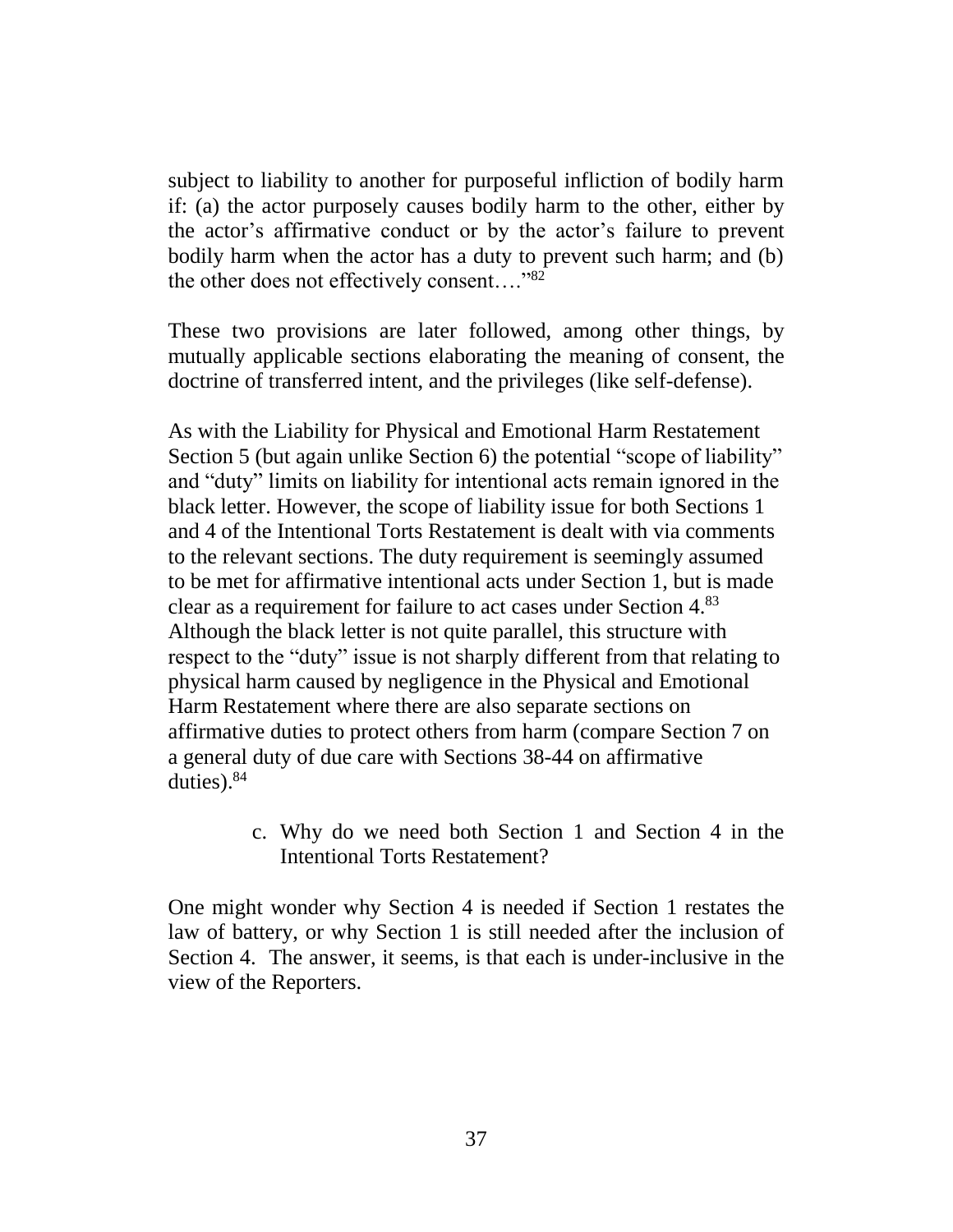Note first that Section 4 imposes liability for purposeful infliction of physical harm without the direct contact requirement of Section 1. The draft Restatement gives several examples of how this captures instances of intentional conduct that should result in liability but are not batteries. For example, a prison guard personally dislikes a specific prisoner and in order to cause her to become ill, she turns off the heat in the prisoner's cell with the desired result that the prisoner becomes ill.<sup>85</sup> This is not a battery (because of the lack of contact).

Next note that because Section 1 requires there to have been affirmative conduct before imposing liability, while Section 4 imposes liability as well for intentional failures to act (where there is a duty to do so), here is a second reason for Section 4.

Consider this hypothetical. V accidentally falls down the stairs in the middle of the night and is badly bleeding. V's housemate R manages to get V to the nearby hospital emergency room where V is immediately admitted by N who rushes V into one of the treatment rooms to be seen by Dr. D. D quickly sees that by applying a routine bandaging technique D can prevent V from bleeding to death. D is about to start treatment when D realizes that V is someone who shamelessly flirted with D's wife at a community dance the prior week. Still stung with jealously, D decides not to act and watches V bleed to death. Although this is not a battery, D has violated Section 4 and is liable to  $V^{86}$ 

So far we see that the tort of battery is insufficient to capture the full range of cases in which deliberately wrongful conducts yields physical harm to another. But if Section 4 provides the needed cover, do we really need Section 1 on battery at all?

For the Reporters, most importantly, Section 1 requires only that the *contact* be intended and not necessarily that the *physical harm* be intended. This is of course important for the part of the battery tort I largely put aside in this article – the dignitary harm of offensive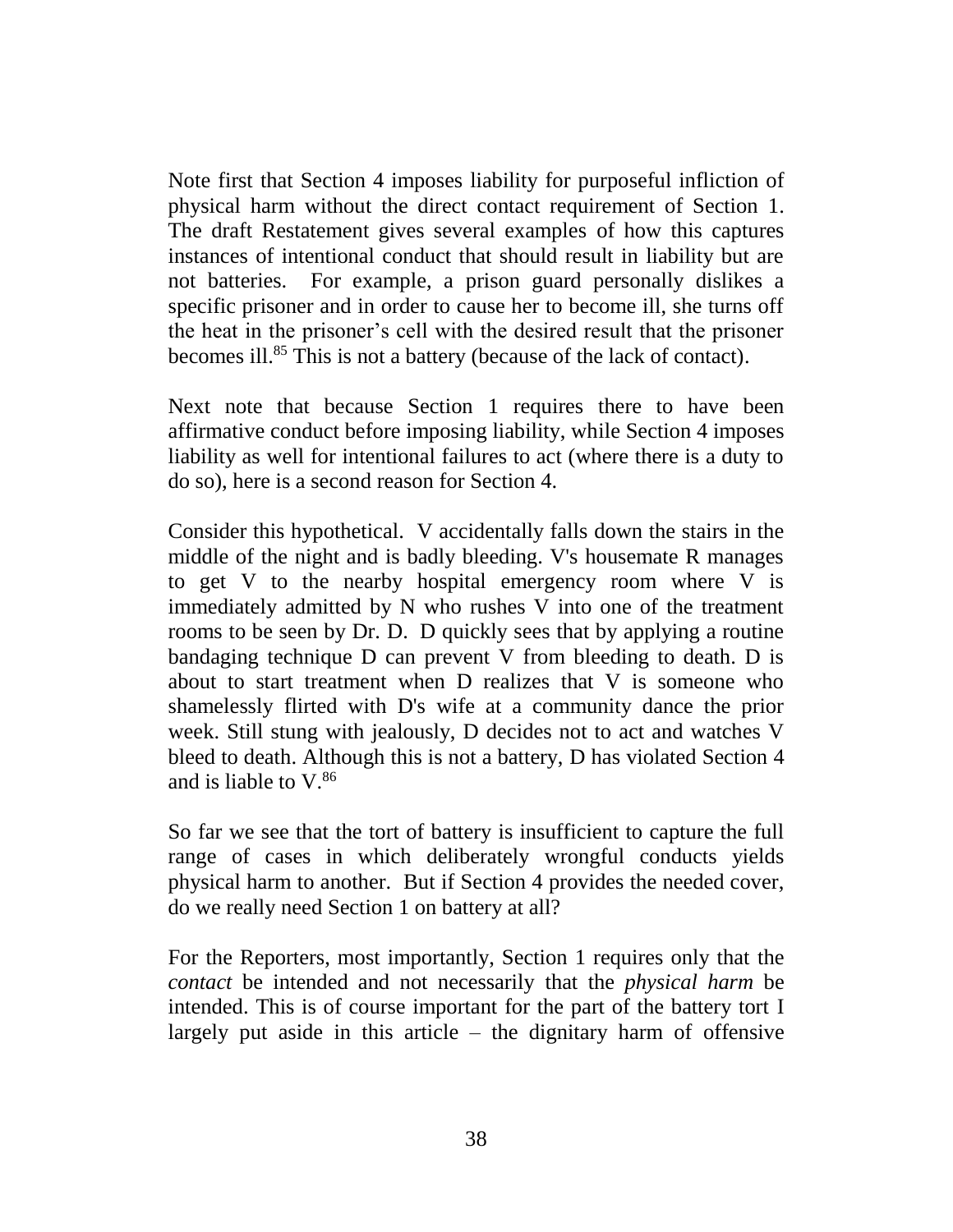touching. But what about where there is physical harm – on which the focus is here?

The Reporters make their point with this example: a supervisor, deciding to play a trick on an employee, pulls out the employee's chair just as the employee is about to fall down. The supervisor intended contact with the ground and so this is a battery; but the supervisor did not intend physical harm, so the case is outside Section 4.<sup>87</sup> Hopefully, the reader, as did the Advisors, can catch the clever subtlety and somewhat frustrating complexity at work here.

By contrast, things are much simpler under my proposed general principle. The key question is whether the defendant's conduct was wrongful and if so then the actor should be liable for the physical harms that follow so long as they are in the scope of liability of the wrongful conduct (assuming a duty not to act wrongfully). Applying that principle would readily lead to the liability of the prison guard, the emergency room doctor, and the supervisor in the three examples just presented.

> d. My proposed language for the Physical and Emotional Harm Restatement Section 6 that would permit the elimination of Sections 5 of that Restatement plus, Sections 1 and 4 of the Intentional Torts to Persons Restatement with respect to physical harms

Suppose that Section 6 of the Liability for Physical and Emotional Harm Restatement (on negligence) were rephrased simply by substituting the phrase "wrongful conduct" for "negligence." With that, Section 5 of that Restatement (on intentional acts), as well as Sections 1 and 4 of the Intentional Torts Restatement just analyzed, could be eliminated (at least with respect to physical harm.)<sup>88</sup>

My proposed general principle would be captured in one straightforward Restatement provision. There is tort liability for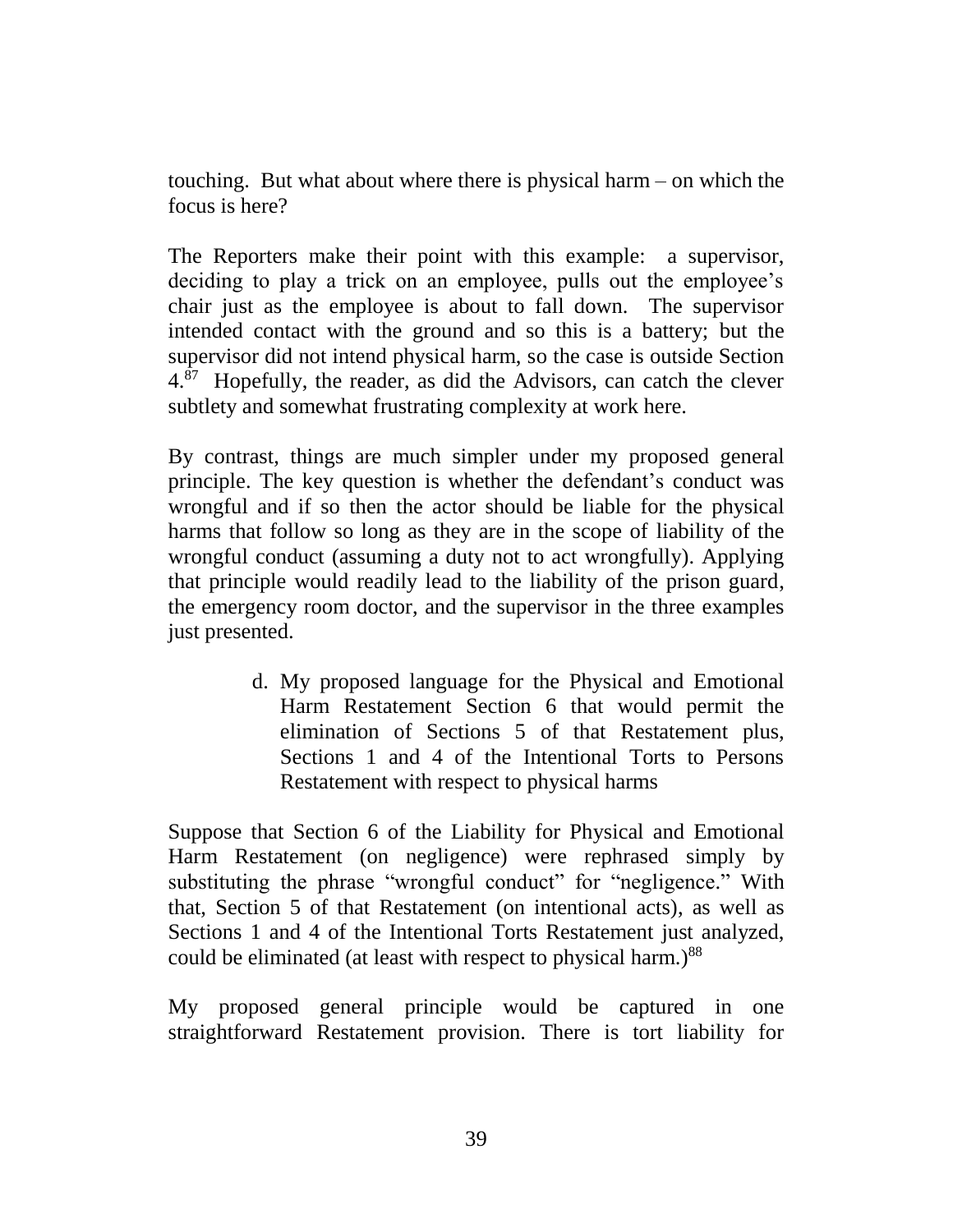wrongful conduct that results in physical harm (subject to causation, scope of liability, duty, defenses, and perhaps other limits).

Wrongful conduct would then have to be defined. For now assume, following the approach of the existing sections covering negligence law, it would be defined as unreasonable conduct and unreasonable failure to act where there is a duty to act. Unreasonableness would be failing to behave as a reasonable person in the actor's situation would have behaved. This would be clearly stated to include despicable, deliberately wrongful, wanton, reckless, grossly negligent, and ordinary negligent acts.

e. Eliminating the consent and privileges sections

Under the revised Section 6 of the Physical and Emotional Harm Restatement, the focus, as has been emphasized throughout this article, would be on evaluating the nature of the defendant's behavior. But for both of what are now separately thought of as risk taking and intentionally harming acts, the victim's awareness of the risk and society's willingness to allow the victim to accept the risk can make harm-causing conduct *not* unreasonable regardless of the certainty that the harm will occur. In this way we would no longer talk about consent as a limit on the battery doctrine just as the Physical and Emotional Harm Restatement has eliminated the old "assumption of risk" doctrine from the law of negligence.<sup>89</sup>

I have already illustrated how I think this should play out with respect to the world of what we now call battery. For example, when the doctor properly removed the agreed upon leg, it just was not malpractice. Similarly, when the boxer struck the opponent with a legal blow to the head, it was reasonable behavior in the circumstances. On the other hand, when the gang members got into a criminal street brawl, both acted unacceptably (and the injurer should not completely escape liability because of the misplaced application of the "consent" doctrine).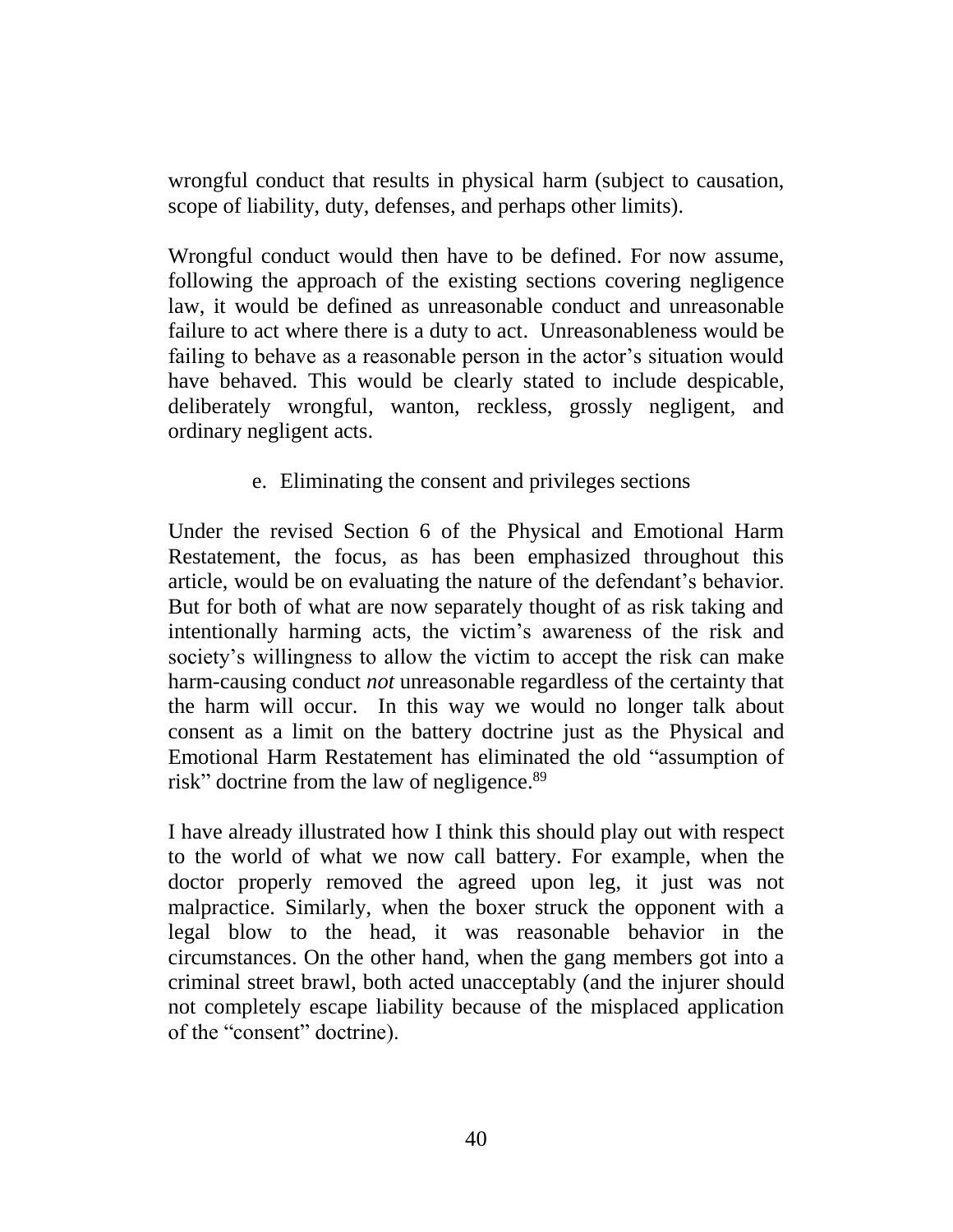This latter way of looking at things would parallel the way the Restatement now deals with the analogous situation in which a friend accepts a ride home with a driver whom the friend knows is so drunk that the driver is likely to crash the car into something, which then happens, injuring the passenger. "Assumption of risk" (which is the negligence world parallel to "consent") is *not* applied here to deny the passenger any recovery. Instead, this is treated as a case of both parties being at fault (the defendant for driving drunk and the passenger for accepting a ride from such a driver) and the rules of comparative fault apply. 90

By folding in the "consent" feature of the current draft of the Intentional Torts Restatement into my newly proposed general principle, this would further mean that the entire set of "consent" Sections 12-19 of the Intentional Torts Restatement Draft could be eliminated (at least with respect to physical harms). This is desirable as well because some of those sections are not really about the victim actually giving consent to the injurer to impose the harm  $-$  e.g., the Implied-in-Law Consent rule and the Emergency Doctrine best illustrate this point.  $91$ 

In the former, which seems primarily applicable to the offensive touching sort of battery that I have put aside here, a fellow passenger on a crowded bus or subway is said to "consent" to being slightly touched by other passengers seeking to move into or along the vehicle.<sup>92</sup> But this is best seen, in my view, not as an illustration of the contrived notion of "implied-in-law consent." Rather it is a nice illustration of what is not wrongful conduct since some slight touching like this is the inevitable consequence of using crowded public transport, and the victim should not recover even if he has a sign around his neck saying "don't touch me" – an outcome with which the Reporters agree.<sup>93</sup>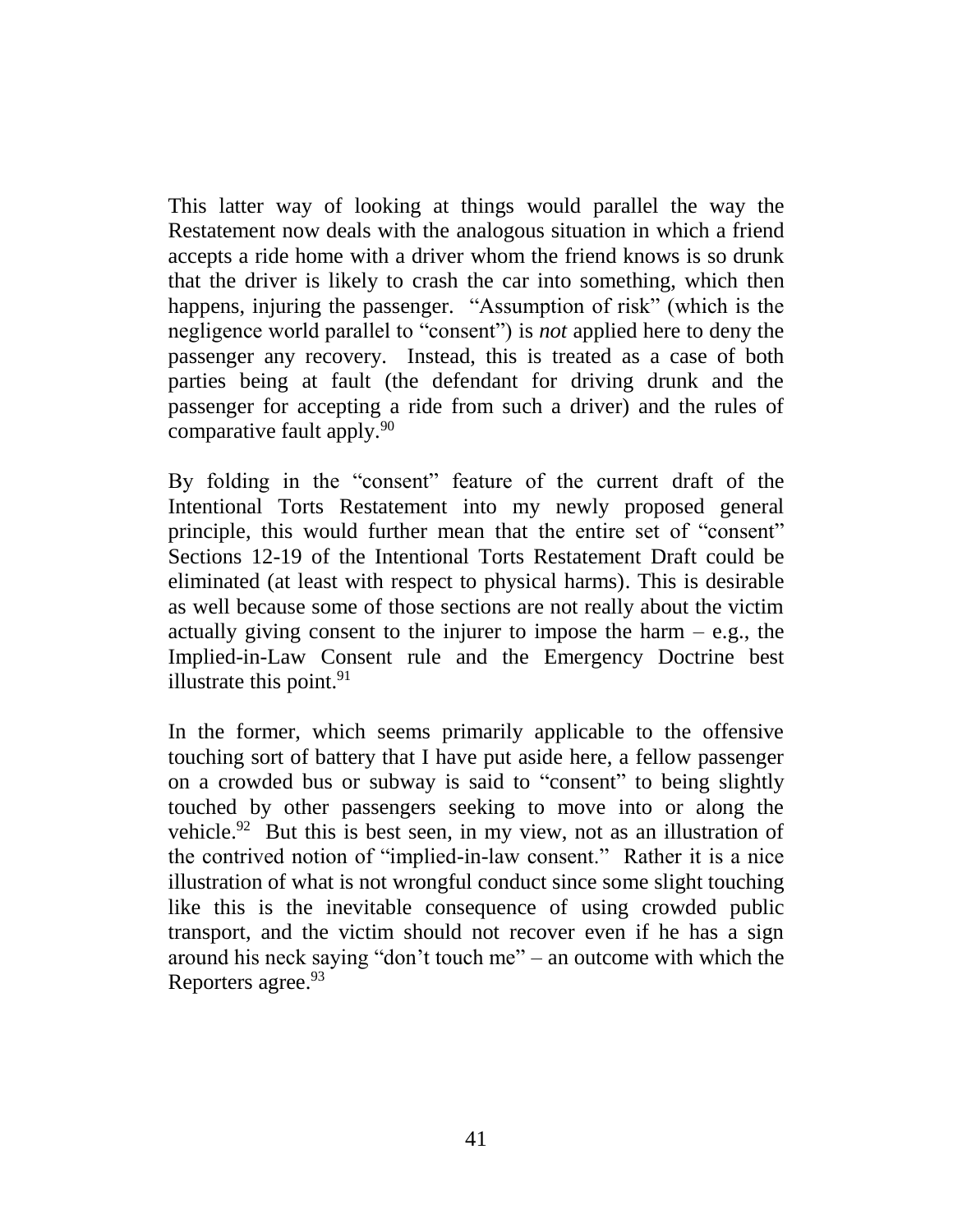As for the Emergency Doctrine, the Reporters give this clear example. "P is crossing the street when he receives a much-anticipated text from a potential employer. P stops to read the text. D, realizing that P is about to be hit by an approaching car, tackles P, breaking his arm but saving his life."<sup>94</sup> D is not liable. To treat this as a case of "consent" requires the assertion that, of course, P would have consented had he realized what was at stake. But this takes away from the thrust of the analysis in the earlier sections in which "actual" consent is required. It is much better understood, as it would be under my revised Section 6 of the Physical and Emotional Harm Restatement, as a clear example of conduct that is not wrongful.

It should further be understood that under my formulation, selfdefense and other privileges to commit what otherwise would be a battery now proposed to be covered by Sections 20-22 of the Intentional Torts Restatement<sup>95</sup> would no longer be defenses set out in separate sections. Rather those circumstances would be relevant instead to a determination of whether the defendant's conduct was in fact wrongful. Illustrations of reasonable (i.e., non-wrongful) intentional impositions of unconsented to physical harm would be provided in the comments to my proposed revised Section 6.

Some tweaking of other existing Liability for Physical and Emotional Harm Restatement sections on liability for negligence would also be needed but will not be detailed here. The main thing is that my basic point, I trust, is now clear. For wrongfully causing physical harm to another, liability would follow under one main general principle that would cover both negligent misconduct and what we now term battery for physical harms in Section 1 as well as Section 4 of the new Intentional Torts Restatement.

f. Dignitary Torts

If wrongful *physical* harm cases were all grouped under a new, modestly rephrased, section 6 of the Physical and Emotional Harm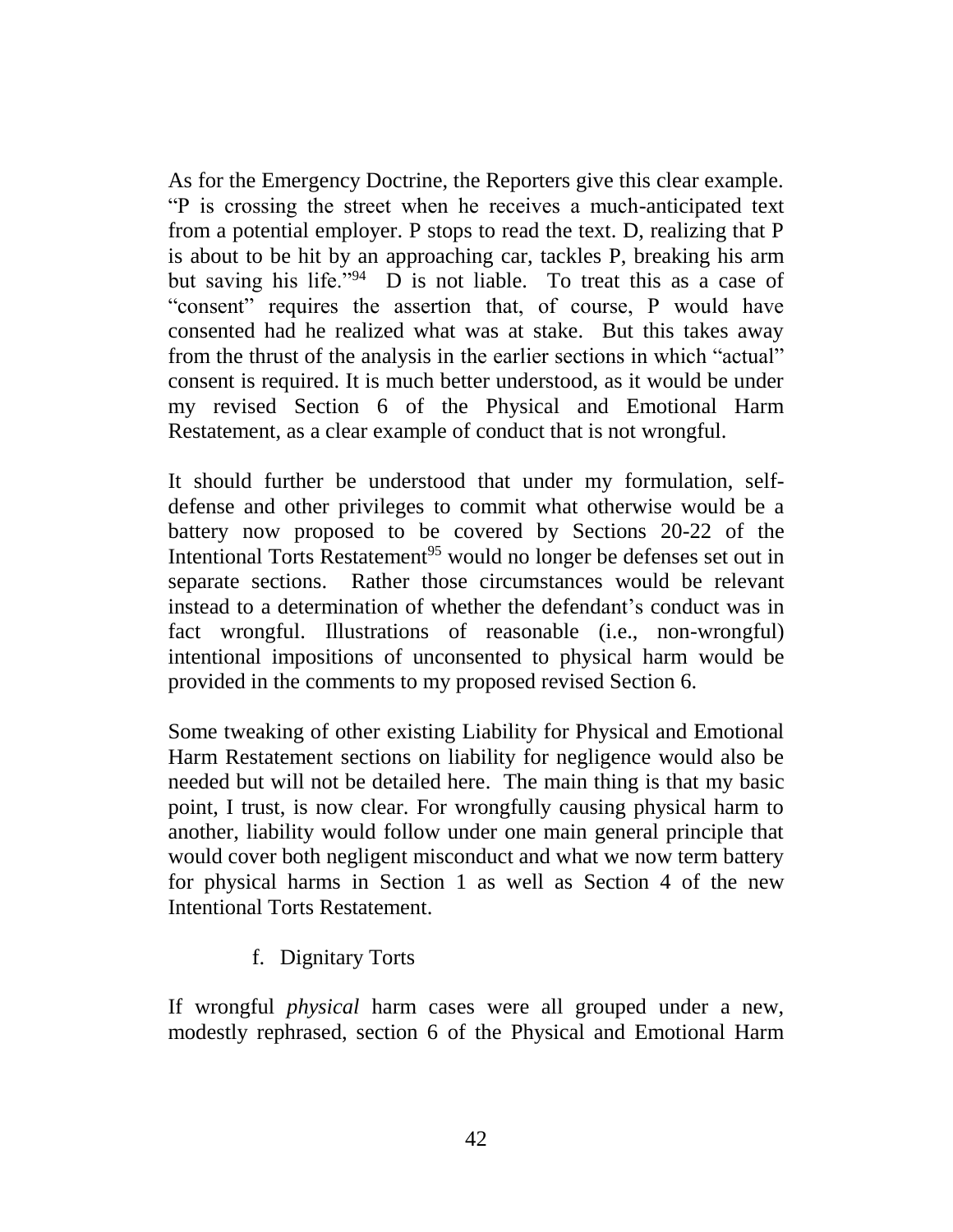Restatement, would there be any need for what remains in section 1 of the Intentional Torts Restatement? Yes, there would still be the need to deal with "offensive battery" as illustrated by the example at the start of this article of someone wrongfully spitting in someone else's face. Other examples provided by the Restatement Reporters include unconsented to touching of a woman's breasts and the like spelled out in Section 3 on what constitutes (and what is not) offensive contact.<sup>96</sup>

I will not attempt a full analysis in this article of this matter. But, as a preview, let me say that here too I would favor no longer having a special separate tort for this sort of dignitary harm caused by a deliberate offensive touching. I don't mean to do away with recovery for such acts. Rather, I think it would be best to establish a single Restatement section involving intentional dignitary harms to the person. This new section would group together what are now covered in the Intentional Torts to Persons Restatement by Sections 1 and 3 on offensive battery, Section 5 on assault, Section 7 on false imprisonment and, Section 6 on the intentional infliction of emotional distress (IIED).

These all involve deliberate conduct that society finds sufficiently unacceptable that a tort remedy should be made available to the victims. The bad behavior at stake does not directly cause physical harm (although victims of such misconduct might, in response, suffer physical consequences as a result of the emotional impact of what happened to them).

I am not suggesting (for now) that battery, assault and false imprisonment be simply merged into the IIED tort, although there might be some merit in that. Indeed, there might well be some merit in simply designating these three traditional dignitary torts as "rulebased" examples of IIED. But these issues will be saved for another day.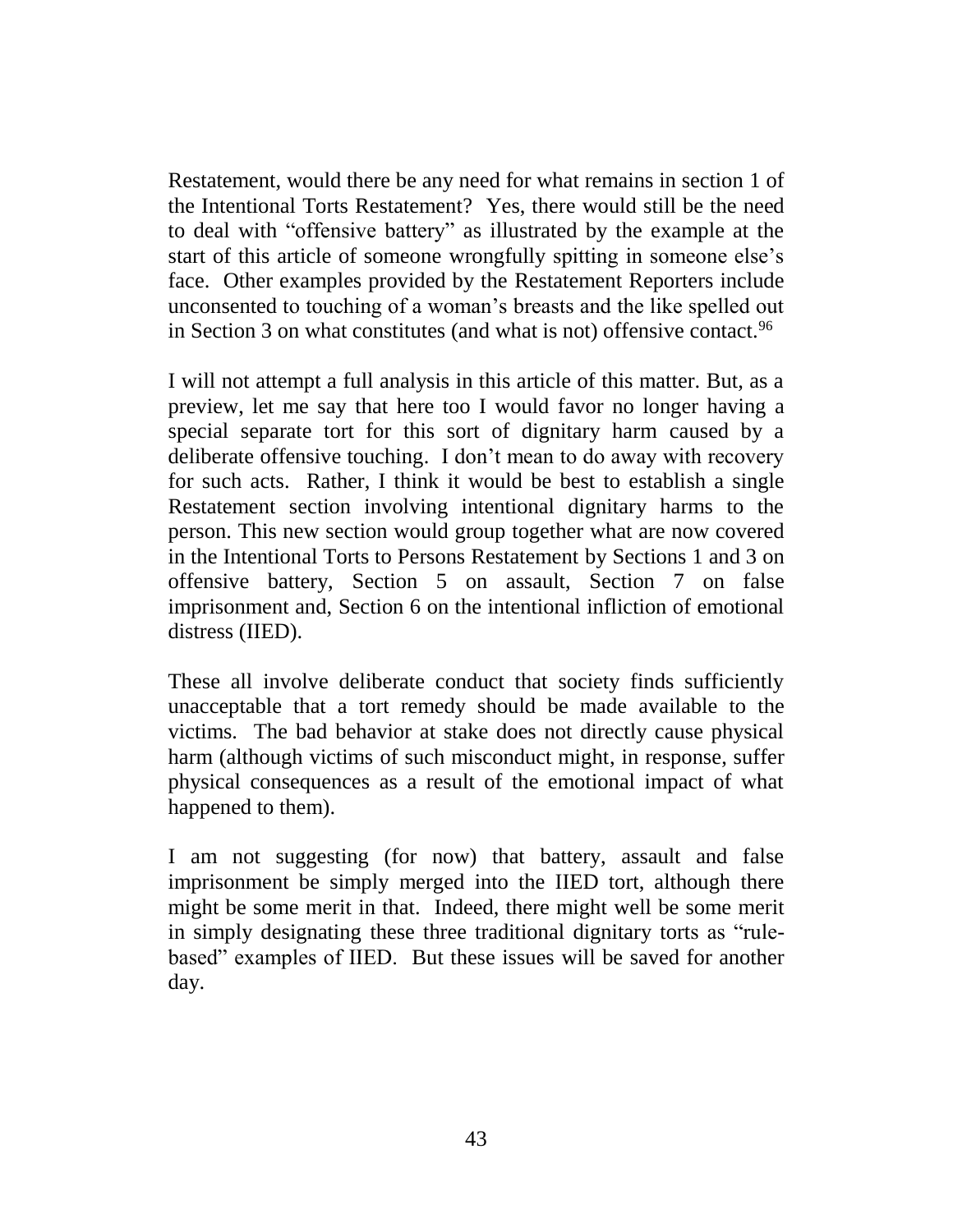The point for now is to emphasize the common theme that runs through these circumstances: the defendant has acted in a deliberate and intolerable manner that victims should not be forced to simply endure. Moreover, we are eager that victims not respond to such misconduct by violence on their part (or by their family and/or friends). Rather, we want to encourage victims to go to "law" to receive an acknowledgement that the defendant acted outrageously as well as deploying tort law as a vehicle for financial recovery for actual damages and probably punitive damages as well (if allowed in the jurisdiction). Furthermore, the threat of such recovery is, of course, meant to deter such bad conduct in the first place to the extent feasible.

In each of these instances the freedom not to have one's bodily dignity/integrity invaded is protected. Offensive battery involves an actual touching; assault involves a genuine and immediate threat of physical harm (albeit which did not occur but which understandably typically causes a fear of such harm); false imprisonment involves a restriction on the freedom of movement, and IIED involves an outrageous assault on one's psyche (albeit without requiring that there have been an immediate and direct physical harm).

It is acceptable to me to have a separate "intentional" misconduct section in the Restatement for these sorts of dignitary harms, and not to merge these wrongs in with the tort of negligent infliction of emotional distress (NIED). This is primarily because the NIED tort itself is very circumscribed,<sup>97</sup> limiting greatly the situations in which recovery is permitted for carelessly inflicting emotional harm. This is in sharp contrast with the general law governing "negligent infliction of *physical* harm" and with which this article has been centrally concerned.

V. Conclusion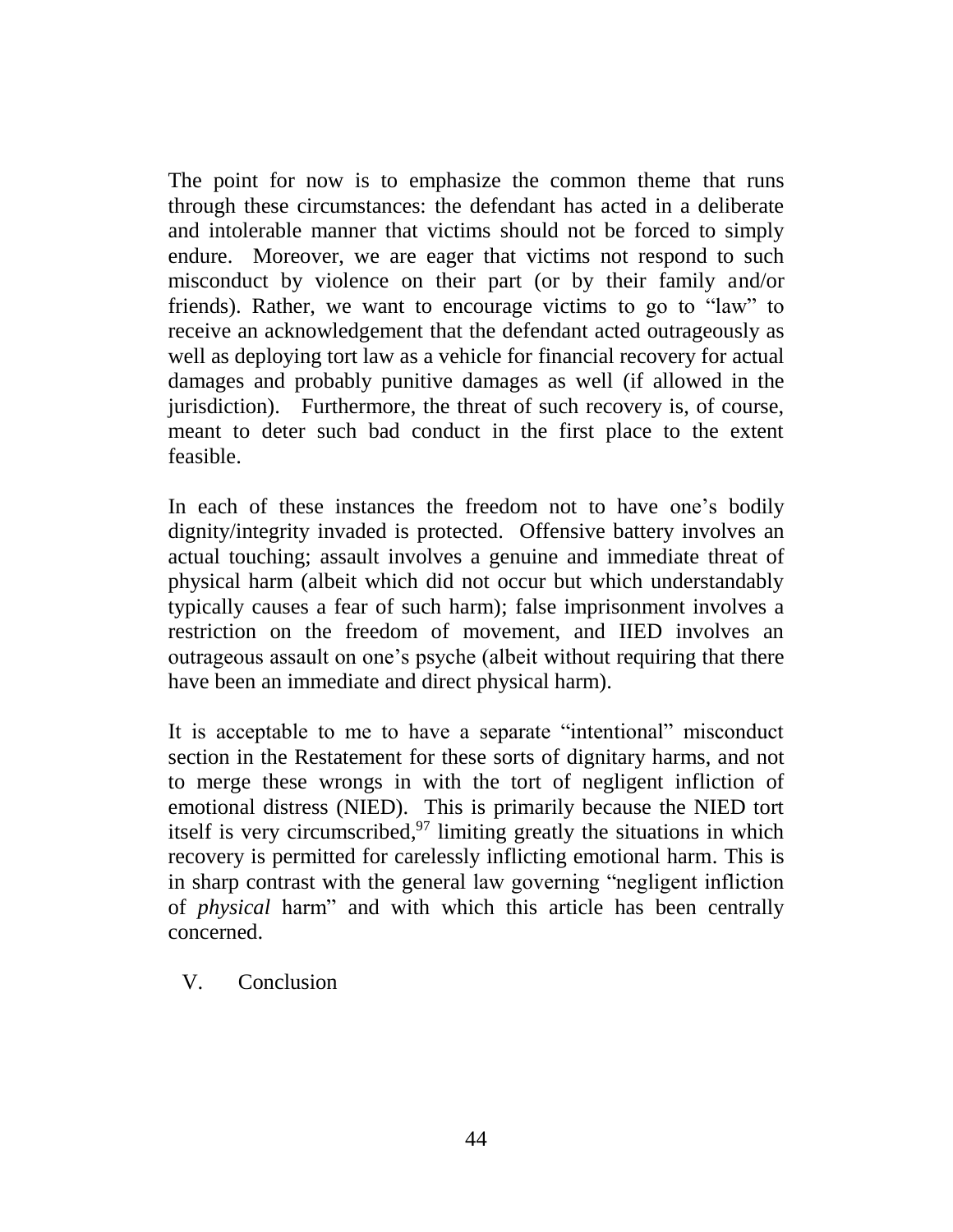I don't expect the ALI to embrace my proposal now and rework the Restatement Third. After all, it is a "restatement" project on which we are working, and the law now treats battery separately. But I hope that judges will pay attention to my way of radically simplifying tort doctrine and over time begin to move in my direction.

Two helpful starts I see are: 1) the states that treat wrongful conduct by doctors who mistakenly remove the wrong leg as malpractice rather than as battery, and similarly the states that treat the failure of doctors to obtain "informed consent" prior to performing medical services as malpractice and not battery, and 2) the recent California Supreme Court case discussed above involving the attack by the demented person on her caregiver, in which the Court reached the no liability result by treating this situation as part of the tort regime properly applicable to professional service providers who are only entitled to reasonable warnings in settings in which they are paid to deal with dangers created by those in need of their help.

I also hope that torts scholars and teachers will grapple with my critique of the current structure. For law and economics aficionados concerned centrally about using tort law to promote "efficient" conduct, it seems to me that, with respect to physical harms to people, my general principle of liability for wrongful conduct could be quickly embraced as reflecting just what they argue for. For legal philosophy folks, who do not favor strict tort liability, my general proposed principle should be congenial regardless of how their theory is put – liability follows when you have a legal duty to act in a socially responsible manner and your failure to do so caused physical harm to another.

Those favoring so-called "enterprise liability" in tort would impose liability on efficient cost-avoiders like businesses and professionals. They would have to offer a broader principle of liability than mine because, for them, there is no need to demonstrate wrongful conduct for at least certain types of injury claims. But, if nothing else, my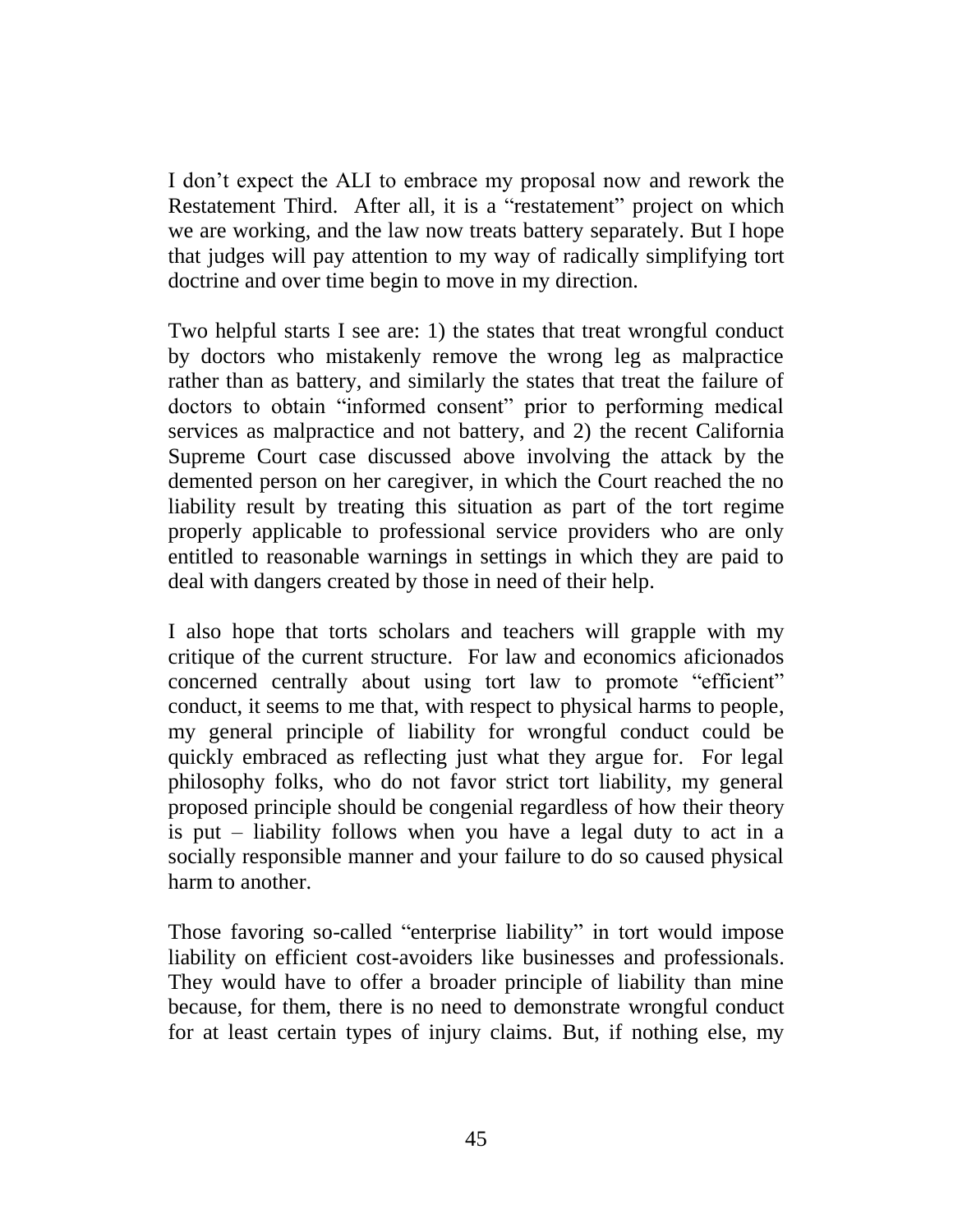proposal would remove for them the troubling barrier that exists in some states that just because an employee acted intentionally and committed a battery, the vicarious liability of the enterprise is automatically rejected.

Those concerned with the details of tort doctrine and practice will note that I have said rather little about the respective roles of judges and juries under my proposal. The Restatement, Third's view with respect to negligence is that whether conduct is socially irresponsible (i.e., unreasonable) or not is normally a jury question, but that trial judges should rule one way or the other as a matter of law if a reasonable jury could not otherwise find.<sup>98</sup> I support that perspective, and would carry it over to the new tort of wrongful physical harm that I propose here as the product of the merger of battery and negligence law.

To me, appellate judges too often have interfered with jury discretion in torts cases by creating "rules" as to what is and is not reasonable conduct or by pretending that what is really an issue as to whether there was a breach of the duty of due care is instead a "no duty" matter.<sup>99</sup> For example, this has, in my view, been especially problematic with respect to occupier liability cases as reflected in the old matrix of rules governing invitees, licensees, and trespassers.<sup>100</sup> Fortunately, this complexity has been reined in by the Restatement, Third. $101$ 

Nevertheless, for those still favoring certain rules in the realm of what today is covered by the law of battery, I should concede that they are not precluded by my proposal. For example, it could remain true that it is unreasonable as a matter of law to use force likely to cause serious bodily harm in the defense of property. The main point here, I believe, is that differences of opinion among scholars, judges, and lawyers about the respective roles of judges and juries should not preclude the adoption of the proposal advanced in this article.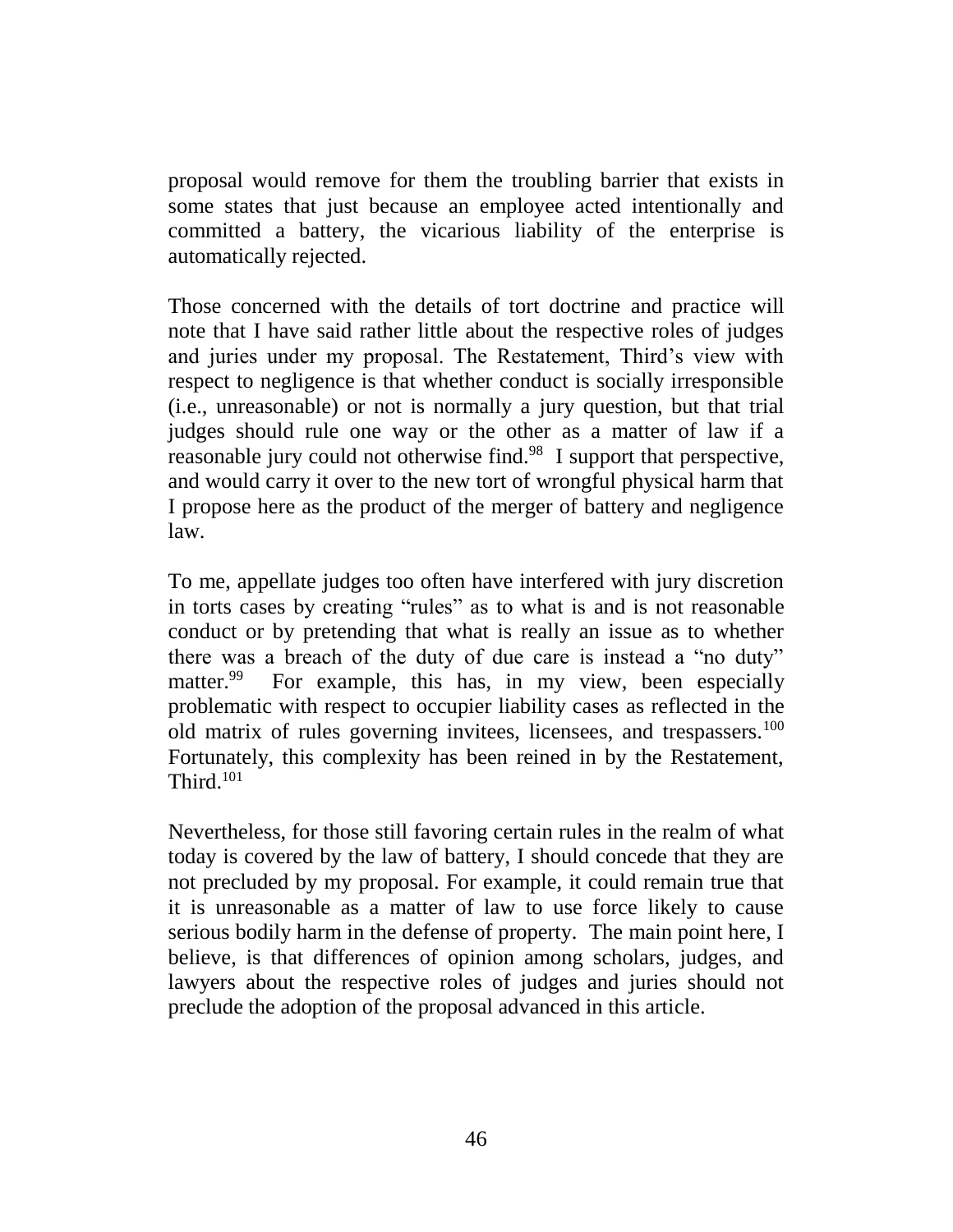For those teaching Torts to 1L students, I hope that this article provides a challenge. I teach about so-called "intentional torts" at the end of my course. I don't focus on the detailed doctrine of existing law (which my students can by themselves readily learn by then). Instead, I try to show my students that the tools of analysis we have developed in our understanding of both negligence law with its noduty limits and the few pockets of strict tort liability we now have (for extraordinarily dangerous activities and products with manufacturing defects) can be well utilized to understand when there is and is not tort liability in the so-called intentional tort setting (including claims for defamation and invasion of privacy).

This way they quickly see, for example, how the intentional tort privileges parallel what would be understood to be unreasonable burdens to impose on actors in negligence cases, that the misuse of assumption of risk in the law of negligence has its parallel in the consent requirement of battery, and that in turn the unnecessary and inadvisable all-or-nothing outcome that now governs intentional torts can easily be replaced with a thoughtful comparative fault regime.

 $\overline{a}$ 

<sup>\*</sup> Roger J. Traynor Professor of Law, UC Berkeley Law. Thanks to Ariel Porat and Dan Farber for helpful feedback.

<sup>&</sup>lt;sup>1</sup> This project was initiated in 2012. As of this writing the key drafts of the Intentional Torts Restatement are Tentative Draft No. 1 (April 8, 2015) and Tentative Draft No. 2 (March 10, 2017), which were presented to the ALI members at annual meetings. As a result, what are now numbered Sections 1-5 and 11 have been largely approved by the ALI membership at the 2015 and 2017 annual meetings. Other important proposed provisions now working their way through the ALI Council, as well as more preliminary proposals presented to the Advisers and the Members Consultative Group, include Restatement of the Law Third, Torts: Intentional Torts to Persons, Council Draft No. 3 (September 27,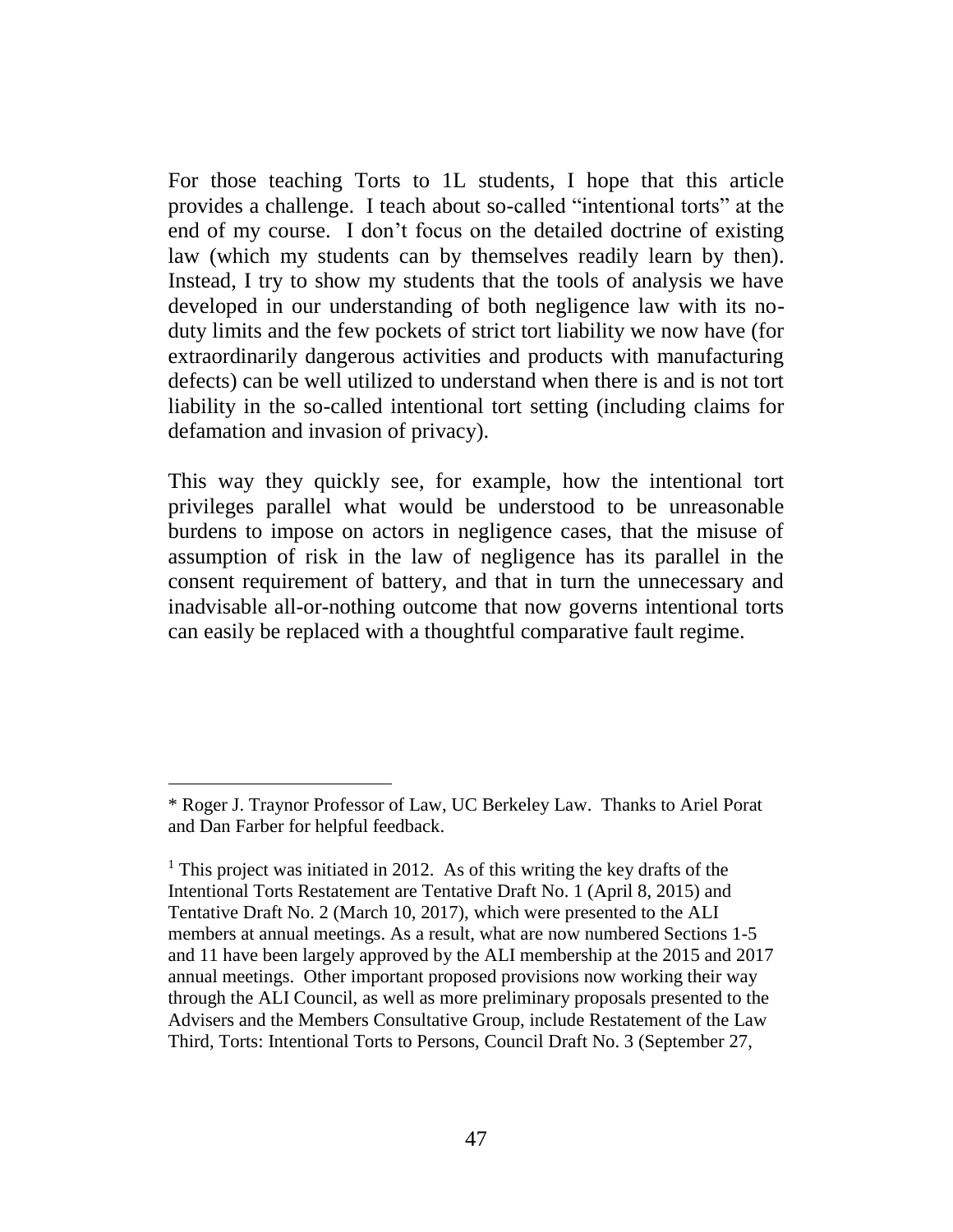2016) and Preliminary Draft No. 4 (March 6, 2017). Several additional sections, although not all of those needed to complete the project, are in various stages of drafting by the Reporters. Besides "battery," this ALI project also addresses assault, false imprisonment, and the intentional infliction of emotional distress of which I will have a bit to say at the end.

<sup>2</sup> Restatement Third, Torts: Liability for Physical and Emotional Harm section 6 (Am. Law Inst. 2012).

<sup>3</sup> Restatement Second, Torts section 908 (Am. Law Inst.1965).

<sup>4</sup> Restatement Third, Torts: Liability for Physical and Emotional Harm section 3.

<sup>5</sup> Restatement Third, Torts: Intentional Torts to Persons section 1.

 $6$  This will be covered in the forthcoming section 20 of the Restatement Third, Torts: Intentional Torts to Persons.

 $<sup>7</sup>$  See generally, Kent Greenawalt, Distinguishing Justifications from Excuses, 49</sup> Journal of Law and Contemporary Problems 89 (1986).

<sup>8</sup> See Courvoisier v. Raymond, 47 P. 284 (1896).

l

<sup>9</sup> Restatement Third, Torts: Intentional Torts to Persons sections 12 and 13.

<sup>10</sup> I put aside here the small number of special situations in which I am liable for physically harming you even though I was not at fault; i.e., where strict liability in tort applies.

<sup>11</sup> See e.g., Restatement Third, Torts: Intentional Torts to Persons section 13 illustrations 1 and 3.

<sup>12</sup> The draft Restatement Third, Torts: Intentional Torts to Persons includes section 19 which seeks to justify treating these unconsented to medical procedures as batteries rather than as malpractice claims sounding in negligence. One justification concerns situations when the treatment is offensive but no physical harm is done. I have excluded these dignitary harms from this article and my proposal here. A second justification is that battery is a better route for victims because expert testimony is not needed as it might be to show that the doctor's unconsented to touching amounted to malpractice. I don't see this as a genuine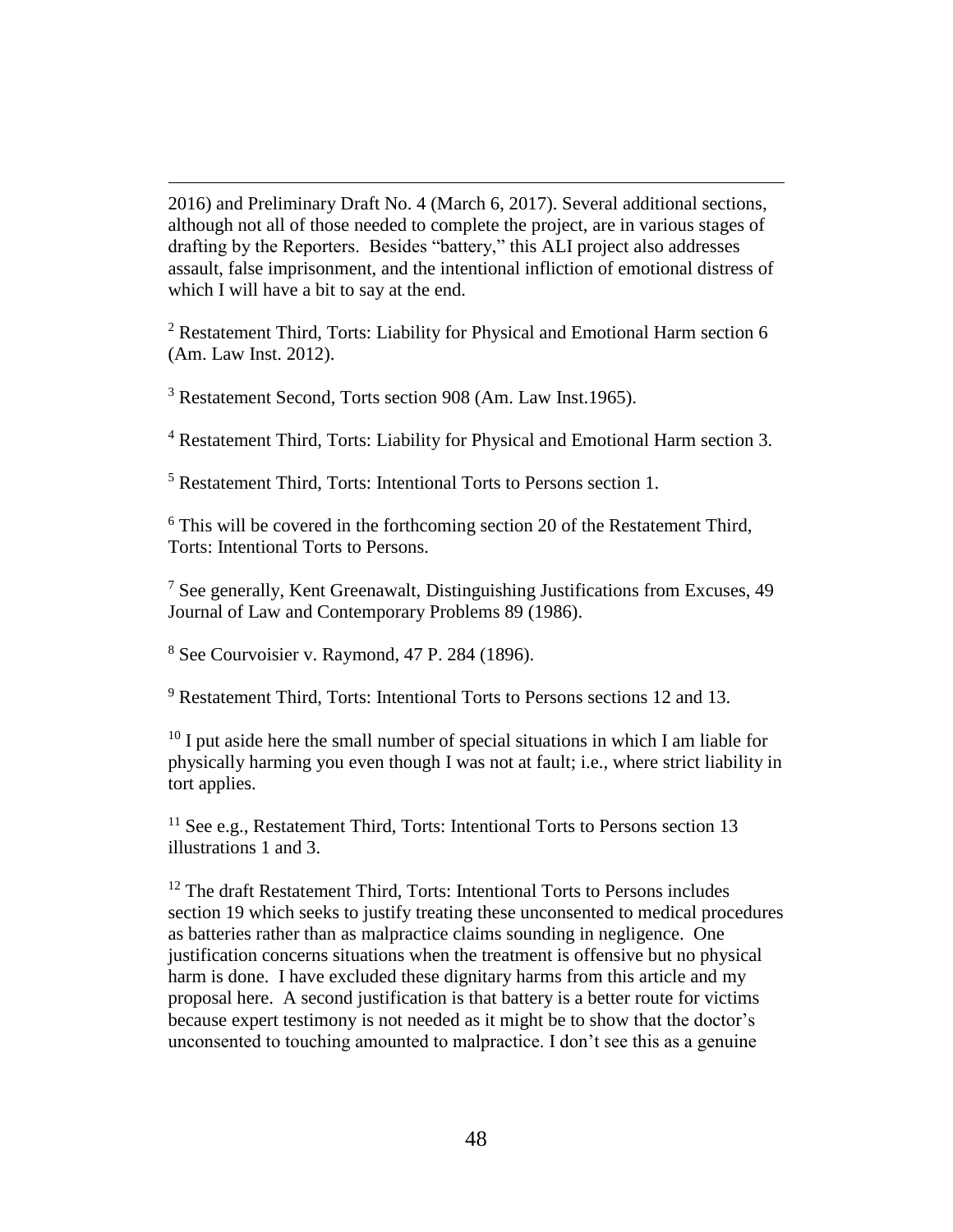hurdle to a fault-based claim. Of course, it was malpractice and indeed expert testimony might well not be needed. Furthermore, the Reporters seek to justify the difference by arguing that under battery the patient is entitled to recover for all physical harm whereas under a malpractice claim for failing to obtain informed consent, the patient must show the she (or perhaps a reasonable patient) would not have agreed to the treatment had consent been properly sought. It seems to me that if the treatment would have been consented to had consent been properly sought then the failure to obtain consent is essentially a dignitary harm to be covered by the law governing offensive battery, and that the victim should not be able to recover damages for physical harm that the failure to obtain consent did not cause in a "but for" sense.

 $13$  Restatement Second, Torts section 71. A parallel provision will be forthcoming in the Restatement Torts, Third: Intentional Torts to Persons..

 $14$  To be sure, if you landed the initial punch, I could counter-sue you for battery in the case where you sue me for the use of excessive force. I will later discuss more generally the matter of how much recovery should be allowed where both parties acted wrongfully.

<sup>15</sup> Restatement Third, Torts: Intentional Torts to Persons section 11.

<sup>16</sup> Restatement of Second, Torts section 75, and see generally Restatement Third, Torts: Intentional Torts to Persons section 11.

 $17$  See a slightly different example in Restatement Second, Torts section 73, illustration 4.

<sup>18</sup> Restatement Second, Torts section73 illustration 1.

l

<sup>19</sup> Restatement Second, Torts sections 60 and 892C, and Restatement Third, Torts: Intentional Torts to Persons section 13. Comment h to draft section 13 explains that while the Restatement Second provisions appeared to be the minority approach at the time, over time a majority of states now favor the Restatement position which is now set out in the Restatement Third, Torts: Intentional Torts to Persons section 13 on consent.

<sup>20</sup> See e.g., Brown v. Patterson,  $108$  So. 16 (1926).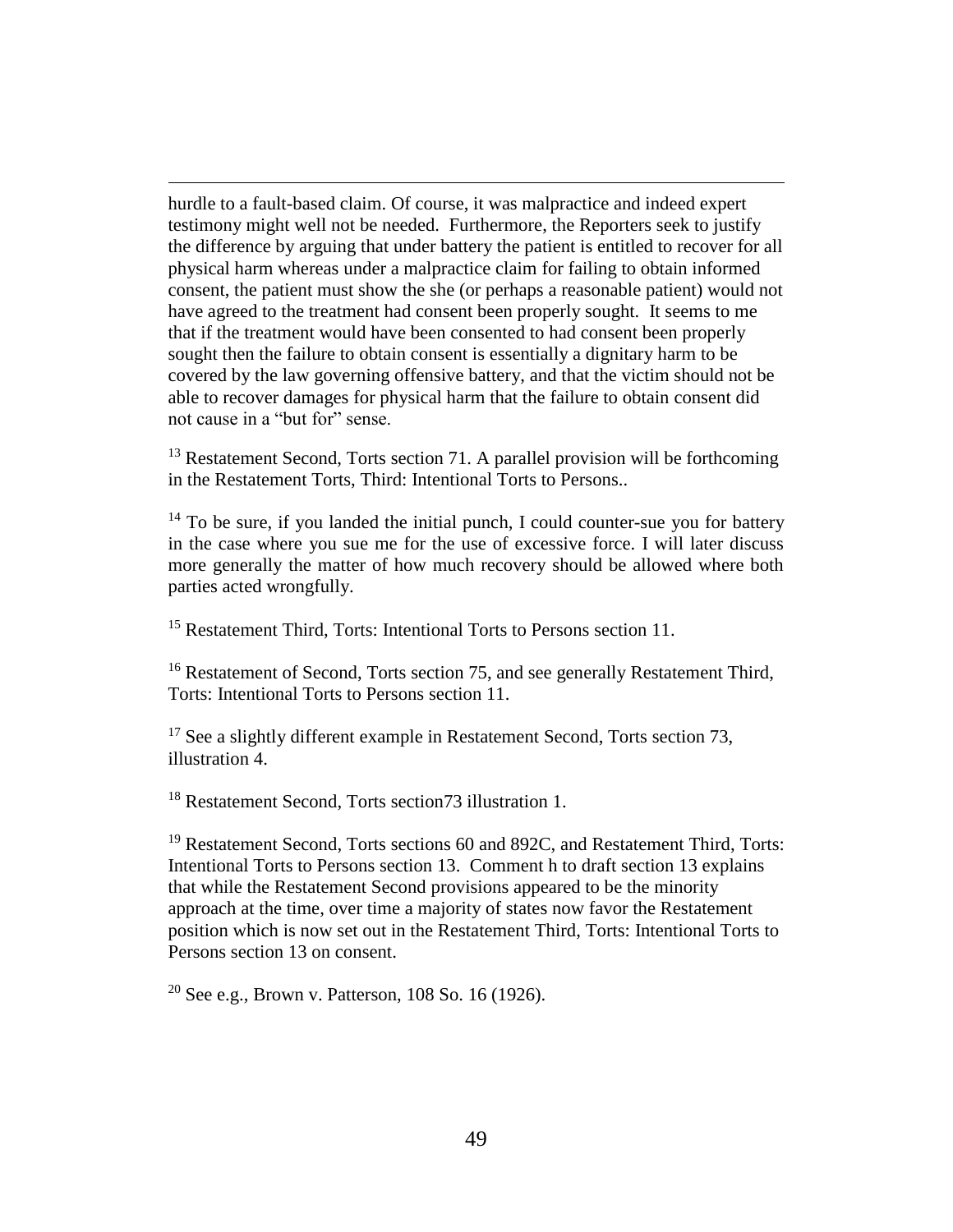<sup>21</sup> Restatement Second, Torts sections 892C and 61. This exception is proposed to be carried over to the Restatement Torts, Third: Intentional Torts to Persons section 13, which discusses the "exception for protective statutes."

<sup>22</sup> See Restatement Third, Torts: Intentional Torts to Persons section 13 illustration 9.

 $23$  Restatement Second, Torts section 77 and Restatement Third, Torts: Intentional Torts to Persons section X.

 $^{24}$  Id.

l

<sup>25</sup> Restatement Second, Torts Section 82 and Restatement Third, Torts: Intentional Torts to Persons section X comment f.

<sup>26</sup> Restatement Second, Torts section 79.

<sup>27</sup> Restatement Second, Torts section 84.

 $28$  Restatement Third, Torts: Intentional Torts to Persons, section X comment g.

 $29$  Restatement Third, Torts: Intentional Torts to Persons, secion X, Reporters' Note g.

<sup>30</sup> See e.g., Katko v. Briney, 183 N.W.2d 657 (Ia. 1971).

 $31$  Id.

<sup>32</sup> Restatement Second, Torts section 85.

<sup>33</sup> For the Restatement Second, Torts position on punitive damages, see section 908.

<sup>34</sup> See e.g., Taylor v. Superior Court, 24 Cal.3d 890 (1979).

<sup>35</sup> See e.g., Mathias v. Accor Economy Lodging,  $347$  F.3d  $672$  ( $7<sup>th</sup>$  Cir. 2003).

<sup>36</sup> Restatement Third, Torts: Intentional Torts to Persons Scope Note Reporters' Note Tentative Draft No. 1 at p. 8.

<sup>37</sup> Nebraska, Michigan New Hampshire and Washington generally bar the award of punitive damages. See Wilson Elser, Punitive Damages Review (2011)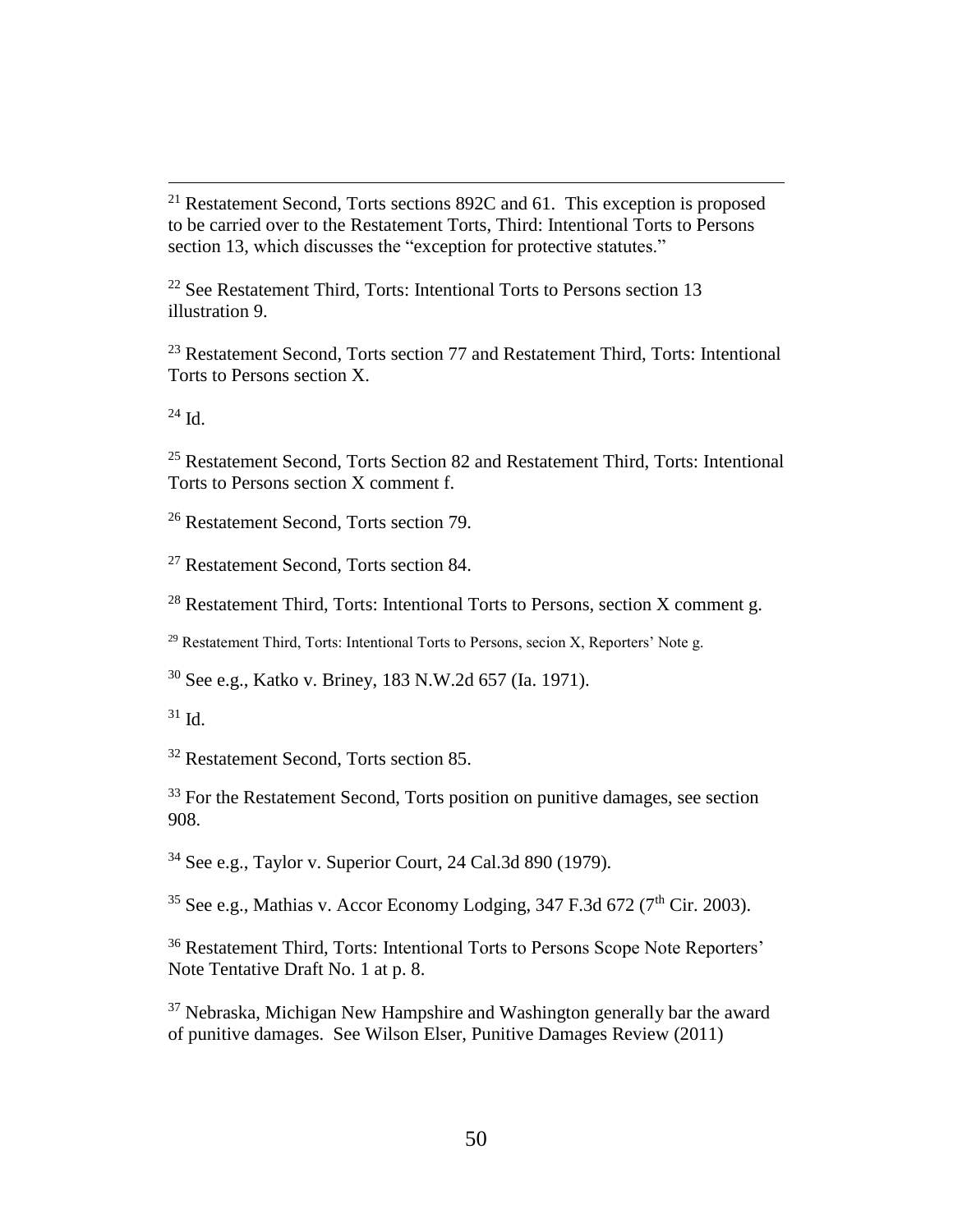https://www.travelers.com/business-insurance/specialized-industries/excesscasualty/docs/punitivedamages.pdf

<sup>38</sup> E.g. 28 U.S.C. 2674 precludes the award of punitive damages under the Federal Tort Claims Act.

<sup>39</sup> See the Restatement Second, Torts sections 479 and 480 governing situations in which the plaintiff was either helpless or merely inattentive. "Last clear chance" has largely been abandoned as comparative fault has replaced the rule that contributory negligence was a complete bar to plaintiff's recovery. See Uniform Comparative Fault Act, 12 Uniform Laws Annotated 33 (1981 Supp.) section 1(a).

<sup>40</sup> Restatement Torts, Second, section 467.

<sup>41</sup> Restatement Third, Torts: Apportionment of Liability section 7.

<sup>42</sup> Id. Comment a.

 $43$  Id.

l

<sup>44</sup> Restatement Third, Torts: Intentional Torts to Persons Scope Note page 3. See also Restatement Second, Torts section 481.

<sup>45</sup> Of course, I admit that there is nothing that prevents battery law itself from embracing a comparative fault regime. See the comments to section 1 of the Uniform Comparative Fault Act.

<sup>46</sup> See e.g., Fritts v. McKinne, 934 P.2d 171 (Ok. 1996).

<sup>47</sup> See e.g., Chainani v. Board of Education, 663 N.E.2d 283 (N.Y. 1995).

<sup>48</sup> Restatement Third, Torts: Liability for Physical and Emotional Harm section 17.

49 The famous *Palsgraf* case illustrates this point even if the decision's doctrinal basis is ambiguous, Palsgraf v. Long Island Railroad Co., 162 N.E. 99 (N.Y. 1928).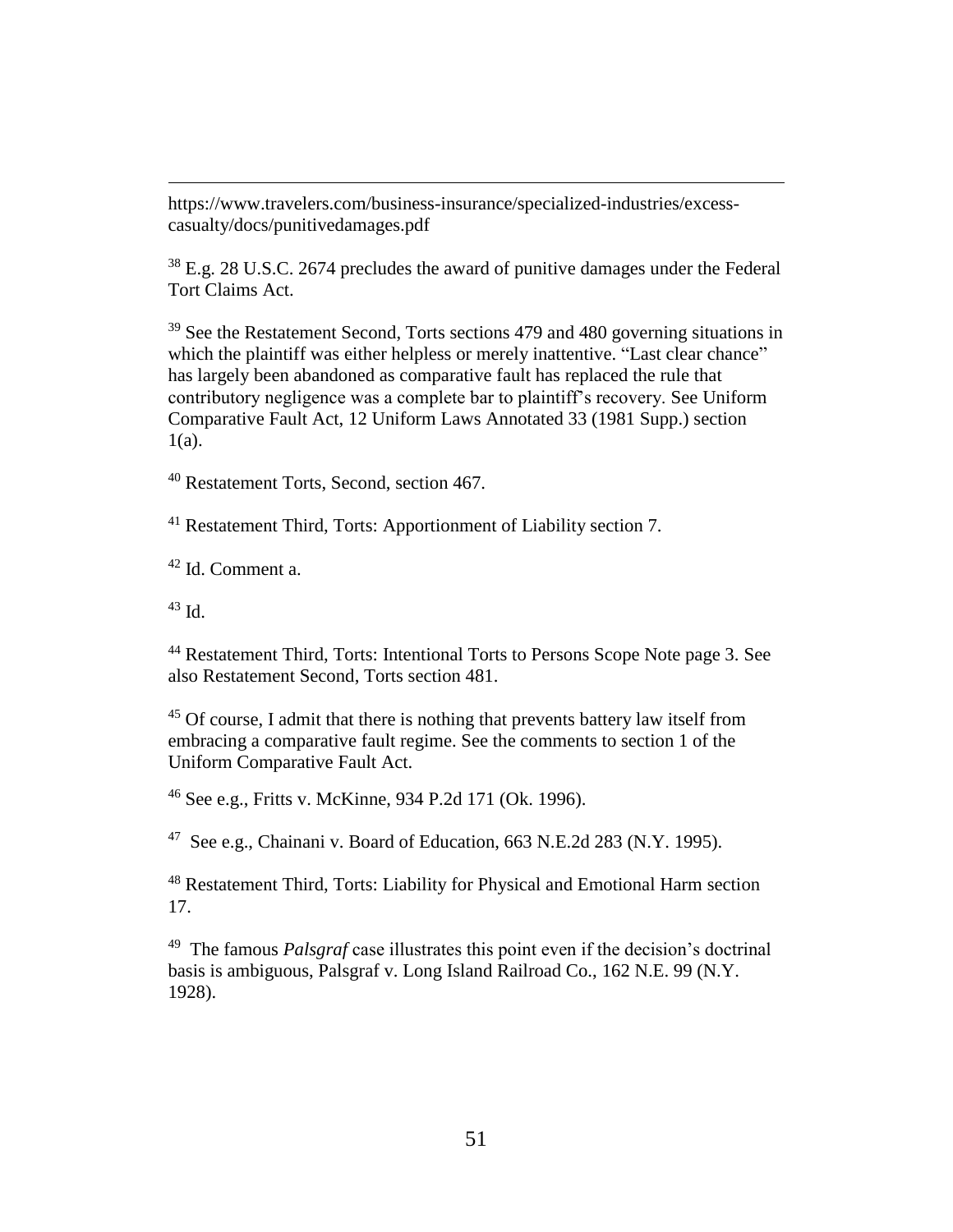<sup>50</sup> See Restatement Third, Torts: Liability for Physical and Emotional Harm sections 29-36.

 $51$  In re Polemis, 3 K.B. 560 (Court of Appeal 1921).

l

<sup>52</sup> Restatement Third, Torts: Liability for Physical and Emotional Harm section 31. In Darby V. National Trust [2001] EWCA (Civ) 189 (Eng.), the defendant landowner failed to warn guests not to swim in a lake on the property because rats urinated in the lake and as a result a swimmer could contract the fatal Weil's disease. The victim swam in the lake and died – not from Weil's disease but rather simply from drowning. The court held for the defendant.

<sup>53</sup> Restatement Third, Torts: Intentional Torts to Persons Scope Note at p. 3.

<sup>54</sup> Restatement Third, Torts: Intentional Torts to Persons section 1 comment i.

<sup>55</sup> See, e.g., Benn v. Thomas, 512 N.W.2d 537 (Iowa 1994). This outlook applies to intentional torts as well, see e.g., Vosberg v. Putney, 50 N.W. 403 (Wis. 1891).

<sup>56</sup> See generally Restatement Third, Torts: Liability for Physical and Emotional Harm section 7.

<sup>57</sup> Restatement Third, Torts: Liability for Physical and Emotional Harm section 52.

<sup>58</sup> See e.g., Knight v. Jewett, 11 Cal. Rptr.2d 2 (1992).

<sup>59</sup> See e.g., Harper v. Herman, 499 N.W.2d 472 (Mn. 1993).

<sup>60</sup> These so-called "good Samaritan" laws are designed to encourage people to rescue who have no duty to do so and might otherwise hold back for fear of being sued if their rescue fails. See e.g., California Health and Safety Code section 1799.102 (a) & (b).

<sup>61</sup> See generally, Stephen Sugarman, Why No Duty?, 61 De Paul Law Review 669 (2012).

<sup>62</sup> See Restatement Third, Torts: Liability for Physical and Emotional Harm section 10 and Garratt v. Dailey, 279 P.2d 1091 (Wa.1955).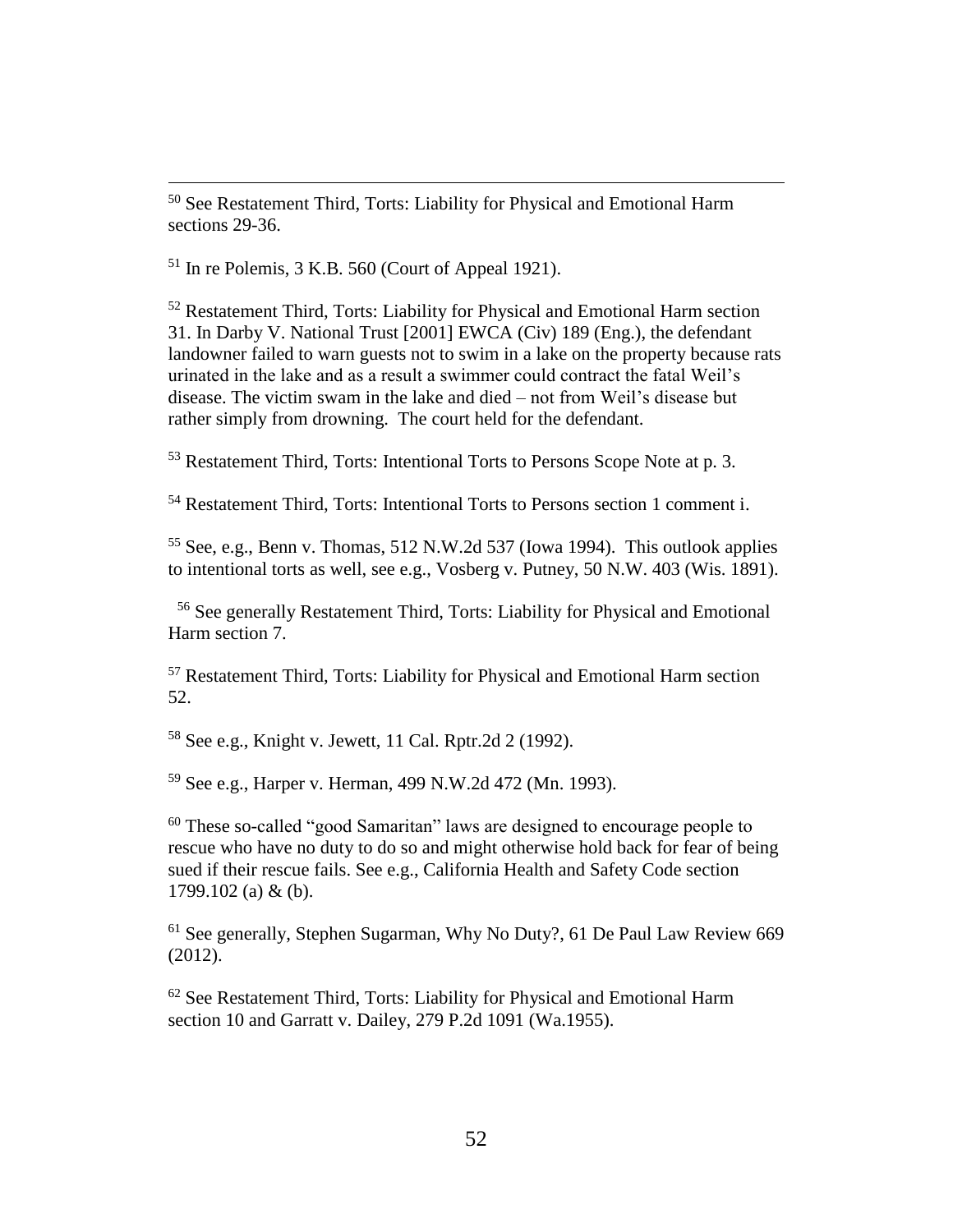Id.

l

- See e.g., Karas v. Strevell, 884 N.E.2d 122 (Ill. 2008).
- Gregory v. Cott, 2014 Cal LEXIS 5460 (August 4, 1014).

Cal. Civil Code section 41.

Gregory v. Cott, supra note 58.

 American Law Institute, Restatement: Principles of Liability Insurance section 45, Preliminary Draft No. 7, August 15, 2014.

 Restatement Third, Third: Intentional Torts to Persons Scope Note and Reporters Notes at p. 5.

Id. at page 5

Baker v. St. Francis Hospital, 126 P.3d 602 (Okla. 2005).

 The battery-negligence line sometimes arises with respect to governmental vicarious liability for the torts of public employees under Tort Claims Acts if the Act actually uses the word battery or the phrase intentional tort in excluding vicarious liability. But even so this is a matter of statutory interpretation.

American Smelting & Refining Co v. WCAB, 144 Cal.Rptr. 898 (App. 1978).

See A. Larson, 1A Law of Workmen's Compensation ch. 34-39.

<sup>75</sup> See generally, Gary Schwartz, Tort Law and the Economy in Nineteenth Century America: A Reinterpretation, 90 Yale L. J. 1717 (1981).

See e.g., Brown v. Kendall, 6 Cush. (60 Mass.) 292 (1850).

Restatement Third, Torts: Liability for Physical and Emotional Harm section 6.

Id. comment b.

Restatement Third, Torts: Liability for Physical and Emotional Harm section 5.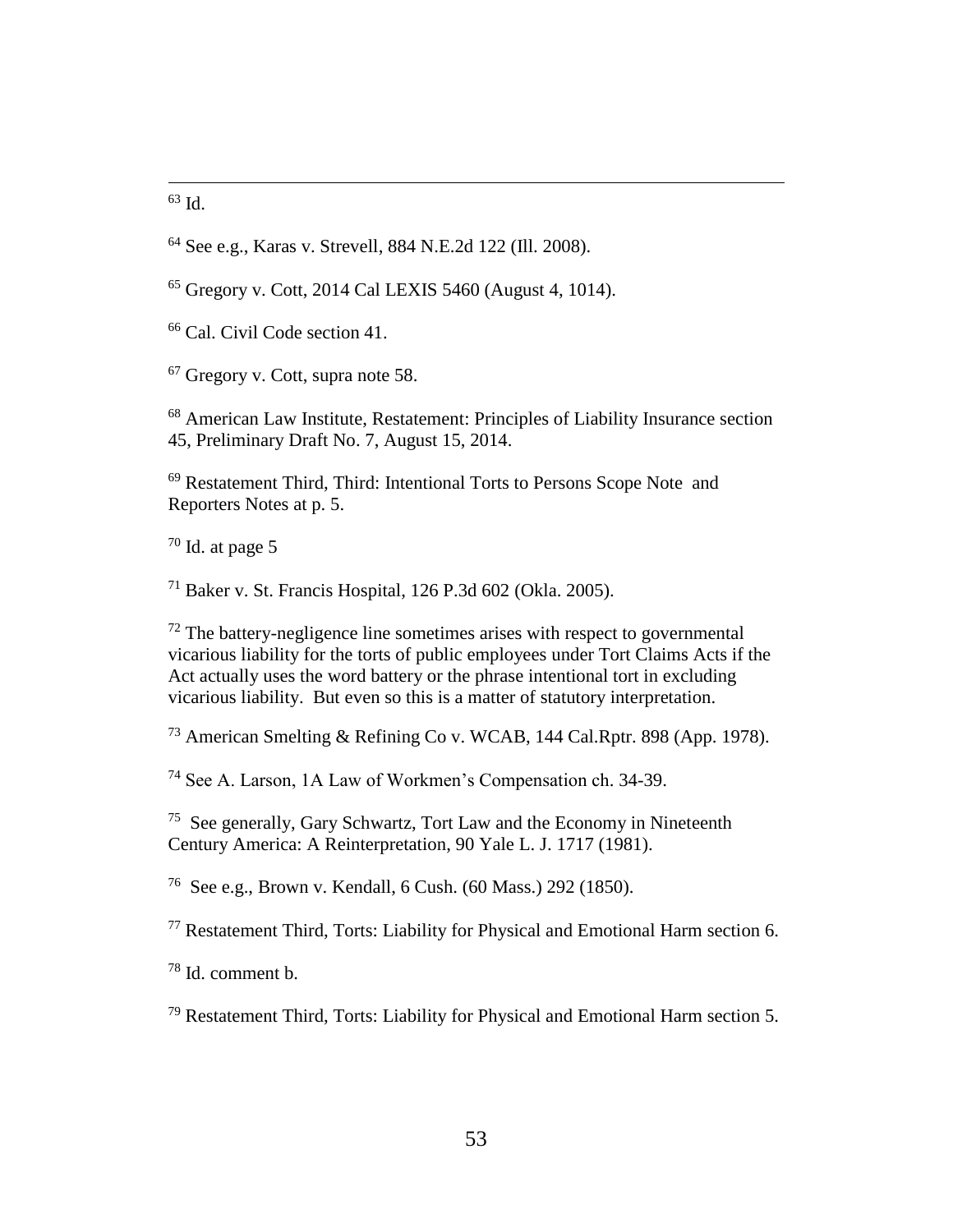<sup>80</sup> Id. comment b.

l

<sup>81</sup> Restatement Third, Torts: Intentional Torts to Persons section 1.

<sup>82</sup> Restatement Third, Torts: Intentional Torts to Persons section 4.

<sup>83</sup> Id. comment b, illustration 8.

<sup>84</sup> Restatement Third, Torts: Liability for Physical and Emotional Harm sections 38-44.

<sup>85</sup> Restatement Third, Torts: Intentional Torts to Persons section 4 comments illustration 1.

 $86$  For a similar example where D has a duty to come to P's aid but wrongfully fails to do so, see Restatement Third, Torts: Intentional Torts to Persons section 4 comments illustration 9 where D chooses not to help X knowing this will yield D a benefit under X's will.

<sup>87</sup> Restatement Third, Torts: Intentional Torts to Persons 4 comments illustration 4.

<sup>88</sup> Section 2 of the Intentional Torts to Persons Restatement, which addresses the unbelievably complex matter of whether battery should embrace the so-called "single" or "dual" intent requirement, would also be gone.

<sup>89</sup> Stephen Sugarman, Assumption of Risk, 31 Valparaiso University Law Review 833 (1997).

<sup>90</sup> See e.g., Gonzalez v. Garcia, 75 Cal. App. 3d 875 (1977).

<sup>91</sup> Restatement Third, Torts: Intentional Harm to Persons sections 17 and 18 respectively. Sections 13-16 are all about situations that have us focus on the reasonableness of the defendant's conduct in various settings – all of which are squarely part of the inquiry to be made under my proposed general principle. Pretty much all of the illustrations could be readily rephrased and put under my proposed new section. And as already illustrated in the text earlier, the transferred intent provision (now covered in the Intentional Torts Restatement section 10) could also be eliminated with respect to physical harms to the person.